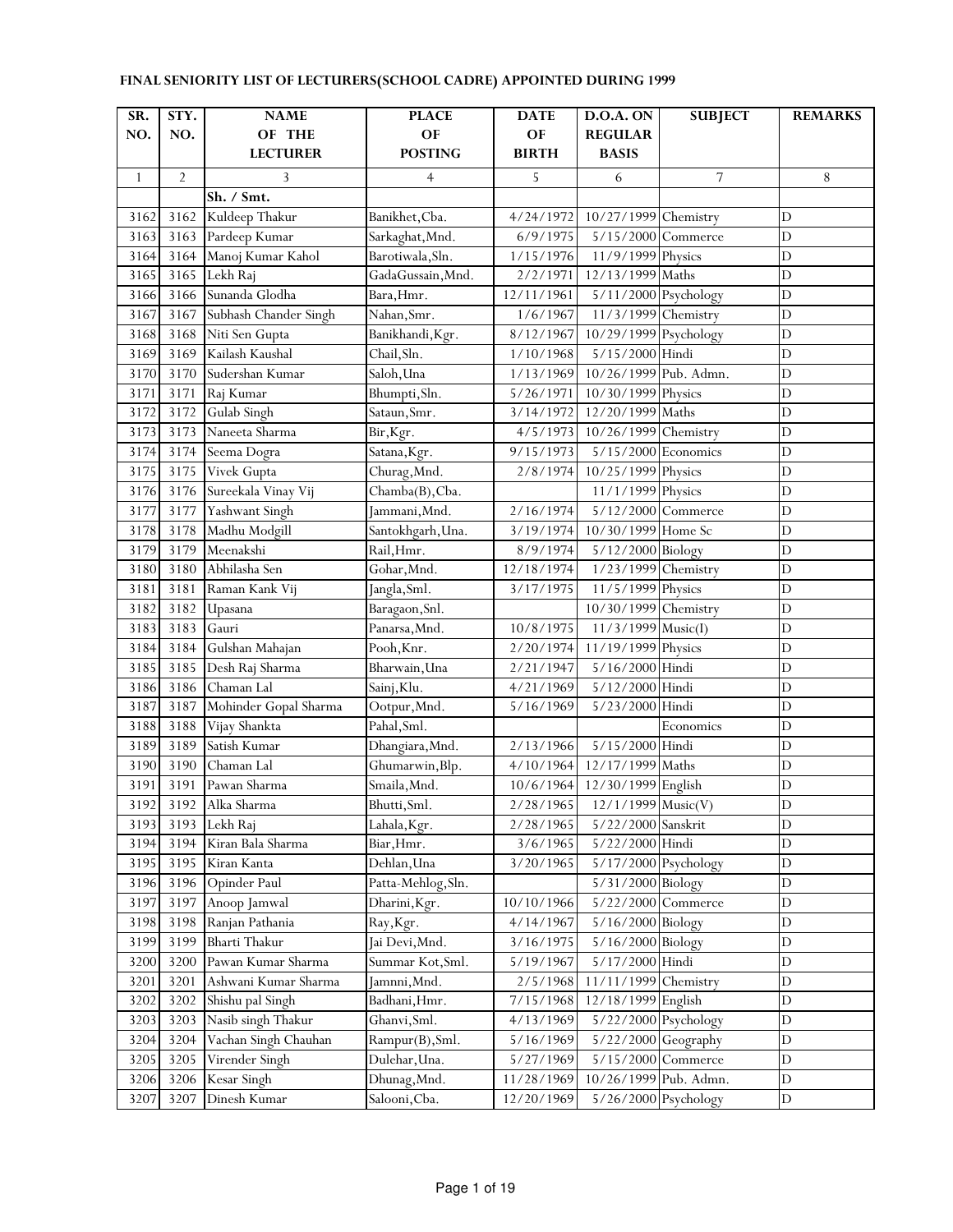| SR.          | STY.           | <b>NAME</b>            | <b>PLACE</b>              | <b>DATE</b>          | <b>D.O.A. ON</b>      | <b>SUBJECT</b>               | <b>REMARKS</b> |
|--------------|----------------|------------------------|---------------------------|----------------------|-----------------------|------------------------------|----------------|
| NO.          | NO.            | OF THE                 | OF                        | OF                   | <b>REGULAR</b>        |                              |                |
|              |                | <b>LECTURER</b>        | <b>POSTING</b>            | <b>BIRTH</b>         | <b>BASIS</b>          |                              |                |
| $\mathbf{1}$ | $\overline{2}$ | 3                      | $\overline{4}$            | 5                    | 6                     | 7                            | 8              |
|              |                | Sh. / Smt.             |                           |                      |                       |                              |                |
| 3208         | 3208           | Randhir Thakur         | Sunni, Sml.               | 4/1/1970             | $5/29/2000$ Economics |                              | $\mathbf D$    |
| 3209         | 3209           | Harjeet Singh Chandel  | Bharwain, Una             | 4/12/1970            | 5/17/2000 Psychology  |                              | $\mathbf D$    |
| 3210         | 3210           | Bandna Sharma          | Darang, Mnd.              | 6/3/1970             | 10/29/1999 Chemistry  |                              | $\mathbf D$    |
| 3211         | 3211           | Rajesh Chand           | Lohardi, Kgr.             | 6/9/1970             | 6/9/1999 Hindi        |                              | $\mathbf D$    |
| 3212         | 3212           | Sheekha Sharma         | Rampur(B), Sml.           | 8/11/1970            | 10/27/1999 Chemistry  |                              | D              |
| 3213         | 3213           | Ashok Kumar Thakur     | Bhutti, Sml.              | 8/31/1970            | 5/22/2000 Hindi       |                              | $\overline{D}$ |
| 3214         | 3214           | Suresh Kumar Bhardwaj  | Mandhole, Sml.            |                      | 5/11/2000 Biology     |                              | D              |
| 3215         | 3215           | Deva Nand Tomar        | Taklech, Sml.             | 11/12/1970           | 5/19/2000 Commerce    |                              | $\overline{D}$ |
| 3216         | 3216           | Shyam lal              | Nirmaond, Klu.            | 12/17/1970           | 5/19/2000 Geography   |                              | $\overline{D}$ |
| 3217         | 3217           | Upasana Sood           | Khalag, Sml.              | 3/5/1971             | 5/15/2000 Biology     |                              | $\mathbf D$    |
| 3218         | 3218           | Mohan Sharma           | Masroond, Cba.            |                      | 12/21/1999 Maths      |                              | $\mathbf D$    |
| 3219         | 3219           | Pardeep Kumar Sharma   | Bhumpti, Sln.             | 7/2/1971             | 12/15/1999 English    |                              | $\mathbf D$    |
| 3220         | 3220           | Rajender Singh         | Nirmaond, Klu.            | 10/4/1971            | 10/26/1999 Physics    |                              | $\overline{D}$ |
| 3221         | 3221           | Krishan Kumar          | Ootpur, Mnd.              | 2/24/1972            | 5/15/2000 Pol.Sc.     |                              | $\mathbf D$    |
| 3222         | 3222           | Rajesh Kumar           | Seri-Banglow, Mnd.        | 4/24/1972            | 10/23/1999 Maths      |                              | $\mathbf D$    |
| 3223         | 3223           | Ajay Kumar             | Bathri, Cba.              | 5/15/1972            | 5/15/2000 Pol.Sc.     |                              | D              |
| 3224         | 3224           | Rakesh Kumar           | Raipur-Madan, Una.        | 5/15/1972            | 5/16/2000 Economics   |                              | D              |
| 3225         | 3225           | Rakhi Pandit           | Portmore, Sml.            | 7/25/1972            | 7/24/2000 Commerce    |                              | $\overline{D}$ |
| 3226         | 3226           | Anil Kumar             | Sarahan(BSR), Sml.        | 7/31/1972            | 11/1/1999 Chemistry   |                              | D              |
| 3227         | 3227           | SukhDev                | Ganvi, Sml.               | 8/10/1972            | 5/31/2000 Geography   |                              | $\mathbf D$    |
| 3228         | 3228           | Ram Krishan            | Sundla, Cba.              | 12/8/1972            | 5/17/2000 Hindi       |                              | D              |
| 3229         | 3229           | Harshvardhan Rana      | Marhi, Mnd.               | 1/1/1973             |                       | 11/17/1999 Psychologychology | $\mathbf D$    |
| 3230         | 3230           | Yash Pal Thakur        | Nichar, Knr.              | 11/26/1973           | 5/17/2000 Hindi       |                              | $\mathbf D$    |
| 3231         | 3231           | Poonam Sharma          | Rali-Jajri, Hmr.          | 2/28/1974            | 10/27/1999 Chemistry  |                              | D              |
| 3232         | 3232           | Jaswant Singh Saini    | Bhakhra, Blp.             | 6/27/1974            | 5/16/2000 Biology     |                              | D              |
| 3233         | 3233           | Amit Kaushal           | Baruna, Sln.              | 6/27/1964            | 11/2/1999 Physics     |                              | D              |
| 3234         | 3234           | Narinder Thakur        | Digal, Sln.               | 7/3/1974             | 5/11/2000 Commerce    |                              | D              |
| 3235         | 3235           | Ajay Kumar             | Tikkar, Sml.              | 8/10/1974            | 5/12/2000 Hindi       |                              | $\overline{D}$ |
| 3236         | 3236           | Kamlesh Mehta          | Killar, Cba.              | 1/7/1974             | 5/22/2000 Hindi       |                              | $\overline{D}$ |
| 3237         | 3237           | Pooja Sharma           | Talyana, Blp.             | 3/31/1975            | 11/10/1999 Chemistry  |                              | $\mathbf D$    |
| 3238         | 3238           | Dinesh KLumar          | Kaylong, L&S              | $\frac{2}{10}$ /1975 | 11/10/1999 Physics    |                              | D              |
| 3239         | 3239           | Narinder Singh Negi    | Koti-Bounch, Smr.         | 2/14/1975            | 5/24/2000 Pol.Sc.     |                              | $\mathbf D$    |
| 3240         | 3240           | Dipti Singh            | Kolar, Smr.               | 2/15/1975            | 1/3/2000 English      |                              | $\mathbf D$    |
| 3241         | 3241           | Pawan Kumar Thakur     | Bhutti, Sml.              | 2/17/1972            | 5/22/2000 Pol.Sc.     |                              | $\mathbf D$    |
| 3242         | 3242           | Shalu Gupta            | Bhutti, Sml.              | 11/7/1976            | 2/21/1999 Maths       |                              | $\mathbf D$    |
| 3243         | 3243           | Ekta Gautam            | Daganr, Blp.              | 3/4/1977             | 6/9/2000 Biology      |                              | $\mathbf D$    |
| 3244         | 3244           | Anju Dutta             | Kuthar(Ranital), Kgr.     | 10/21/1961           | 5/5/2000 Hindi        |                              | D              |
| 3245         | 3245           | Chandrika Lakhanpal    | L/Bazar, Sml.             | 11/21/1961           | 10/25/1999 Music(I)   |                              | $\mathbf D$    |
| 3246         | 3246           | Baboo Ram              | Geahrwin, Blp.            | 7/3/1962             |                       | 5/11/2000 Commerce           | D              |
| 3247         | 3247           | Yudhishther Singh      | Renu-Kothi, Cba.          | 12/16/1963           | 5/29/2000 Geography   |                              | $\mathbf D$    |
| 3248         | 3248           | Karuna Chauhan         | Rampur(G), Sml.           | 2/4/1964             | 5/24/2000 Economics   |                              | D              |
| 3249         | 3249           | Shakuntla Devi         | Pujarli-4, Sml.           |                      |                       | Hindi                        | $\mathbf D$    |
| 3250         | 3250           | Sunita Devi            | Khaniara-Khas, Kgr.       | 4/20/1969            | $11/1/1999$ Music(V)  |                              | $\mathbf D$    |
| 3251         | 3251           | Vijayee Bharti Dikshit | Thural, Kgr.              | 4/27/1964            | $11/30/1999$ Music(V) |                              | $\mathbf D$    |
| 3252         | 3252           | Surinder Sharma        |                           | 4/16/1965            | 5/19/2000 Sanskrit    |                              | $\mathbf D$    |
| 3253         | 3253           | Ramesh Kumar Dhaniak   | Mair, Hmr.<br>Bahli, Sml. | 2/2/1965             | 11/4/1999 Sociology   |                              | $\mathbf D$    |
|              |                |                        |                           |                      |                       |                              |                |
| 3254         | 3254           | Parkash Singh          | Kharahal, Klu.            | 2/18/1965            | 5/16/2000 Geography   |                              | D              |
| 3255         | 3255           | Veena Chauhan          | Arki(G), Sh.              | 9/20/1965            | 10/26/1999 Music(I)   |                              | $\mathbf D$    |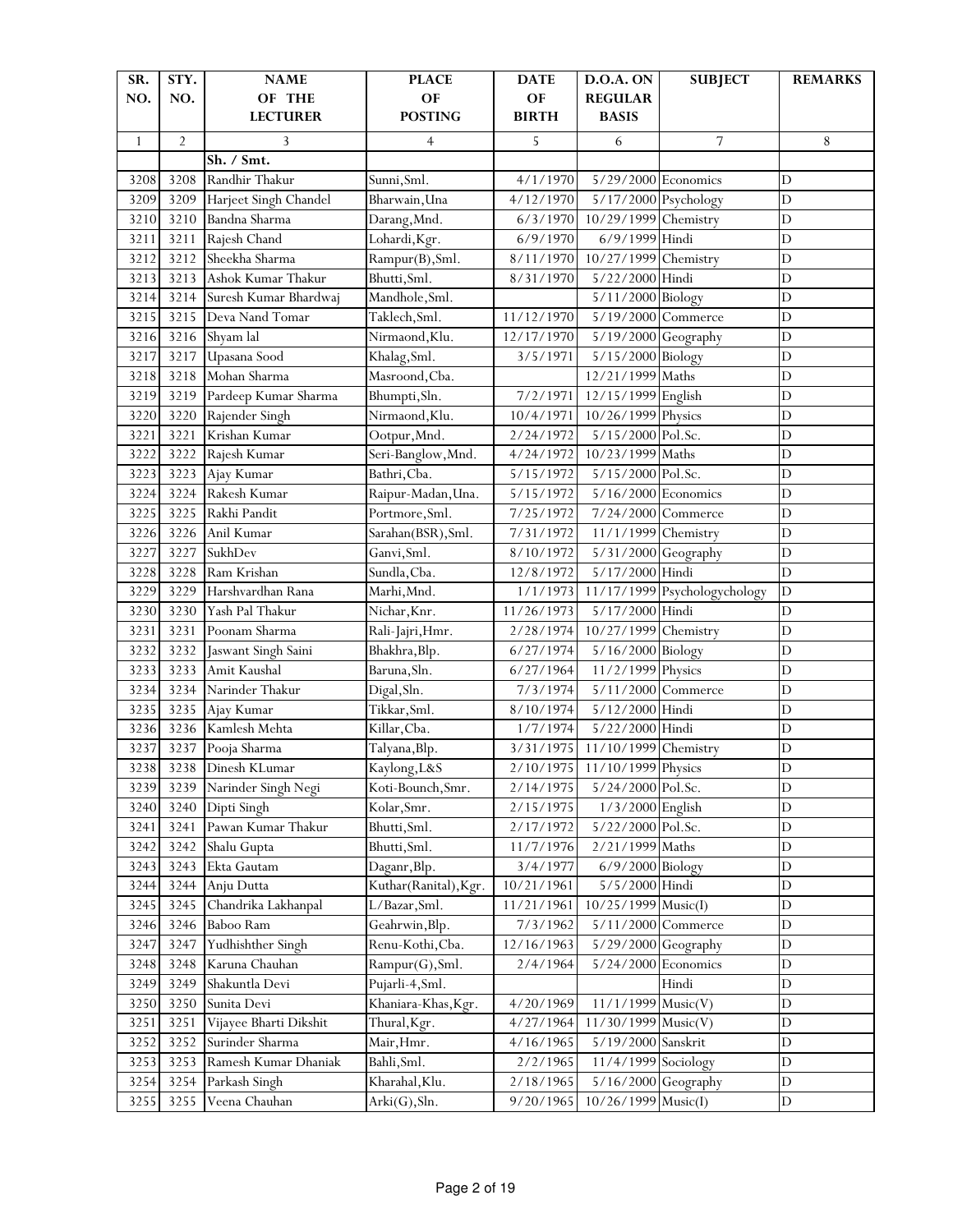| SR.          | STY.           | <b>NAME</b>           | <b>PLACE</b>        | <b>DATE</b>  | <b>D.O.A. ON</b>      | <b>SUBJECT</b>     | <b>REMARKS</b> |
|--------------|----------------|-----------------------|---------------------|--------------|-----------------------|--------------------|----------------|
| NO.          | NO.            | OF THE                | OF                  | OF           | <b>REGULAR</b>        |                    |                |
|              |                | <b>LECTURER</b>       | <b>POSTING</b>      | <b>BIRTH</b> | <b>BASIS</b>          |                    |                |
| $\mathbf{1}$ | $\overline{2}$ | 3                     | 4                   | 5            | 6                     | 7                  | 8              |
|              |                | Sh. / Smt.            |                     |              |                       |                    |                |
| 3256         | 3256           | Jai Shankar Thakur    | Dargi, Sml.         | 9/22/1965    | 5/22/2000 Pol.Sc.     |                    | $\mathbf D$    |
| 3257         | 3257           | Ramesh Paul           | Kotla-Behar, Kgr.   | 12/12/1965   | $5/16/2000$ Economics |                    | $\mathbf D$    |
| 3258         | 3258           | Nirmala Devi          | Gaggal, Mnd.        | 2/15/1966    | 11/1/1999 Physics     |                    | $\mathbf D$    |
| 3259         | 3259           | Kanwar Vijay Singh    | Bilaspur(B), Blp.   | 3/20/1966    | 5/15/2000 Pol.Sc.     |                    | D              |
| 3260         | 3260           | Anup Sharma           | Bilaspur(B), Blp.   | 4/4/1966     | 10/28/1999 Music(V)   |                    | D              |
| 3261         | 3261           | Jagdish Chand Prashar | Mooranj, Knr.       | 6/9/1966     | 5/24/2000 Economics   |                    | D              |
| 3262         | 3262           | Prthvi Raj Sharma     | Maharal, Hmr.       | 1/12/1967    | 5/22/2000 Commerce    |                    | D              |
| 3263         | 3263           | Rajesh Kumar          | Dharampur-Madan, Ur | 6/12/1967    | 5/12/2000 Hindi       |                    | $\overline{D}$ |
| 3264         | 3264           | Ashima Ragaw          | nahan, Smr.         | 7/24/1967    | 11/1/1999 Home Sc     |                    | $\overline{D}$ |
| 3265         | 3265           | Fakri Chand Machhan   | Chirgaon, Sml.      | 9/2/1967     | 5/16/2000 Hindi       |                    | $\mathbf D$    |
| 3266         | 3266           | Poonam Bala           | Bhulana, Kgr.       | 9/5/1967     | 5/17/2000 Economics   |                    | $\mathbf D$    |
| 3267         | 3267           | Lal Chand             | Khalag, Sml.        | 12/12/1967   | 5/16/2000 Economics   |                    | $\mathbf D$    |
| 3268         | 3268           | Anju                  | Gulara, Kgr.        | 12/13/1967   | 12/16/1999 English    |                    | $\overline{D}$ |
| 3269         | 3269           | Suman Chauhan         | Kalbog, Sml.        | 2/4/1968     | 6/13/2000 Hindi       |                    | $\mathbf D$    |
| 3270         | 3270           | Roop lal Mehta        | Teban, Mnd.         | 3/4/1968     | $11/5/1999$ Music(V)  |                    | D              |
| 3271         | 3271           | Pawan Singh           | Urni, Knr.          | 3/4/1968     | 10/30/1999 Music(V)   |                    | D              |
| 3272         | 3272           | Manoj kumar Sharma    | Dhangiara, Mnd.     | 3/14/1968    | 5/11/2000 Pol.Sc.     |                    | D              |
| 3273         | 3273           | Chanderkala Sharma    | Banauna, Sml.       | 5/25/1968    | 5/11/2000 Hindi       |                    | $\overline{D}$ |
| 3274         | 3274           | Urmila Devi           | Kasauli, Sln.       | 6/11/1968    | 5/16/2000 Sanskrit    |                    | $\mathbf D$    |
| 3275         | 3275           | Hans Raj              | Nankhari, Sml.      | 6/28/1968    | 10/30/1999 Chemistry  |                    | $\mathbf D$    |
| 3276         | 3276           | Aman Mahajan          | Bariyal, Kgr.       | 10/11/1968   | 5/19/2000 Economics   |                    | $\mathbf D$    |
| 3277         | 3277           | Meenu Sood            | Bharwana, Kgr.      | 12/1/1968    | 10/25/1999 Physics    |                    | D              |
| 3278         | 3278           | Kalpana Rani          | Baldiyan, Sml.      | 1/21/1969    | 6/14/2000 Hindi       |                    | $\mathbf D$    |
| 3279         | 3279           | Sanjay Kumar          | Bhumpal, Hmr.       | 4/14/1969    | 5/16/2000 Commerce    |                    | $\mathbf D$    |
| 3280         | 3280           | Manoj Kumar           | Gondhala, L&S       | 4/14/1969    | 5/23/2000 Economics   |                    | D              |
| 3281         | 3281           | Meeta kaul            | Kunihar, Sln.       | 4/23/1969    | 10/30/1999 Home Sc    |                    | D              |
| 3282         | 3282           | Sanjay kumar          | Gullarwala, Sln.    | 6/11/1969    | 5/22/2000 Hindi       |                    | D              |
| 3283         | 3283           | Richa Sharma          | Raja-Ka-Talab, Kgr. | 6/14/1969    | 5/22/2000 Hindi       |                    | $\overline{D}$ |
| 3284         | 3284           | Kamal Kishore         | Kakkar, Hmr.        | 8/5/1969     | 12/18/1999 Maths      |                    | $\overline{D}$ |
| 3285         | 3285           | Babita                | Bachhunch, Sml.     | 10/3/1969    | 5/22/2000 Sanskrit    |                    | $\mathbf D$    |
| 3286         | 3286           | Ashwani Kumar         | Shakra, Mnd.        | 10/15/1969   | 12/21/1999 Maths      |                    | D              |
| 3287         | 3287           | Pawan Kumar Bhardwaj  | Katgaon, Knr.       | 11/27/1969   | 5/23/2000 Pol.Sc.     |                    | $\mathbf D$    |
| 3288         | 3288           | Vijay Singh           | Bagsaid, Mnd.       | 12/26/1969   | 5/15/2000 Biology     |                    | $\mathbf D$    |
| 3289         | 3289           | Rakesh Kumar Sharma   | Chamba              | 10/14/1970   | 10/29/1999 Chemistry  |                    | $\mathbf D$    |
| 3290         | 3290           | Lachman Singh         | Sanaura, Smr.       | 1/18/1970    | 5/19/2000 Biology     |                    | $\mathbf D$    |
| 3291         | 3291           | Anjli Sharma          | Bhangrotu, Mnd.     | 3/29/1970    | 12/20/1999 English    |                    | $\mathbf D$    |
| 3292         | 3292           | Nisha Sharma          | Deothi, Sln.        | 3/29/1970    | 11/25/1999 Music(I)   |                    | $\mathbf D$    |
| 3293         | 3293           | Anil Kumar            | Sahpur, Kgr.        | 4/16/1970    | 5/17/2000 Economics   |                    | $\mathbf D$    |
| 3294         | 3294           | Pritam Chand          | Maharal, Mnd.       | 4/22/1970    | 5/20/2000 Sanskrit    |                    | D              |
| 3295         | 3295           | Promila Devi          | Bathu-Tippri, Kgr.  | 4/25/1970    |                       | 5/16/2000 Commerce | $\mathbf D$    |
| 3296         | 3296           | Sarika nanda          | Jawali, Kgr.        | 10/27/1970   | 5/16/2000 Biology     |                    | D              |
| 3297         | 3297           | Param Dev             | Jangla, Sml.        | 11/26/1970   |                       | 5/17/2000 Commerce | $\mathbf D$    |
| 3298         | 3298           | Roshan lal            | Deothi, Sml.        | 1/7/1971     | 5/22/2000 Pol.Sc.     |                    | $\mathbf D$    |
| 3299         | 3299           | Karuna Jambal         | Ripo-Misra, Una     | 2/15/1971    | 10/3/2000 Home Sc     |                    | $\mathbf D$    |
| 3300         | 3300           | Poonam Panday         | Dehar, Mnd.         | 3/27/1971    | 10/26/1999 Sociology  |                    | $\mathbf D$    |
| 3301         | 3301           | Pervesh Kumar         | Melthi, Sml.        | 5/1/1971     | 5/17/2000 Pol.Sc.     |                    | $\mathbf D$    |
| 3302         | 3302           | <b>Bhag Singh</b>     | Koti-Bounch, Smr.   | 5/9/1971     | 5/24/2000 Hindi       |                    | D              |
| 3303         | 3303           | Neelima Kumari        | Samaila, Mnd.       | 9/5/1971     | 10/25/1999 Chemistry  |                    | $\mathbf D$    |
|              |                |                       |                     |              |                       |                    |                |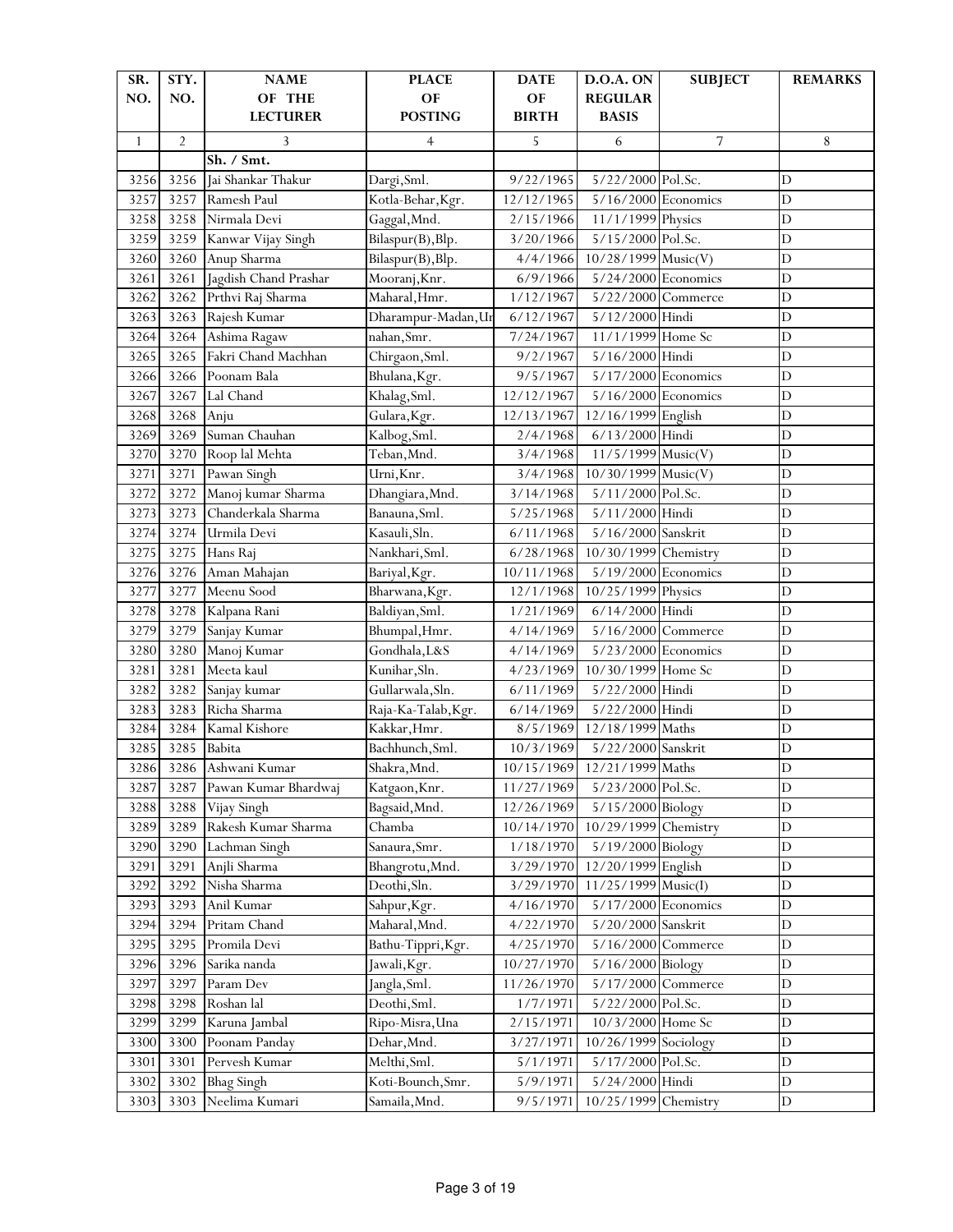| SR.          | STY.           | <b>NAME</b>         | <b>PLACE</b>            | <b>DATE</b>  | <b>D.O.A. ON</b>      | <b>SUBJECT</b>     | <b>REMARKS</b> |
|--------------|----------------|---------------------|-------------------------|--------------|-----------------------|--------------------|----------------|
| NO.          | NO.            | OF THE              | OF                      | OF           | <b>REGULAR</b>        |                    |                |
|              |                | <b>LECTURER</b>     | <b>POSTING</b>          | <b>BIRTH</b> | <b>BASIS</b>          |                    |                |
| $\mathbf{1}$ | $\overline{2}$ | 3                   | $\overline{4}$          | 5            | 6                     | 7                  | 8              |
|              |                | Sh. / Smt.          |                         |              |                       |                    |                |
| 3304         | 3304           | Ritu Nagpal         | Pathiar, Kgr.           | 12/3/1971    | 10/25/1999 Chemistry  |                    | $\mathbf D$    |
| 3305         | 3305           | Rajinder Kumar      | Lanj, Kgr.              | 12/28/1971   | 5/15/2000 Hindi       |                    | D              |
| 3306         | 3306           | Manju Bala Kanoujia | Didwin, Hmr.            | 1/8/1972     | 6/27/2000 Biology     |                    | $\overline{D}$ |
| 3307         | 3307           | Rakesh Kumar        | Holi, Cba.              | 2/21/1972    | 12/18/1999 Maths      |                    | $\mathbf D$    |
| 3308         | 3308           | Anuradha Sharma     | Baruna, Sln.            | 3/7/1972     | 11/1/1999 Home Sc     |                    | D              |
| 3309         | 3309           | Shiri Gopal         | Tharoch, Sml.           | 3/13/1972    | 5/19/2000 Pol.Sc.     |                    | D              |
| 3310         | 3310           | Alpana Shandilya    | Pathiar, Kgr.           | 3/25/1972    | 5/15/2000 Commerce    |                    | D              |
| 3311         | 3311           | Nirja Chauhan       | Skt.College Nahan, Sm   | 5/1/1972     | 12/10/1999 English    |                    | $\overline{D}$ |
| 3312         | 3312           | Bipan kumar         | Ladrour, Hmr.           | 6/18/1972    | 5/12/2000 Commerce    |                    | $\overline{D}$ |
| 3313         | 3313           | Sapna Sharma        | Nahan(B), Smr.          | 9/10/1972    | 5/19/2000 Commerce    |                    | $\mathbf D$    |
| 3314         | 3314           | Rahul Dev Kaushal   | Holi, Cba.              | 10/10/1972   | 5/23/2000 Biology     |                    | $\mathbf D$    |
| 3315         | 3315           | Divya Sharma        | Sanghrah, Smr.          | 11/11/1972   | 11/1/1999 Chemistry   |                    | D              |
| 3316         | 3316           | Renu Bala           | Ladauri, Kgr.           | 1/11/1973    | 5/17/2000 Hindi       |                    | $\overline{D}$ |
| 3317         | 3317           | Anita               | Muhal, Kgr.             | 2/14/1973    | 10/28/1999 Chemistry  |                    | $\mathbf D$    |
| 3318         | 3318           | Renu Ram Pal        | Bassi, Blp.             | 3/3/1973     | 1/10/2000 English     |                    | $\mathbf D$    |
| 3319         | 3319           | Gulashan Pathania   | Majwar, Mnd.            | 3/29/1973    | 10/29/1999 Home Sc    |                    | D              |
| 3320         | 3320           | Shaweta Sharma      | Pahal, Sml.             | 6/26/1973    | $6/28/2000$ Geography |                    | D              |
| 3321         | 3321           | Renu bala           | Rey, Kgr.               |              | 5/15/2000 Economics   |                    | $\overline{D}$ |
| 3322         | 3322           | Sanjay Kumari       | Paraour, Kgr.           | 7/29/1973    | 5/22/2000 Biology     |                    | D              |
| 3323         | 3323           | Sanjana Kumari      | Kothi-Gehri, Mnd.       | 3/28/1973    | $5/16/2000$ Economics |                    | $\mathbf D$    |
| 3324         | 3324           | Krishan Kumar       | Udaypur, L&S            | 8/24/1972    | $5/24/2000$ Economics |                    | $\mathbf D$    |
| 3325         | 3325           | Nisha Katoch        | Khundian, Cba.          | 9/23/1973    | 12/14/1999 Maths      |                    | D              |
| 3326         | 3326           | Vikram Singh        | Sarkaghat, Mnd.         | 10/28/1973   | 11/2/1999 Chemistry   |                    | $\overline{D}$ |
| 3327         | 3327           | Gagandeep Kaur      | New Kangra              | 11/5/1973    | 5/16/2000 Pol.Sc.     |                    | D              |
| 3328         | 3328           | Jyotsana            | Ralijajri, Hmr.         | 11/12/1973   | 12/31/1999 Physics    |                    | D              |
| 3329         | 3329           | Rakesh Kumar        | Naggar, Klu.            | 2/10/1974    | 5/22/2000 Commerce    |                    | D              |
| 3330         | 3330           | Dharam Pal          | Jijwin, Klu.            | 3/18/1974    | 12/16/1999 English    |                    | D              |
| 3331         | 3331           | Sanjay Kumar        | Sarahan(BSR), Sml.      | 9/19/1974    | 5/12/2000 Economics   |                    | $\overline{D}$ |
| 3332         | 3332           | Navneet Kumari      | Bhadpur, Kgr.           | 9/28/1974    | 9/30/1999 Physics     |                    | D              |
| 3333         | 3333           | Sushil Kumar        | Holi, Cba.              | 10/10/1974   | 11/2/1999 Chemistry   |                    | $\mathbf D$    |
| 3334         | 3334           | Nisha Sharma        | Deothi, Sln.            | 11/5/1974    | 5/12/2000 Commerce    |                    | D              |
| 3335         | 3335           | Anupam Sharma       | Khundian, Kgr.          | 11/20/1974   | 12/17/1999 Maths      |                    | $\mathbf D$    |
| 3336         | 3336           | Dinesh Kumar        | Didwin, Kgr.            | 4/14/1975    | 10/28/1999 Chemistry  |                    | $\mathbf D$    |
| 3337         | 3337           | Ruchika Mahajan     | Chowari, Cba.           | 5/8/1975     | 12/16/1999 Maths      |                    | $\mathbf D$    |
| 3338         | 3338           | Kulbhushan          | Dargi, Sml.             | 6/2/1975     | 12/21/1999 English    |                    | $\mathbf D$    |
| 3339         | 3339           | Vandna Sharma       | Haripur, Klu.           | 8/2/1975     | 12/15/1999 Maths      |                    | $\mathbf D$    |
| 3340         | 3340           | Pooja Champalia     | Kullu(G), Klu.          | 8/28/1975    | 10/27/1999 Chemistry  |                    | $\mathbf D$    |
| 3341         | 3341           | Annu Katoch         | Ghumarwin, Blp.         | 10/31/1975   | 10/28/1999 Music(I)   |                    | $\mathbf D$    |
| 3342         | 3342           | Sandhya Devi        | Khani, Cba              | 11/17/1975   | 5/24/2000 Pol.Sc.     |                    | D              |
| 3343         | 3343           | Rohni               | Skt.College, Phagli, Sm | 11/17/1975   | $6/8/2000$ Hindi      |                    | $\mathbf D$    |
| 3344         | 3344           | Surjeet Kumar       | Jahlman, L&S            | 4/15/1976    | 11/1/1999 Physics     |                    | D              |
| 3345         | 3345           | Sunita Thakur       | Bharmour, Cba.          |              | 6/9/2000 Biology      |                    | $\mathbf D$    |
| 3346         | 3346           | Susham Guleria      | Jawali, Kgr.            | 6/13/1958    | 5/12/2000 Hindi       |                    | $\mathbf D$    |
| 3347         | 3347           | Ram Krishan Sharma  | Morang, Sml.            | 4/28/1962    | 5/17/2000 Geography   |                    | $\mathbf D$    |
| 3348         | 3348           | Kem Chand           | Nihri, Mnd.             | 1/14/1963    |                       | 5/12/2000 Commerce | $\mathbf D$    |
| 3349         | 3349           | Pawan Kumar         | Gharjarot, Kgr.         | 3/15/1963    | 5/15/2000 Sanskrit    |                    | $\mathbf D$    |
| 3350         | 3350           | Suman Lata          | Darubbal, Mnd.          | 9/14/1963    | 5/24/2000 Hindi       |                    | D              |
|              |                |                     |                         |              |                       |                    |                |
| 3351         | 3351           | Leela Devi          | Bhawarna, Kgr.          | 11/1/1963    | 11/22/1999 Music(I)   |                    | $\mathbf D$    |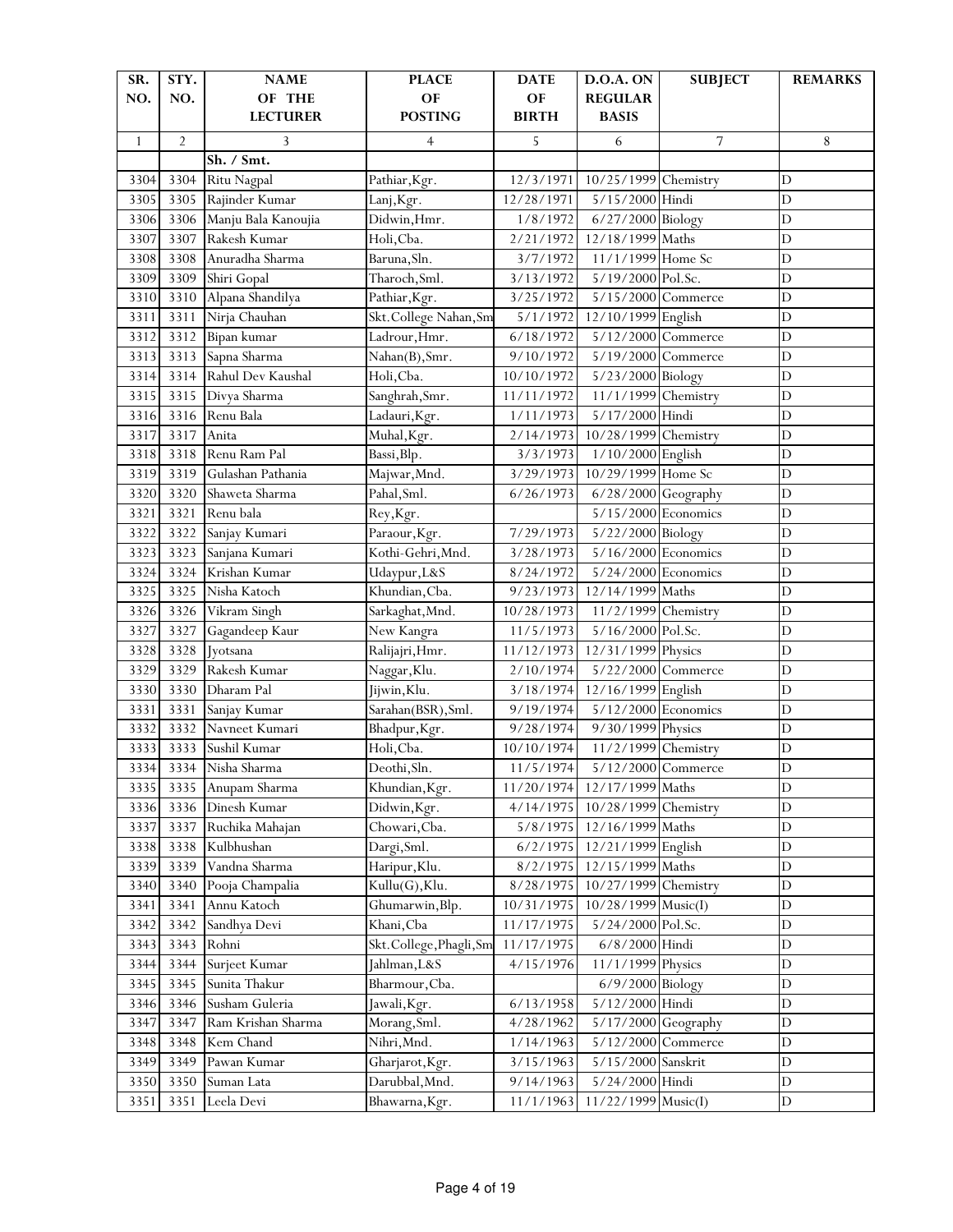| SR.          | STY.           | <b>NAME</b>               | <b>PLACE</b>         | <b>DATE</b>        | D.O.A. ON                      | <b>SUBJECT</b>      | <b>REMARKS</b> |
|--------------|----------------|---------------------------|----------------------|--------------------|--------------------------------|---------------------|----------------|
| NO.          | NO.            | OF THE<br><b>LECTURER</b> | OF<br><b>POSTING</b> | OF<br><b>BIRTH</b> | <b>REGULAR</b><br><b>BASIS</b> |                     |                |
| $\mathbf{1}$ | $\overline{2}$ | 3                         | $\overline{4}$       | 5                  | 6                              | 7                   | 8              |
|              |                | Sh. / Smt.                |                      |                    |                                |                     |                |
| 3352         | 3352           | Ashwani Kumar             | Bharoli-Kohla, Kgr.  | 4/13/1964          | 5/22/2000 Commerce             |                     | D              |
| 3353         | 3353           | Kamal Nand Thakur         | Sarahan, Sml.        | 9/25/1964          | 5/22/2000 Biology              |                     | D              |
| 3354         | 3354           | Veena                     | Bhareri, Hmr.        | 2/14/1965          | 5/15/2000 Economics            |                     | $\mathbf D$    |
| 3355         | 3355           | Surinder Parkash          | Nankhari, Sml.       | 8/18/1965          | 12/17/1999 Maths               |                     | D              |
| 3356         | 3356           | Satya Parkash             | Taklech, Sml.        | 9/13/1965          | 5/17/2000 Hindi                |                     | D              |
| 3357         | 3357           | Manoj Kumar               | Kungus, Klu.         | 3/7/1966           | 6/9/2000 Sanskrit              |                     | D              |
| 3358         | 3358           | Partap Singh              | Chirgaon, Sml.       | 6/23/1966          | 5/16/2000 Biology              |                     | D              |
| 3359         | 3359           | Abha Peter                | Bhawarna, Kgr.       | 10/12/1966         | 10/26/1999 Chemistry           |                     | $\mathbf D$    |
| 3360         | 3360           | Rakesh Kumar              | Janjehali, Mnd.      | 12/13/1966         | 5/12/2000 Commerce             |                     | $\mathbf D$    |
| 3361         | 3361           | Anjana Kumari Verma       | Lambloo, Hmr.        | 1/19/1967          | 5/11/2000 Biology              |                     | $\mathbf D$    |
| 3362         | 3362           | Rakesh Palah              | Khani, Cba.          | 5/19/1967          | 5/13/2000 Biology              |                     | $\mathbf D$    |
| 3363         | 3363           | Poonam Dadwal             | Dadsiba, Kgr.        | 7/14/1967          | 5/19/2000 Biology              |                     | D              |
| 3364         | 3364           | Satinder Singh            | Sundla, Cba.         | 8/29/1967          | 5/12/2000 Pol.Sc.              |                     | D              |
| 3365         | 3365           | Brij mohan                | Lalri, Una           | 9/7/1967           | 5/12/2000 Economics            |                     | D              |
| 3366         | 3366           | Nirmla Devi               | Shillai, Smr.        | 10/16/1967         | 5/17/2000 Hindi                |                     | D              |
| 3367         | 3367           | Santosh Kumar Rana        | Bhoranj, Hmr.        | 12/6/1967          | 5/17/2000 Commerce             |                     | D              |
| 3368         | 3368           | Devinder Kumar Sharma     | Katgaon, Knr.        | 12/15/1967         | 5/22/2000 Hindi                |                     | D              |
| 3369         | 3369           | Satish Bhardwaj           | Pandoah, Mnd.        | 9/13/1965          | 5/19/2000 Hindi                |                     | $\overline{D}$ |
| 3370         | 3370           | Yogita Ball               | Kasauli, Sln.        | 3/30/1968          | 12/15/1999 English             |                     | $\mathbf D$    |
| 3371         | 3371           | Kulbhushan                | Sarahan, Sml.        |                    |                                | Commerce            | $\mathbf D$    |
| 3372         | 3372           | Sunita Sharma             | Rehan, Kgr.          | 4/17/1968          | 10/28/1999 Physics             |                     | D              |
| 3373         | 3373           | Balraj Singh Jaswal       | Lambloo, Hmr.        | 5/8/1968           | 11/2/1999 Physics              |                     | D              |
| 3374         | 3374           | Tripta                    | Naina-Tikkar, Smr.   | 5/18/1968          | 11/1/1999 Sociology            |                     | $\mathbf D$    |
| 3375         | 3375           | Rakesh Kuamr Nanda        | Paprola, Kgr.        | 5/31/1968          | 5/17/2000 Pol.Sc.              |                     | D              |
| 3376         | 3376           | Sunder lal Sharma         | Behli, Mnd.          | 7/21/1968          | 5/29/2000 Sanskrit             |                     | $\overline{D}$ |
| 3377         | 3377           | Vijay Kumar Ghawana       | Janjehali, Mnd.      | 8/30/1968          | 5/17/2000 Biology              |                     | D              |
| 3378         | 3378           | Satish kumar              | Tihra, Mnd.          | 12/2/1968          | 12/1/1999 Maths                |                     | D              |
| 3379         | 3379           | Virender Jaswal           | Shillai, Smr.        | 12/24/1968         | 12/16/1999 Maths               |                     | $\mathbf D$    |
| 3380         | 3380           | Sandeep Kumar             | Sarol, Cba.          | 3/15/1969          | 5/15/2000 Commerce             |                     | $\mathbf D$    |
| 3381         | 3381           | Jagdish Chand             | Lad-Bhrol, Mnd.      | 4/2/1969           | 12/18/1999 English             |                     | $\mathbf D$    |
| 3382         | 3382           | Manjula Sharma            | Khani, Cba.          | 4/11/1969          | 12/20/1999 English             |                     | D              |
| 3383         | 3383           | Ajay Kumar                | Jullugran, Klu.      | 4/23/1969          | 10/27/1999 Psychology          |                     | D              |
| 3384         | 3384           | Vinod Kumar               | Pujarli-4, Sml.      | 5/3/1969           |                                | 5/20/2000 Commerce  | $\mathbf D$    |
| 3385         | 3385           | Krishan Kumar Thakur      | Bhutti, Sml.         | 5/17/1969          | 5/20/2000 Economics            |                     | $\mathbf D$    |
| 3386         | 3386           | Rem Lal Dulta             | Deothi, Sml.         | 6/1/1969           | 5/19/2000 Hindi                |                     | $\mathbf D$    |
| 3387         | 3387           | Prerna Batsal             | Thathal, Una         | 7/31/1969          | 5/22/2000 Biology              |                     | D              |
| 3388         | 3388           | Parveen lata              | Sarkaghat, Mnd.      | 9/7/1969           | 5/22/2000 Hindi                |                     | $\mathbf D$    |
| 3389         | 3389           | Anil Kumar Azad           | Khera, Kgr.          | 11/15/1969         | 10/26/1999 Physics             |                     | $\mathbf D$    |
| 3390         | 3390           | Nalini Thakur             | Mamlige, Sln.        | 7/21/1970          | 12/20/1999 English             |                     | D              |
| 3391         | 3391           | Sunil Kumar               | Gandir, Kgr.         | 3/3/1970           | 12/24/1999 English             |                     | D              |
| 3392         | 3392           | Raj Gopal Thakur          | Mandop, Mnd.         | 3/11/1970          | 5/15/2000 Biology              |                     | $\mathbf D$    |
| 3393         | 3393           | Rajeev Kumar              | Teban, Mnd.          | 4/20/1970          | 12/13/1999 Maths               |                     | $\mathbf D$    |
| 3394         | 3394           | Puneet mandal             | Nagrota-Surian, Kgr. | 9/27/1970          | 5/25/2000 Economics            |                     | D              |
| 3395         | 3395           | Ramesh Kumar Himaral      | Banauna, Una         | 10/2/1970          | 12/14/1999 English             |                     | $\mathbf D$    |
| 3396         | 3396           | Naresh Dua                | Bahli, Sml.          | 11/3/1970          |                                | $6/2/2000$ Commerce | $\mathbf D$    |
| 3397         | 3397           | Pawan Kumar               | Lohara, Una          | 12/10/1970         | $5/17/2000$ Economics          |                     | $\mathbf D$    |
| 3398         | 3398           | Deepak Gupta              | Jhakri, Sml.         | 12/20/1970         | 12/14/1999 Maths               |                     | $\mathbf D$    |
| 3399         | 3399           | Gurbachan Singh           | Dalash, Klu.         | 2/1/1971           | 11/1/1999 Physics              |                     | D              |
|              |                |                           |                      |                    |                                |                     |                |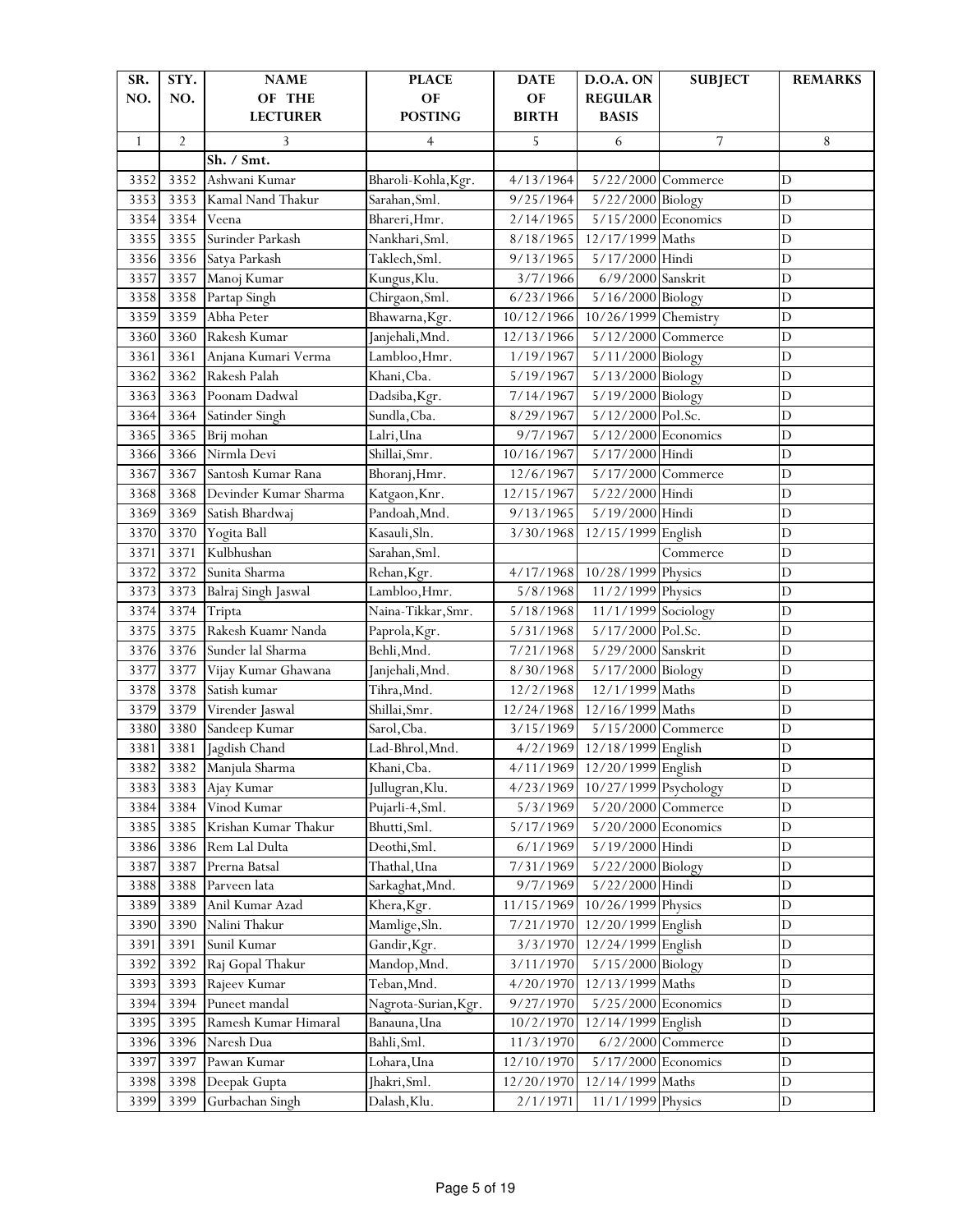| SR.          | STY.           | <b>NAME</b>             | <b>PLACE</b>              | <b>DATE</b>  | D.O.A. ON                 | <b>SUBJECT</b>     | <b>REMARKS</b> |
|--------------|----------------|-------------------------|---------------------------|--------------|---------------------------|--------------------|----------------|
| NO.          | NO.            | OF THE                  | OF                        | OF           | <b>REGULAR</b>            |                    |                |
|              |                | <b>LECTURER</b>         | <b>POSTING</b>            | <b>BIRTH</b> | <b>BASIS</b>              |                    |                |
| $\mathbf{1}$ | $\overline{2}$ | 3                       | $\overline{4}$            | 5            | 6                         | 7                  | 8              |
|              |                | Sh. / Smt.              |                           |              |                           |                    |                |
| 3400         | 3400           | Sanjeev Kumar Kaushal   | Kullu                     | 2/5/1971     | 12/21/1999 English        |                    | $\mathbf D$    |
| 3401         | 3401           | Sant Singh              | Chhatri, Mnd.             | 3/25/1971    | 5/13/2000 Pol.Sc.         |                    | $\mathbf D$    |
| 3402         | 3402           | Anupama Thakur          | Dalhausi, Cba             | 3/28/1971    | 12/15/1999 English        |                    | $\overline{D}$ |
| 3403         | 3403           | Rajinder Kumar          | Kosarian, Blp.            | 3/30/1971    | 5/26/2000 Geography       |                    | D              |
| 3404         | 3404           | Vinod Singh             | Khani, Cba.               | 4/20/1971    | 11/1/1999 Physics         |                    | D              |
| 3405         | 3405           | Pawan Kumar Bharti      | Jamni, Mnd.               | 4/24/1971    | 5/15/2000 Maths           |                    | D              |
| 3406         | 3406           | Lekh Raj                | Kullu(B)                  | 4/26/1971    | 12/21/1999 English        |                    | D              |
| 3407         | 3407           | Kamala Nand             | Sangla, Knr.              | 7/6/1971     | 5/17/2000 Pol.Sc.         |                    | $\overline{D}$ |
| 3408         | 3408           | <b>Balwinder Kumer</b>  | Kotkhai, Sml.             | 8/10/1971    | 12/14/1999 Maths          |                    | $\overline{D}$ |
| 3409         | 3409           | Ambika Joshi            | Forestgunj, Kgr.          | 8/14/1971    | 5/11/2000 Economics       |                    | $\mathbf D$    |
| 3410         | 3410           | <b>Bimla Devi</b>       | Nand, Sln.                | 8/16/1971    | 5/16/2000 Hindi           |                    | $\mathbf D$    |
| 3411         | 3411           | Thaman Singh            | Samaila, Mnd.             | 9/6/1971     | 5/12/2000 Biology         |                    | D              |
| 3412         | 3412           | Raman Dogra             | Bagli, Kgr.               | 10/7/1971    | 11/1/1999 Physics         |                    | $\overline{D}$ |
| 3413         | 3413           | Anjana Bhardwaj         | Bechar-Ka-Bagh, Smr.      |              | 10/30/1999 Chemistry      |                    | D              |
| 3414         | 3414           | Seema Rani              | Gandhler, Kgr.            |              | 5/12/1999 Hindi           |                    | D              |
| 3415         | 3415           | Sushil Kumar            | Khadd, Hmr.               | 12/10/1971   | 11/12/1999 Sociology      |                    | D              |
| 3416         | 3416           | Jai Singh               | Kullu(G)                  | 12/30/1971   | 10/28/1999 Chemistry      |                    | D              |
| 3417         | 3417           | Seema Gupta             | Kunihar, Sln.             | 1/21/1972    | 10/26/1999 Chemistry      |                    | $\overline{D}$ |
| 3418         | 3418           | Rajesh Chandel          | Jandhauta, Blp.           | 1/29/1972    | 10/29/1999 Chemistry      |                    | $\mathbf D$    |
| 3419         | 3419           | Raj Kumar               | Gehrwin, Blp.             | 3/5/1972     | 5/12/2000 Commerce        |                    | $\mathbf D$    |
| 3420         | 3420           | Anupam Andotra          | Kaliara, Kgr.             | 4/3/1972     | 5/15/2000 Commerce        |                    | $\mathbf D$    |
| 3421         | 3421           | Balwant Kumar Sharma    | Halog, Mnd.               | 5/2/1972     | 5/17/2000 Sanskrit        |                    | D              |
| 3422         | 3422           | Kuldeep Singh           | Killar, Cba.              | 6/10/1972    | 12/27/1999 Maths          |                    | $\mathbf D$    |
| 3423         | 3423           | Dola Ram                | Chhatri, Mnd.             | 8/9/1972     | 5/12/2000 Economics       |                    | D              |
| 3424         | 3424           | Pawan Kumar             | Kosri, Kgr.               | 7/9/1972     | 5/17/2000 Commerce        |                    | D              |
| 3425         | 3425           | Karam Chand             | Arsu, Klu.                | 10/7/1972    | 5/17/2000 Commerce        |                    | D              |
| 3426         | 3426           | Jyoti Rana              | Kiani, Cba.               | 11/21/1972   | 10/3/1999 Physics         |                    | D              |
| 3427         | 3427           |                         |                           | 11/24/1972   | 5/22/2000 Economics       |                    | $\overline{D}$ |
| 3428         | 3428           | Rajesh Saini<br>Shalini | Mandi(G)<br>Kaliara, Kgr. | 11/24/1972   | 12/13/1999 Maths          |                    | $\overline{D}$ |
| 3429         | 3429           | <b>Bharat Chand</b>     |                           |              | 5/25/2000 Economics       |                    | $\mathbf D$    |
|              |                |                         | Ramshehar, Sln.           | 12/19/1972   | 1/4/1973 12/16/1999 Maths |                    |                |
| 3430         | 3430           | Arunanju                | DIET Nahan, Smr.          |              |                           |                    | D              |
| 3431         | 3431           | Satish Kumar            | Virgarh, Sml.             | 1/9/1973     | 11/4/1999 Chemistry       |                    | $\mathbf D$    |
| 3432         | 3432           | Prthvi Raj              | Bhaogarwan, Kgr.          | 2/2/1973     | 12/18/1999 Maths          |                    | $\mathbf D$    |
| 3433         | 3433           | Paalmo Devi             | Gondhla, L&S              | 2/9/1973     | 11/3/1999 Sociology       |                    | $\mathbf D$    |
| 3434         | 3434           | Surinder Singh Rangta   | Chirgaon, Sml.            | 2/15/1971    | 12/21/1999 English        |                    | $\mathbf D$    |
| 3435         | 3435           | Kewal Krishan           | Maharal, Hmr.             | 2/19/1973    | 10/29/1999 Chemistry      |                    | $\mathbf D$    |
| 3436         | 3436           | Shakat Ram              | Dodra-Kawar, Sml.         | 2/24/1973    | 5/22/2000 Hindi           |                    | $\mathbf D$    |
| 3437         | 3437           | Neelam                  | Syri, Sln.                | 3/9/1973     | 5/12/2000 Pol.Sc.         |                    | $\mathbf D$    |
| 3438         | 3438           | Vandna Sood             | Khaniara-Khas, Kgr.       | 3/23/1973    | 12/13/1999 Maths          |                    | D              |
| 3439         | 3439           | Neeraj Kumar            | Bara, Hmr.                | 3/28/1973    |                           | 5/15/2000 Commerce | $\mathbf D$    |
| 3440         | 3440           | Chander Kant            | Teban, Mnd.               | 3/29/1973    | 5/22/2000 Economics       |                    | D              |
| 3441         | 3441           | Neelam Kumari           | Majheen, Kgr.             | 4/1/1973     | 11/2/1999 Sociology       |                    | $\mathbf D$    |
| 3442         | 3442           | Yash Pal Sharma         | Banauna, Sml.             | 4/23/1973    | 12/14/1999 Maths          |                    | $\mathbf D$    |
| 3443         | 3443           | Kavita Goswami          | Bhanoori,                 | 5/2/1973     | 11/25/1999 Psychology     |                    | $\mathbf D$    |
| 3444         | 3444           | Shyam lal               | Nithar, Klu.              | 5/21/1973    | 5/15/2000 Biology         |                    | $\mathbf D$    |
| 3445         | 3445           | Sandhya Sood            | Kosri, Kgr.               | 5/25/1973    | 12/7/1999 Psychology      |                    | $\mathbf D$    |
| 3446         | 3446           | Raj Kumar               | Sunara, Cba.              | 8/2/1973     | 5/30/2000 Geography       |                    | D              |
| 3447         | 3447           | Vivek Singh             | Dalhousi, Cba.            | 8/11/1973    |                           | 5/15/2000 Commerce | $\mathbf D$    |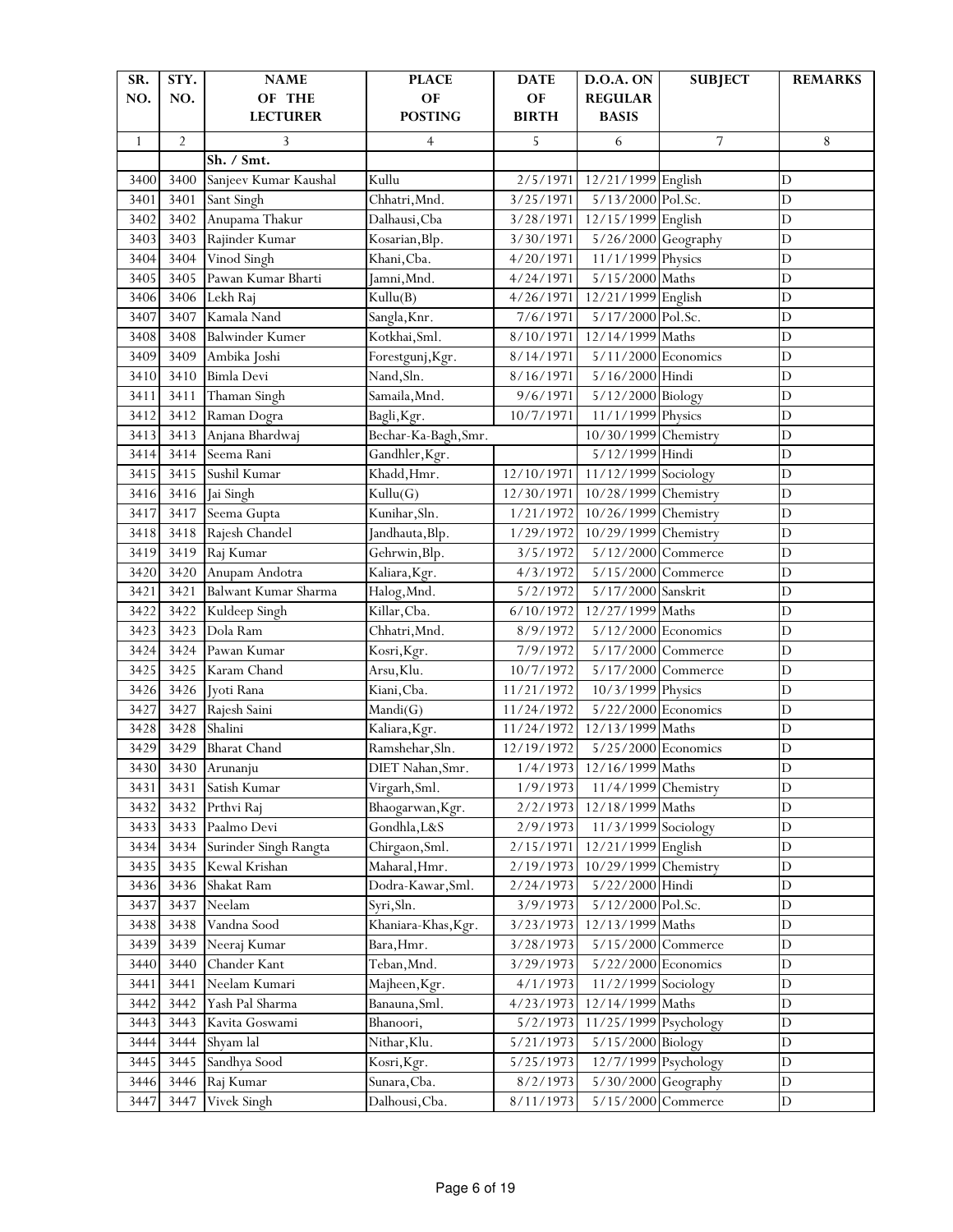| SR.          | STY.           | <b>NAME</b>             | <b>PLACE</b>         | <b>DATE</b>           | <b>D.O.A. ON</b>            | <b>SUBJECT</b>     | <b>REMARKS</b> |
|--------------|----------------|-------------------------|----------------------|-----------------------|-----------------------------|--------------------|----------------|
| NO.          | NO.            | OF THE                  | OF                   | OF                    | <b>REGULAR</b>              |                    |                |
|              |                | <b>LECTURER</b>         | <b>POSTING</b>       | <b>BIRTH</b>          | <b>BASIS</b>                |                    |                |
| $\mathbf{1}$ | $\overline{2}$ | 3                       | $\overline{4}$       | 5                     | 6                           | 7                  | 8              |
|              |                | Sh. / Smt.              |                      |                       |                             |                    |                |
| 3448         | 3448           | Pawan Thakur            | Bhamta, Sln.         | 8/31/1973             | 5/19/2000 Hindi             |                    | $\mathbf D$    |
| 3449         | 3449           | Ajay Sharma             | Virgarh, Sml.        | 9/4/1973              | 5/12/2000 Biology           |                    | $\mathbf D$    |
| 3450         | 3450           | Sanjeev Kumar           | Lahla, Knr.          | 9/12/1973             | 10/25/1999 Chemistry        |                    | $\overline{D}$ |
| 3451         | 3451           | Vishwa Nath             | Kandraur, Kgr.       | 9/28/1973             | 11/29/1999 Chemistry        |                    | $\mathbf D$    |
| 3452         | 3452           | Sanjeev Kumar Chauhan   | Jangla, Sml.         | 11/3/1973             | 5/22/2000 Hindi             |                    | D              |
| 3453         | 3453           | Ramesh Chand            | Banuana, Sml.        | 11/15/1973            | 5/17/2000 Pol.Sc.           |                    | $\overline{D}$ |
| 3454         | 3454           | Ritu Verma              | Gharjumla, Kgr.      | 1/7/1974              | 5/15/2000 Biology           |                    | D              |
| 3455         | 3455           | Pawan Kumar             | Churag, Mnd.         | 8/31/1973             | 5/19/2000 Hindi             |                    | $\overline{D}$ |
| 3456         | 3456           | Dharam Dass Sharma      | Karsog, Mnd.         | 2/21/1974             | 5/16/2000 Hindi             |                    | $\overline{D}$ |
| 3457         | 3457           | Ram Lal                 | Salol, Kgr.          | 3/15/1974             | 5/24/2000 Commerce          |                    | $\mathbf D$    |
| 3458         | 3458           | Hem Raj Verma           | Uhal, Hmr.           | 3/21/1974             | 11/29/1999 Chemistry        |                    | $\mathbf D$    |
| 3459         | 3459           | Saweta Gupta            | Bhumpti, Sln.        | 3/23/1974             | 5/16/2000 Biology           |                    | $\mathbf D$    |
| 3460         | 3460           | Reena Saini             | JaiDevi, Mnd.        | 4/1/1974              | 5/15/2000 Hindi             |                    | $\overline{D}$ |
| 3461         | 3461           | Sunita Thakur           | Nalagarh, Sln.       |                       | 5/20/2000 Hindi             |                    | D              |
| 3462         | 3462           | Naresh lal              | Summarkot, Sml.      | $\frac{1}{4}/20/1974$ | 5/17/2000 Geography         |                    | $\mathbf D$    |
| 3463         | 3463           | Shaija Kaushal          | Sadwan, Kgr.         | 6/6/1974              | 10/26/1999 Chemistry        |                    | D              |
| 3464         | 3464           | Jasbir Singh            | Khalag, Sml.         | 8/21/1974             | 5/18/2000 Commerce          |                    | D              |
| 3465         | 3465           | Suresh Kumar            | Sujanpur-Tihra, Hmr. | 9/27/1974             | 10/29/1999                  | Chemistry          | $\overline{D}$ |
| 3466         | 3466           | Vijay Kumar             | Dodra-Kawar, Sml.    | 12/14/1974            | 12/1/1999 Physics           |                    | D              |
| 3467         | 3467           | Sanjeev Kumar           | Deothi, Sml.         | 12/23/1974            | 5/22/2000 Economics         |                    | $\mathbf D$    |
| 3468         | 3468           | <b>Bhupinder Thakur</b> |                      |                       |                             | Hindi              | D              |
| 3469         | 3469           | Ravi Verma              | Nithar, Klu.         | 1/19/1975             | 11/1/1999 Chemistry         |                    | $\mathbf D$    |
| 3470         | 3470           | Reeta Kumari            | Kotla, Kgr.          | 2/16/1975             | 10/23/1999                  | Chemistry          | $\overline{D}$ |
| 3471         | 3471           | Ranbir Singh            | Jarri, Klu.          | 4/2/1975              | 11/1/1999 Chemistry         |                    | D              |
| 3472         | 3472           | Tannu Thakur            | Lambloo, Hmr.        | 7/7/1975              | 5/12/2000 Commerce          |                    | D              |
| 3473         | 3473           | Ravinder Sharma         | Chowari, Cba.        | 9/1/1975              | 10/30/1999 Physics          |                    | D              |
| 3474         | 3474           | Jitender Sharma         | Galore, Hmr.         | 9/23/1975             | 5/16/2000 Commerce          |                    | D              |
| 3475         | 3475           | Devender Singh Banial   | Dhundhan, Sln.       | 10/1/1975             | 11/6/1999 Chemistry         |                    | $\overline{D}$ |
| 3476         | 3476           | Verender Kumar          | Marhi, Mnd.          | 4/13/1973             | 11/4/1999                   | Chemistry          | $\overline{D}$ |
| 3477         | 3477           | Joginder Pal Sharma     | Sangla, Knr.         | 5/1/1976              | 11/1/1999 Physics           |                    | $\mathbf D$    |
| 3478         | 3478           | Neena Kumari            | Khalag, Sml.         |                       | 12/12/1976 12/13/1999 Maths |                    | D              |
| 3479         | 3479           | Inder Singh             | Santokhgarh(B), Una  | 9/1/1956              | 5/15/2000 Economics         |                    | $\mathbf D$    |
| 3480         | 3480           | Gurjeet Singh Gill      | Kungash, Klu.        | 9/1/1962              | 5/19/2000 Pol.Sc.           |                    | $\mathbf D$    |
| 3481         | 3481           | Asha Devi               | Galore, Hmr.         | 4/16/1963             | 12/15/1999 English          |                    | $\mathbf D$    |
| 3482         | 3482           | Hans Raj                | Nehri, Mnd.          | 11/27/1963            | 12/14/1999 Maths            |                    | $\mathbf D$    |
| 3483         | 3483           | Ashwani Kumar           | Ambota, Una          | 9/18/1964             | 12/20/1999 English          |                    | $\mathbf D$    |
| 3484         | 3484           | Kamlesh Kumari          | Tissa, Cba.          | 12/1/1964             | 5/16/2000 Sanskrit          |                    | $\mathbf D$    |
| 3485         | 3485           | Yogeshwari Mahajan      | Behli, Mnd.          | 1/1/1965              | 5/22/2000 Economics         |                    | $\mathbf D$    |
| 3486         | 3486           | Ranbir Chand            | Dhabhota, Sln.       | 4/13/1965             | 6/3/2000 Pol.Sc.            |                    | D              |
| 3487         | 3487           | Rajinder Kumar          | Drubbal, Mnd.        | 5/15/1965             | 5/12/2000 Pol.Sc.           |                    | $\mathbf D$    |
| 3488         | 3488           | Neelam Vati             | Dehar, Mnd.          | 5/1/1965              | 10/23/1999 Physics          |                    | D              |
| 3489         | 3489           | Jagdish Chand           | Samilla, Mnd.        | 6/20/1965             |                             | 5/17/2000 Commerce | $\mathbf D$    |
| 3490         | 3490           | Raj Kumar Sharma        | Kasauli, Sln.        | 10/12/1965            | 12/15/1999 Maths            |                    | D              |
| 3491         | 3491           | Poonam Sharma           | Slapper, Mnd.        | 2/7/1966              | 6/9/2000 Biology            |                    | $\mathbf D$    |
| 3492         | 3492           | <b>Tarsem Singh</b>     | Haroli, Una.         | 4/4/1966              | 5/23/2000 Hindi             |                    | $\mathbf D$    |
| 3493         | 3493           | Promila Sharma          | Kehlog, Sln.         | 5/29/1966             | 5/9/2000 Hindi              |                    | $\mathbf D$    |
| 3494         | 3494           | Hem Chand               | Barot, Mnd.          | 8/17/1966             | 12/14/1999 English          |                    | D              |
| 3495         | 3495           | Meena Rani              | Bassi, Blp.          | 6/20/1966             | 5/22/2000 Hindi             |                    | $\mathbf D$    |
|              |                |                         |                      |                       |                             |                    |                |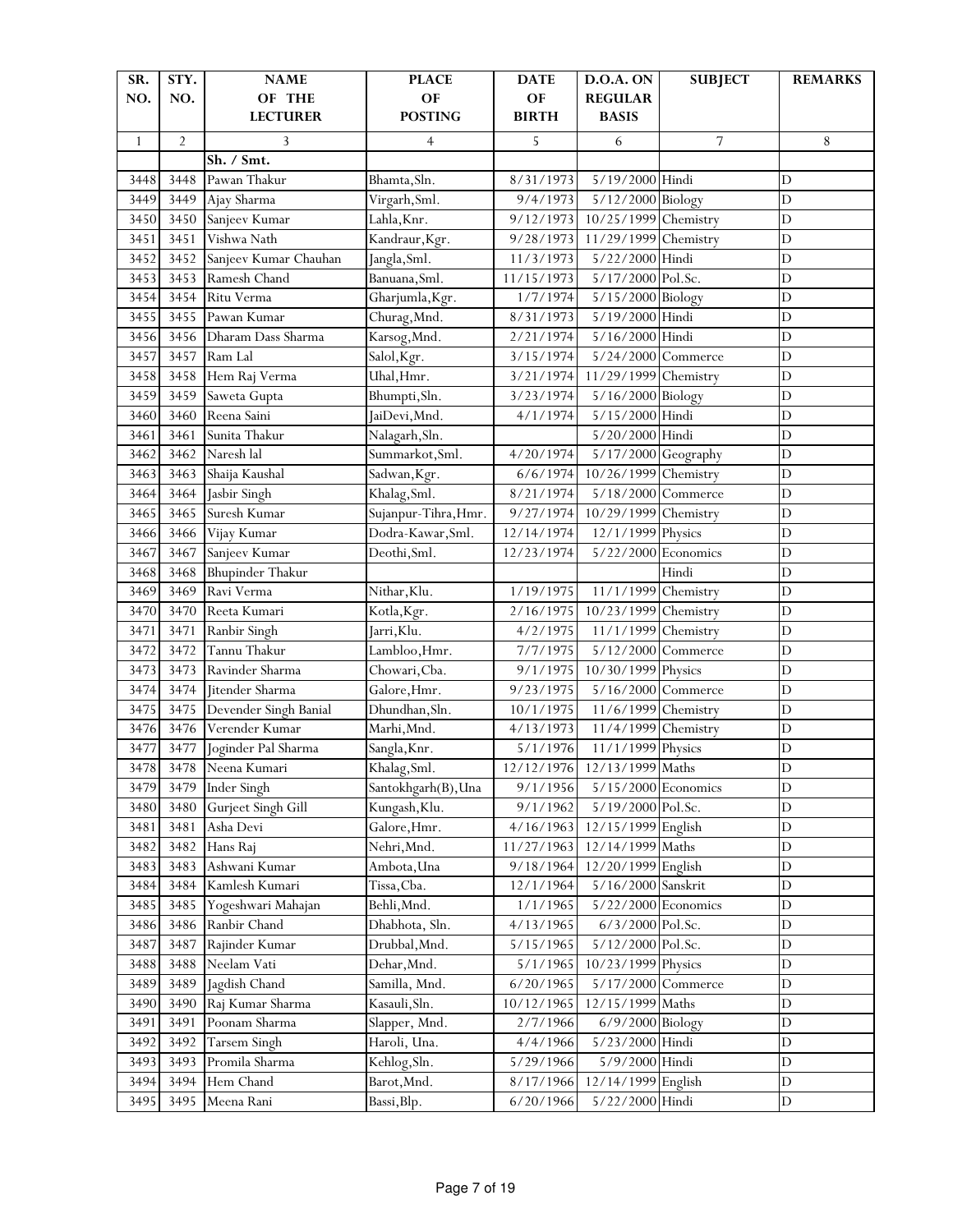| SR.          | STY.           | <b>NAME</b>          | <b>PLACE</b>         | <b>DATE</b>  | <b>D.O.A. ON</b>             | <b>SUBJECT</b>     | <b>REMARKS</b> |
|--------------|----------------|----------------------|----------------------|--------------|------------------------------|--------------------|----------------|
| NO.          | NO.            | OF THE               | OF                   | OF           | <b>REGULAR</b>               |                    |                |
|              |                | <b>LECTURER</b>      | <b>POSTING</b>       | <b>BIRTH</b> | <b>BASIS</b>                 |                    |                |
| $\mathbf{1}$ | $\overline{2}$ | 3                    | $\overline{4}$       | 5            | 6                            | 7                  | 8              |
|              |                | Sh. / Smt.           |                      |              |                              |                    |                |
| 3496         | 3496           | <b>Balwan Singh</b>  | Garola, Cba.         | 9/1/1966     | 5/17/2000 Pol.Sc.            |                    | $\mathbf D$    |
| 3497         | 3497           | Arvind Kumar Banjwal | Trilokpur, Smr.      | 11/22/1966   | 12/14/1999 English           |                    | $\mathbf D$    |
| 3498         | 3498           | Joginder Pal         | Chauntra, Mnd.       | 5/21/1967    | 5/31/2000 Economics          |                    | $\mathbf D$    |
| 3499         | 3499           | Nirmal Singh         | Salooni, Cba.        | 8/20/1967    | 12/6/1999 Maths              |                    | $\mathbf D$    |
| 3500         | 3500           | Sanjeev Kumar        | Tundi, Cba.          | 9/15/1967    | 5/15/2000 Commerce           |                    | D              |
| 3501         | 3501           | Rajni                | Dhaneta, Hmr.        | 12/18/1967   | 11/4/1999 Chemistry          |                    | $\overline{D}$ |
| 3502         | 3502           | P.K. Sharma          | Pir-Saluhi, Kgr.     | 1/7/1968     | 11/26/1999 Chemistry         |                    | D              |
| 3503         | 3503           | Tikkam Dass Verma    | Taklech, Sml.        | 1/20/1968    | 10/3/2000 Commerce           |                    | $\overline{D}$ |
| 3504         | 3504           | Sunil Kumar Chauhan  | Virgarh, Sml.        | 2/16/1968    | 5/22/2000 Pol.Sc.            |                    | $\overline{D}$ |
| 3505         | 3505           | Sukh Ram Thakur      |                      |              |                              | Geography          | $\mathbf D$    |
| 3506         | 3506           | Lalit Kumar Pathania | Jarri, Klu.          | 3/10/1968    | 12/21/1999 Maths             |                    | $\mathbf D$    |
| 3507         | 3507           | <b>Balbir Singh</b>  | Sunhi, Kgr.          | 3/15/1968    | $5/20/2000$ Economics        |                    | $\mathbf D$    |
| 3508         | 3508           | Kuldeep K Shandilya  | Jamni, Mnd.          | 4/22/1968    | 5/24/2000 Hindi              |                    | $\overline{D}$ |
| 3509         | 3509           | Sanjeev Parmar       | Bajaura, Klu.        | 6/13/1968    | 5/12/2000 Commerce           |                    | $\mathbf D$    |
| 3510         | 3510           | Mohinder Singh       | Behli, Mnd.          | 10/20/1968   | 5/22/2000 Pol.Sc.            |                    | D              |
| 3511         | 3511           | Deena Nath Thakur    | Behli, Mnd.          | 11/28/1968   | 5/19/2000 Hindi              |                    | D              |
| 3512         | 3512           | Dhanbir Singh        | Bechar-Ka-Bagh, Smr. | 12/23/1968   | 5/17/2000 Pol.Sc.            |                    | D              |
| 3513         | 3513           | Hari Singh           | Sandhole, Mnd.       | 2/5/1969     | 5/15/2000 Pol.Sc.            |                    | $\overline{D}$ |
| 3514         | 3514           | Kusam Jreat          | Baldyan, Sml.        | 3/1/1969     | 7/24/2000 Hindi              |                    | $\mathbf D$    |
| 3515         | 3515           | Labh Singh           | Thunag, Mnd.         | 3/26/1969    | 12/18/1999 Maths             |                    | $\mathbf D$    |
| 3516         | 3516           | Devi Chand Thakur    | Phagu, Smr.          | 4/15/1969    | 5/19/2000 Commerce           |                    | $\mathbf D$    |
| 3517         | 3517           | Subhash Chand Sharma | Chaned, Cba.         | 4/24/1969    | $5/16/2000$ Economics        |                    | $\mathbf D$    |
| 3518         | 3518           | Mohan Lal Thakur     | Nichar, Knr.         | 6/2/1969     | 5/19/2000 Economics          |                    | $\mathbf D$    |
| 3519         | 3519           | Waryam Singh         | Raipur, Cba.         | 6/23/1969    | 5/16/2000 Economics          |                    | $\mathbf D$    |
| 3520         | 3520           | Prem Jit             | Rampur(B), Sml.      | 10/29/1969   | 5/31/2000 Commerce           |                    | D              |
| 3521         | 3521           | Poonam Kaushal       | Saigloo, Mnd.        | 1/26/1970    | 7/7/2000 Hindi               |                    | D              |
| 3522         | 3522           | Munish Kumar         | Kuthar Ranital, Kgr. | 1/27/1970    | 10/22/1999 Physics           |                    | D              |
| 3523         | 3523           | Ramesh Chand Baniyal | Khundian, Kgr.       | 2/20/1970    | 5/15/2000 Hindi              |                    | $\overline{D}$ |
| 3524         | 3524           | Anil Kumar           | Kujabalh, Mnd.       | 3/10/1970    | 5/15/2000 Economics          |                    | $\overline{D}$ |
| 3525         | 3525           | Sanjeev Kumar        | Chaleli, Blp.        | 4/20/1970    | 10/27/1999 Physics           |                    | $\mathbf D$    |
| 3526         |                | 3526 Binup Singh     | Kunihar, Sln.        |              | 7/20/1970 10/28/1999 Physics |                    | D              |
| 3527         | 3527           | Nirja Chauhan        | Rajgarh, Smr.        | 8/1/1970     | 5/22/2000 Pol.Sc.            |                    | $\mathbf D$    |
| 3528         | 3528           | Rajesh Kumar         | Bhakra, Blp.         | 8/24/1970    | 5/22/2000 Pol.Sc.            |                    | $\mathbf D$    |
| 3529         | 3529           | Durga Singh Thakur   | Arsu, Klu.           | 9/16/1970    | 10/28/1999 Physics           |                    | $\mathbf D$    |
| 3530         | 3530           | Kavita Sandhu        | B/Rajputana, Una.    | 10/9/1970    | 5/16/2000 Commerce           |                    | $\mathbf D$    |
| 3531         | 3531           | Mridula Rani         | Bhadehra Rajputan    | 10/16/1970   | 9/16/2000 Biology            |                    | $\mathbf D$    |
| 3532         | 3532           | Sanjeev Kumar Sharma | Thauna, Mnd.         | 11/2/1970    | 12/18/1999 English           |                    | D              |
| 3533         | 3533           | Rakesh Kumar         | Chakloo, Cba.        | 11/2/1970    | 12/23/1999 Maths             |                    | $\mathbf D$    |
| 3534         | 3534           | <b>Biri Singh</b>    | Sultanpur, Klu.      | 3/18/1971    | $5/16/2000$ Geography        |                    | D              |
| 3535         | 3535           | Kuldip Kumar         | Nichar, Knr.         | 6/11/1971    | 10/28/1999 Physics           |                    | $\mathbf D$    |
| 3536         | 3536           | Fateh Singh          | Nirmaound, Kl;u.     | 9/2/1971     | 12/16/1999 English           |                    | $\mathbf D$    |
| 3537         | 3537           | Anjali Kanwar        | Rali-Jajri, Hmr.     | 9/27/1971    | 11/9/1999 Sociology          |                    | $\mathbf D$    |
| 3538         | 3538           | Atul Kumar           | Dullara, Cba.        | 10/2/1971    | 5/15/2000 Commerce           |                    | $\mathbf D$    |
| 3539         | 3539           | Lalit Kumar          | Darang, Mnd.         | 10/6/1971    | 5/12/2000 Hindi              |                    | $\mathbf D$    |
| 3540         | 3540           | Dharminder Sood      | BathuTippri, Kgr.    | 12/10/1971   | 12/22/1999 English           |                    | $\mathbf D$    |
| 3541         | 3541           | Prem Singh           | Ramshehar, Sln.      | 1/8/1972     | 5/17/2000 Hindi              |                    | $\mathbf D$    |
| 3542         | 3542           | Rekha                | Dhangar, Blp.        | 2/29/1972    |                              | 5/15/2000 Commerce | $\mathbf D$    |
| 3543         | 3543           | Ravinder Kumar       | Ootpur, Mnd.         | 4/6/1972     |                              | 5/17/2000 Commerce | $\mathbf D$    |
|              |                |                      |                      |              |                              |                    |                |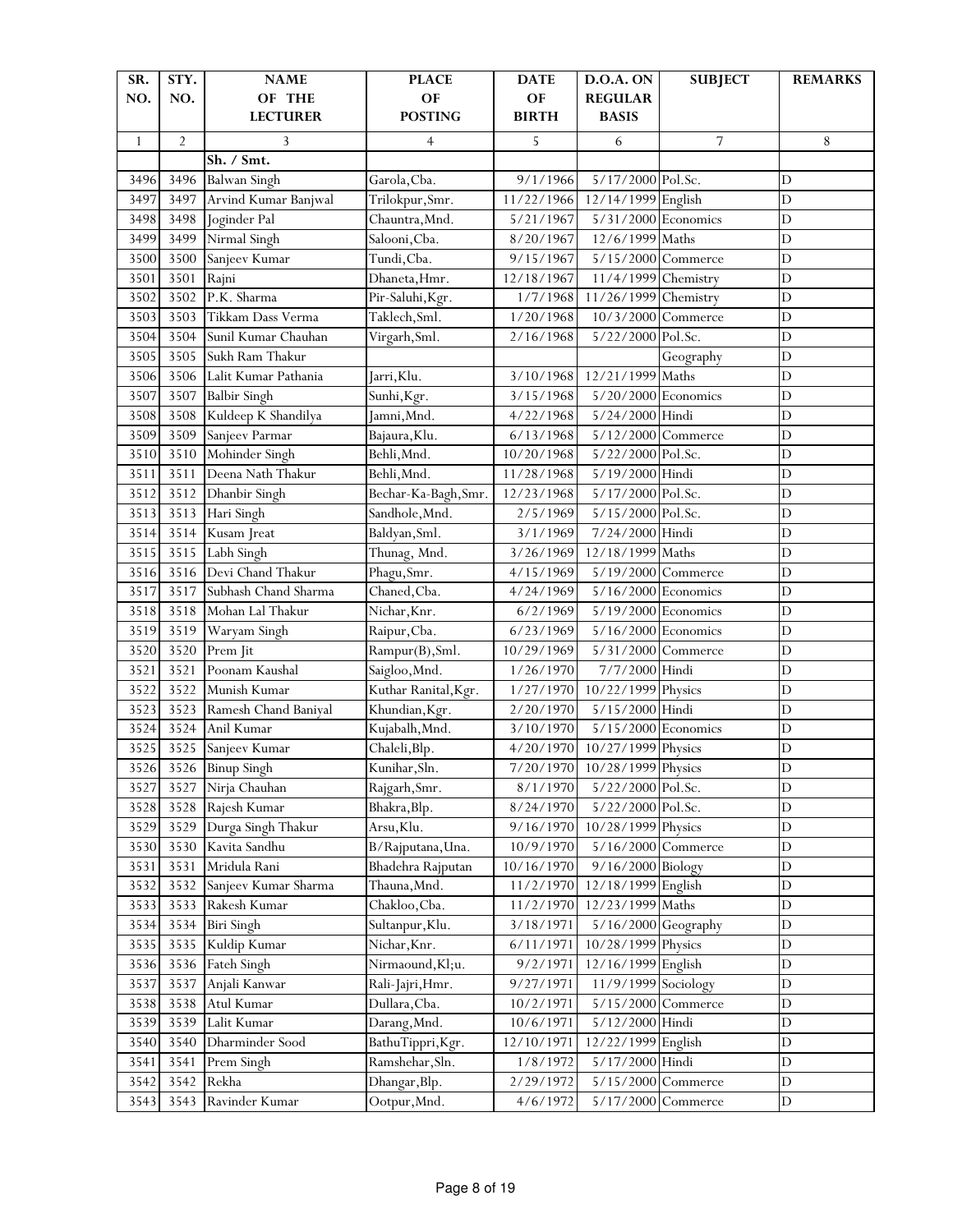| SR.          | STY.           | <b>NAME</b>                       | <b>PLACE</b>                 | <b>DATE</b>          | D.O.A. ON            | <b>SUBJECT</b>     | <b>REMARKS</b> |
|--------------|----------------|-----------------------------------|------------------------------|----------------------|----------------------|--------------------|----------------|
| NO.          | NO.            | OF THE                            | OF                           | OF                   | <b>REGULAR</b>       |                    |                |
|              |                | <b>LECTURER</b>                   | <b>POSTING</b>               | <b>BIRTH</b>         | <b>BASIS</b>         |                    |                |
| $\mathbf{1}$ | $\overline{2}$ | 3                                 | $\overline{4}$               | 5                    | 6                    | 7                  | 8              |
|              |                | Sh. / Smt.                        |                              |                      |                      |                    |                |
| 3544         | 3544           | Sohan Lal                         | Kuthar, Sln.                 | 5/13/1972            | 5/15/2000 Hindi      |                    | $\mathbf D$    |
| 3545         | 3545           | <b>Bhasker Dev</b>                | Haripur, Klu.                | 9/14/1972            | 5/17/2000 English    |                    | $\mathbf D$    |
| 3546         | 3546           | Manju Rana                        | Kandraour, Blp.              | 9/20/1972            | 12/14/1999 English   |                    | $\overline{D}$ |
| 3547         | 3547           | Sugandha                          | Kachyari, Kgr.               | 10/4/1972            | 5/12/2000 Commerce   |                    | D              |
| 3548         | 3548           | Joginder Singh                    | Deothi, Sml.                 | 11/12/1972           | 5/16/2000 Commerce   |                    | D              |
| 3549         | 3549           | Hakam Chand                       | Chatrari, Cba.               | 11/30/1972           | 5/11/2000 Economics  |                    | D              |
| 3550         | 3550           | Monika Mahajan                    | Kiani, Cba.                  | 1/30/1973            | 5/12/2000 Economics  |                    | D              |
| 3551         | 3551           | Suman Sharma                      | Rewalsar, Mnd.               | 2/27/1973            | 5/17/2000 Hindi      |                    | $\overline{D}$ |
| 3552         | 3552           | Sanjeev Kumar                     | Baruna, Sln.                 | 3/11/1973            | 12/20/1999 Maths     |                    | $\overline{D}$ |
| 3553         | 3553           | Naresh Kumar                      | Mair, Hmr.                   | 3/17/1973            | 5/15/2000 Commerce   |                    | $\mathbf D$    |
| 3554         | 3554           | Sujata Kumari                     | Kotli, Mnd.                  | 4/1/1973             | 5/12/2000 Biology    |                    | $\mathbf D$    |
| 3555         | 3555           | Seema Devi                        | Chaleli, Mnd.                | 6/11/1973            | 5/12/2000 Biology    |                    | $\mathbf D$    |
| 3556         | 3556           | Sabir Mohamad                     | Nalagarh(G), Sln.            | 6/25/1973            | 5/16/2000 Economics  |                    | $\overline{D}$ |
| 3557         | 3557           | Anamika                           | Rehan, Kgr.                  | 7/23/1963            | 12/18/1999 English   |                    | D              |
| 3558         | 3558           | Sushma                            | Nagrota-Bangwan(B),          | 7/27/1973            | 5/20/2000 Pol Sc     |                    | D              |
| 3559         | 3559           | Rekha                             | Dargi, Sml.                  |                      |                      | History            | D              |
| 3560         | 3560           | Munish Gupta                      | Anni, Klu.                   | 8/31/1973            | 12/14/1999 Maths     |                    | D              |
| 3561         | 3561           | Janki Dass                        | Jhalma, L&S                  | 11/19/1973           | 5/16/2000 Biology    |                    | $\overline{D}$ |
| 3562         | 3562           | Rajeev Salwan                     | Moorang, Knr.                | 12/11/1973           | 5/29/2000 Commerce   |                    | $\mathbf D$    |
| 3563         | 3563           | Dinesh Kumar Gautam               | Chandi, Sln.                 | 3/25/1974            | 12/10/1999 Maths     |                    | $\mathbf D$    |
| 3564         | 3564           | Sandeep Kumar                     | Tissa, Cba.                  | 3/28/1974            | 1/30/1999 Chemistry  |                    | $\mathbf D$    |
| 3565         | 3565           | <b>Bhupender Kumar</b>            | Bhumpti, Sln.                | 5/10/1975            | 10/27/1999 Chemistry |                    | D              |
| 3566         | 3566           | Jagdish Singh                     | Ghallour, Kgr.               | 7/4/1974             | 11/3/1999 Sociology  |                    | $\overline{D}$ |
| 3567         | 3567           | Sandeep Semwal                    | Kafota, Smr.                 | 8/12/1974            | 10/26/1999 Physics   |                    | D              |
| 3568         | 3568           | Lokinder Singh Negi               | Sarian, Sml.                 | 9/5/1974             | 5/30/2000 Pol.Sc.    |                    | D              |
| 3569         | 3569           | Naresh Kumar                      | Dabhota, Sln.                | 10/18/1974           | 10/19/1999 Commerce  |                    | D              |
| 3570         | 3570           | Suneel Kumar                      | Kungas, Klu.                 | 1/16/1975            | 5/15/2000 Physics    |                    | D              |
| 3571         | 3571           |                                   | Rampur(B), Sml.              | 1/27/1975            | 11/9/1999 Physics    |                    | $\overline{D}$ |
| 3572         | 3572           | Vandana Mahajan<br>Parnita Thakur | Mandi(B)                     | 5/3/1975             | 10/25/1999 Physics   |                    | $\overline{D}$ |
| 3573         | 3573           |                                   |                              |                      | 5/23/2000 Biology    |                    | $\mathbf D$    |
| 3574         | 3574           | Rajnesh Bherwal<br>Vishal Kumar   | D/Mohanta, Kgr.<br>Kaza, L&S | 7/8/1975<br>8/8/1975 | 11/1/1999 Physics    |                    |                |
|              |                |                                   |                              |                      |                      |                    | D              |
| 3575         | 3575           | Sushil Kumar Katna                | Sarswatinagar, Sml.          | 10/19/1975           | 10/29/1999 Physics   |                    | $\mathbf D$    |
| 3576         | 3576           | Rama Nand Sharma                  | Marhi, Mnd.                  | 11/11/1975           | 5/12/2000 Economics  |                    | $\mathbf D$    |
| 3577         | 3577           | Tilak Raj Dharmani                | Nimound, Klu.                | 11/29/1974           | 11/4/1999 Chemistry  |                    | $\mathbf D$    |
| 3578         | 3578           | Hans Raj                          | B.C. Thach, Mnd.             | 7/20/1976            |                      | 5/22/2000 Commerce | $\mathbf D$    |
| 3579         | 3579           | Krishan Chand                     | Teban, Mnd.                  | 6/4/1962             | 5/31/2000 Pol.Sc.    |                    | $\mathbf D$    |
| 3580         | 3580           | Suresh Kumar Rana                 | Telka, Cba.                  | 12/12/1963           | 5/17/2000 Hindi      |                    | $\mathbf D$    |
| 3581         | 3581           | Ranjeet Singh                     | Chanju, Cba.                 | 7/26/1964            | 5/22/2000 Pol.Sc.    |                    | $\mathbf D$    |
| 3582         | 3582           | Ashwani Kumar                     | Seri-Banglow, Mnd.           | 10/24/1964           | 5/12/2000 Hindi      |                    | D              |
| 3583         | 3583           | Surekha Sawney                    | Dhundan, Sml.                | 4/25/1965            | 5/16/2000 Pol.Sc.    |                    | $\mathbf D$    |
| 3584         | 3584           | Parkash Chand                     | Banauna, Sml.                | 6/8/1965             | 5/17/2000 Hindi      |                    | $\mathbf D$    |
| 3585         | 3585           | Rajinder Singh                    | Bhararu, Mnd.                | 12/31/1966           | 11/17/1999 Chemistry |                    | $\mathbf D$    |
| 3586         | 3586           | Anita Kanwar                      | Sainj, Sml.                  | 3/31/1967            | 6/7/2000 Hindi       |                    | D              |
| 3587         | 3587           | Rakesh Kumar Bhardwaj             | Khundian, Kgr.               |                      | 5/15/2000 Biology    |                    | $\mathbf D$    |
| 3588         | 3588           | Poonam Thakur                     | Sarahn(BSR), Sml.            | 6/27/1967            | 12/14/1999 English   |                    | $\mathbf D$    |
| 3589         | 3589           | Pawan Kumar                       | Tikkar Sml.                  | 9/25/1967            | 5/20/2000 Biology    |                    | $\mathbf D$    |
| 3590         | 3590           | Ravinder Kumar Sharma             | Sihunta, Cba.                | 10/4/1967            | 5/27/2000 Biology    |                    | D              |
| 3591         | 3591           | Kamlesh Kumari                    | Saloh, Una                   | 12/15/1967           | 5/12/2000 Hindi      |                    | $\mathbf D$    |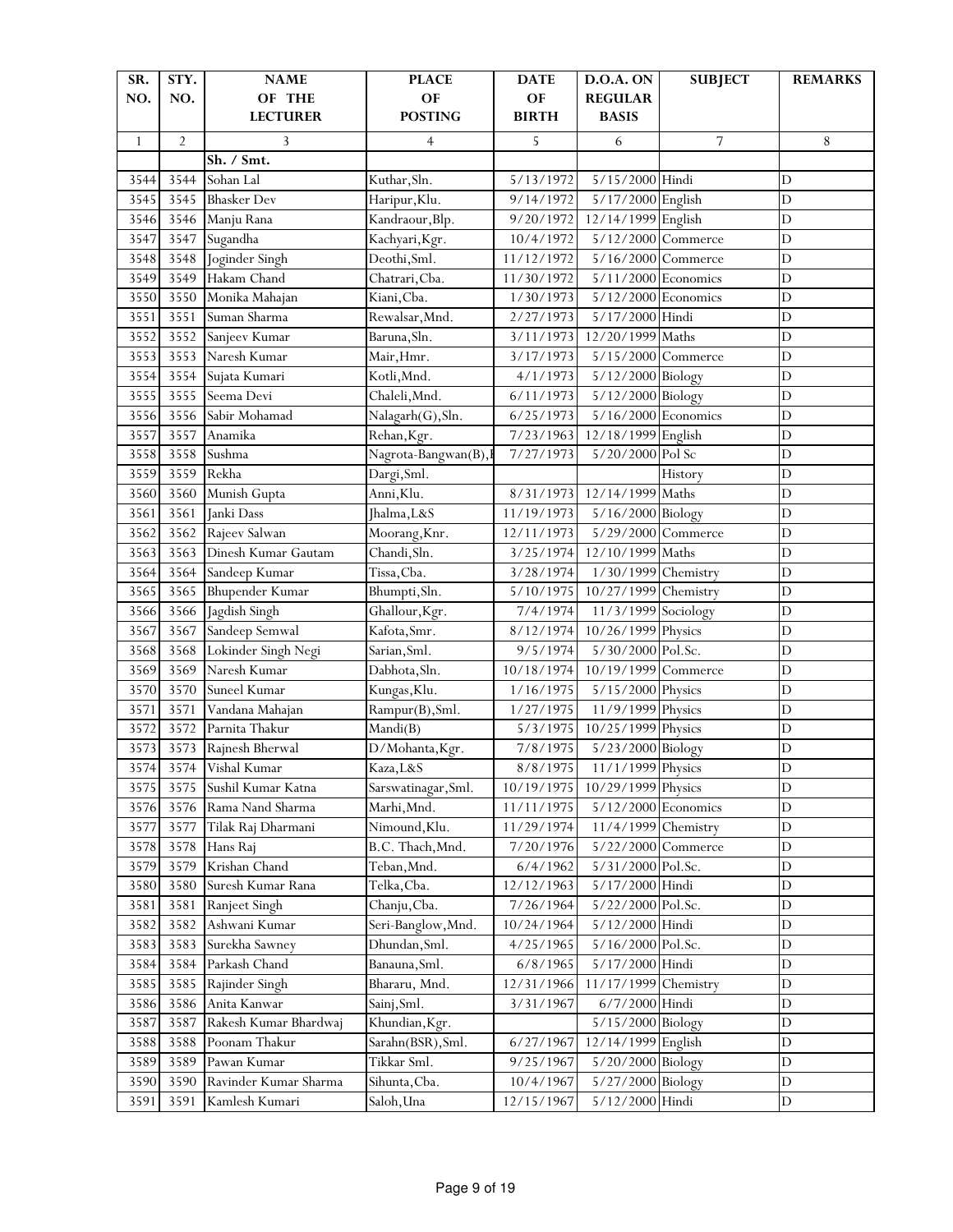| SR.          | STY.           | <b>NAME</b>          | <b>PLACE</b>                                                                                    | <b>DATE</b>  | <b>D.O.A. ON</b>     | <b>SUBJECT</b> | <b>REMARKS</b> |
|--------------|----------------|----------------------|-------------------------------------------------------------------------------------------------|--------------|----------------------|----------------|----------------|
| NO.          | NO.            | OF THE               | OF                                                                                              | OF           | <b>REGULAR</b>       |                |                |
|              |                | <b>LECTURER</b>      | <b>POSTING</b>                                                                                  | <b>BIRTH</b> | <b>BASIS</b>         |                |                |
| $\mathbf{1}$ | $\overline{2}$ | 3                    | $\overline{4}$                                                                                  | 5            | 6                    | 7              | 8              |
|              |                | Sh. / Smt.           |                                                                                                 |              |                      |                |                |
| 3592         | 3592           | Madhu Bisth          | Khalag, Sml.                                                                                    | 1/10/1968    | 11/10/1999 Sociology |                | $\mathbf D$    |
| 3593         | 3593           | Govind Ram Thakur    | Arsu, Klu.                                                                                      | 1/10/1968    | 12/16/1999 Maths     |                | D              |
| 3594         | 3594           | Naresh Kumar Sharma  | Mahadev, Mnd.                                                                                   | 9/26/1968    | 5/17/2000 Commerce   |                | $\mathbf D$    |
| 3595         | 3595           | Braham Dutt Shrama   | Rohru, Sml.                                                                                     | 11/6/1968    | 5/15/2000 Hindi      |                | D              |
| 3596         | 3596           | Satish Kumar Sharma  | Jherarli, Hmr.                                                                                  | 1/2/1969     | 5/15/2000 Commerce   |                | D              |
| 3597         | 3597           | Asha Thakur          | Kumarsain, Sml.                                                                                 | 2/3/1969     | 5/12/2000 Hindi      |                | D              |
| 3598         | 3598           | Chiman Lal           | Anni, Klu.                                                                                      | 2/2/1958     | 5/20/2000 Hindi      |                | D              |
| 3599         | 3599           | Arvind Kumar Sharma  | Jijwin, Blp.                                                                                    | 6/15/1969    | 5/23/2000 Biology    |                | $\overline{D}$ |
| 3600         | 3600           | Ajay kuamr           | Suni, Sml.                                                                                      | 9/26/1969    | 10/26/1999 Physics   |                | $\overline{D}$ |
| 3601         | 3601           | Chakkardhar Joshi    | SKT College Kiartu, Sr                                                                          | 10/2/1969    | 12/17/1999 English   |                | $\mathbf D$    |
| 3602         | 3602           | Manmohan Singh       | Bagsaid, Mnd.                                                                                   | 12/18/1969   | 12/16/1999 English   |                | $\overline{D}$ |
| 3603         | 3603           | Surinder Kumar Verma | Sangla, Knr.                                                                                    | 12/20/1969   | 12/15/1999 Maths     |                | D              |
| 3604         | 3604           | Amar Deep Singh      | Haroli, Una                                                                                     | 5/10/1970    | 5/23/2000 Commerce   |                | $\overline{D}$ |
| 3605         | 3605           | Anjali Sood          | Kehlog, Sln.                                                                                    | 9/9/1970     | 12/16/1999 Maths     |                | D              |
| 3606         | 3606           | Parshant Kumar       | Ganahati <sml.< td=""><td>11/14/1970</td><td>10/25/1999 Physics</td><td></td><td>D</td></sml.<> | 11/14/1970   | 10/25/1999 Physics   |                | D              |
| 3607         | 3607           | Susheela Hansreta    | Rohru(G), Sml.                                                                                  | 12/26/1970   | 12/17/1999 English   |                | D              |
| 3608         | 3608           | Nishchint Singh      | Murhal, Kgr.                                                                                    | 3/3/1971     | 11/26/1999 Physics   |                | D              |
| 3609         | 3609           | Ajay Sharma          | Lahla, Kgr.                                                                                     | 3/12/1971    | 10/30/1999 Physics   |                | $\overline{D}$ |
| 3610         | 3610           | Sneh Lata            | Amb, Una                                                                                        | 6/19/1971    | 5/16/2000 Hindi      |                | $\mathbf D$    |
| 3611         | 3611           | Yash Pal Singh       | Gangath, Kgr.                                                                                   | 6/30/1971    | 10/26/1999 Physics   |                | $\mathbf D$    |
| 3612         | 3612           | Ramesh Kumar Baltoo  | Rohroo, Sml.                                                                                    | 8/7/1971     | 5/15/2000 Biology    |                | D              |
| 3613         | 3613           | Satish Kumar Jamwal  | Bhutti, Klu.                                                                                    | 9/1/1971     | 11/3/1999 Physics    |                | D              |
| 3614         | 3614           | Rajesh Thakur        | Jallughran,Klu.                                                                                 | 9/9/1971     | 12/22/1999 English   |                | $\overline{D}$ |
| 3615         | 3615           | Khajan Chand         | Bhararoo, Mnd.                                                                                  | 10/18/1971   | 5/12/2000 Commerce   |                | $\mathbf D$    |
| 3616         | 3616           | Jagdish Chand Bali   | Virgarh, Sml.                                                                                   | 11/22/1971   | 12/20/1999 English   |                | D              |
| 3617         | 3617           | Nain Parkash         | Moorag, Knr.                                                                                    | 12/2/1971    | 5/23/2000 Hindi      |                | D              |
| 3618         | 3618           | Batukeshwar          | Raison, Klu.                                                                                    | 2/5/1972     | 5/12/2000 Commerce   |                | D              |
| 3619         | 3619           | Manoj Gupta          | Salapar, Mnd.                                                                                   | 2/28/1972    | 5/12/2000 Commerce   |                | $\overline{D}$ |
| 3620         | 3620           | Amit Kumar           | Bharanoo, Mnd.                                                                                  | 2/29/1972    | 10/28/1999 Physics   |                | $\overline{D}$ |
| 3621         | 3621           | Sanjeev Kuamr        | Gadhagosain, Mnd.                                                                               | 5/15/1972    | 5/16/2000 Commerce   |                | $\mathbf D$    |
| 3622         | 3622           | Manju Bala Sharma    | Gharjumal, Kgr.                                                                                 | 8/28/1975    | 11/2/1999 Physics    |                | D              |
| 3623         | 3623           | Mitu Sood            | Rehan, Kgr.                                                                                     | 1/14/1973    | 5/15/2000 Biology    |                | D              |
| 3624         | 3624           | Raman Jain           | Kharahal, Klu.                                                                                  | 2/6/1974     | 5/20/2000 Commerce   |                | $\mathbf D$    |
| 3625         | 3625           | Manishi Sharma       | Subathu, Sln.                                                                                   | 7/21/1974    | 12/15/1999 English   |                | $\mathbf D$    |
| 3626         | 3626           | Sangeeta Singh       | Nurpur, Kgr.                                                                                    | 10/21/1974   | 12/29/1999 English   |                | $\mathbf D$    |
| 3627         | 3627           | Rakhi Mahajan        |                                                                                                 |              |                      | Biology        | $\mathbf D$    |
| 3628         | 3628           | Sanjeev Kumar        | Karain, Knr.                                                                                    | 1/8/1975     | 5/20/2000            | Hindi          | D              |
| 3629         | 3629           | <b>Bablesh Singh</b> | Chowari, Cba.                                                                                   | 3/15/1975    | 10/27/1999           | Chemistry      | $\mathbf D$    |
| 3630         | 3630           | Shalini Gupta        | Jagatkhana, Blp.                                                                                | 8/7/1975     | 6/26/2000 Biology    |                | D              |
| 3631         | 3631           | Naresh Kumar Thakur  | Talalli, Mnd.                                                                                   | 10/10/1975   | 11/1/1999 Sociology  |                | $\mathbf D$    |
| 3632         | 3632           | Suman                | Gharjarot, Kgr.                                                                                 | 7/21/1976    | 10/27/1999 Physics   |                | $\mathbf D$    |
| 3633         | 3633           | Subhashni Devi       | Nagrota-Surian, Kgr.                                                                            | 2/1/1950     | 5/22/2000 Hindi      |                | $\mathbf D$    |
| 3634         | 3634           | Arun Dev Bhardwaj    | Narkanda, Sml.                                                                                  | 9/6/1950     | 5/22/2000 Hindi      |                | $\mathbf D$    |
| 3635         | 3635           | Devi Singh Verma     | Tharoch-Behlik, Sml.                                                                            |              | 5/29/2000 Hindi      |                | $\mathbf D$    |
| 3636         | 3636           | Hari Ram Sharma      | Telka, Cba.                                                                                     | 3/16/1954    | 5/17/2000 Hindi      |                | $\mathbf D$    |
| 3637         | 3637           | Giri Raj Sharma      | Solan                                                                                           | 4/20/1956    | 6/13/2000 Sanskrit   |                | $\mathbf D$    |
| 3638         | 3638           | Thakur Dass          | Taleli, Mnd.                                                                                    | 7/1/1959     | 5/30/2000 Hindi      |                | $\mathbf D$    |
| 3639         | 3639           | Shamsher Chand       | Kaza, L&S                                                                                       | 6/10/1960    | 5/22/2000 Sanskrit   |                | $\mathbf D$    |
|              |                |                      |                                                                                                 |              |                      |                |                |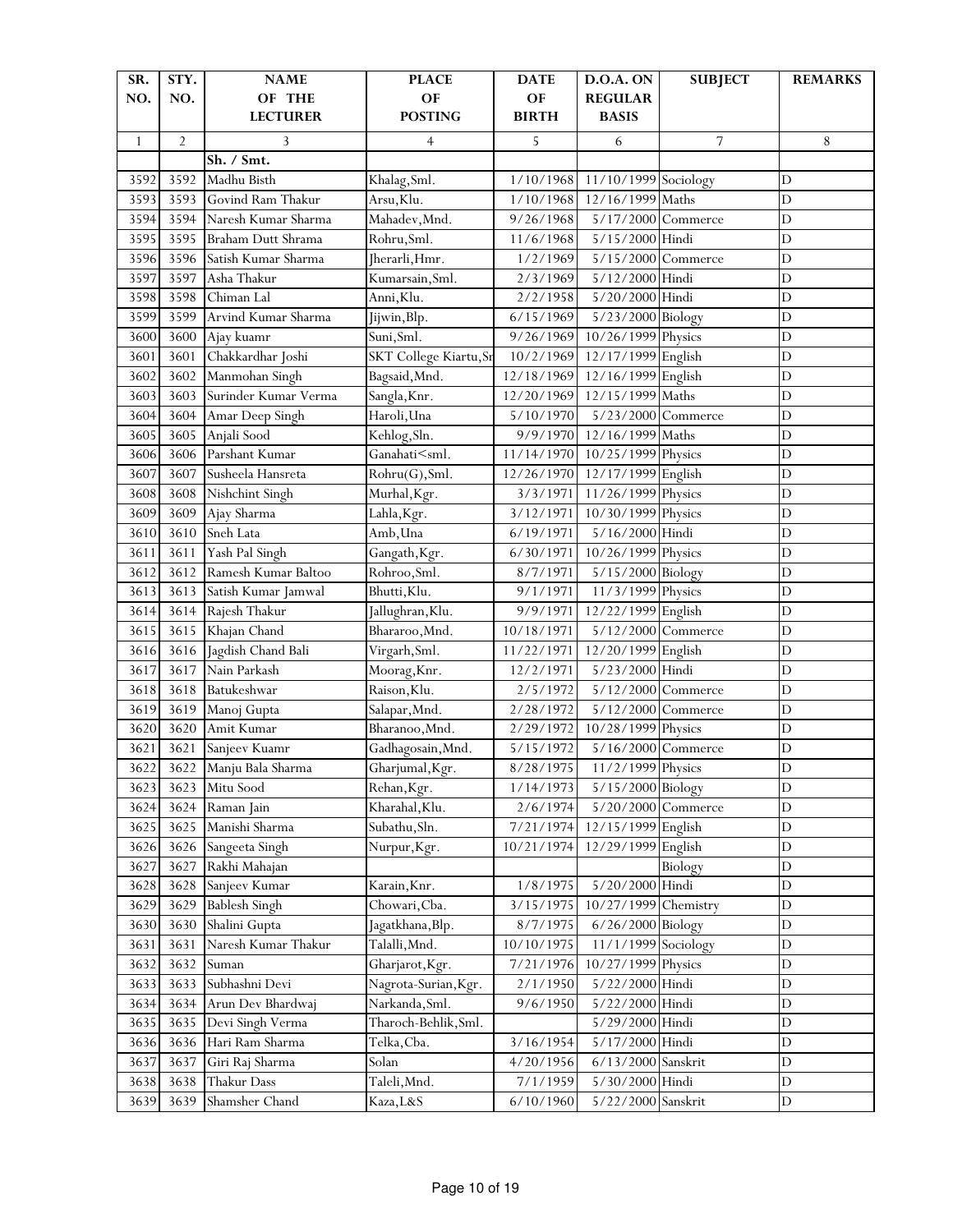| OF<br>OF<br>NO.<br>NO.<br>OF THE<br><b>REGULAR</b><br><b>POSTING</b><br><b>BIRTH</b><br><b>LECTURER</b><br><b>BASIS</b><br>$\overline{2}$<br>3<br>5<br>6<br>7<br>4<br>8<br>$\mathbf{1}$<br>Sh. / Smt.<br>Kiran Sood<br>3/15/1962<br>5/15/2000 Hindi<br>3640<br>$\mathbf D$<br>3640<br>Jarri,Klu.<br>Pandoh, Mnd.<br>12/13/1962<br>5/19/2000 Hindi<br>$\mathbf D$<br>3641<br>3641<br>Rajo Sharma<br>Ashwani Kumar<br>Dansa, Sml.<br>5/30/2000 Hindi<br>$\mathbf D$<br>3642<br>3642<br>5/10/1965<br>Khneti-Sandhoch, Sml.<br>Pardeep Kumar<br>11/3/1965<br>5/22/2000 Hindi<br>$\mathbf D$<br>3643<br>3643<br>$\overline{D}$<br>3644<br>Manohar Dadwal<br>Bathri, Cba.<br>2/26/1966<br>$5/16/2000$ Economics<br>3644<br>D<br>3645<br>3645<br>Boghdhar, Smr.<br>3/21/1966<br>5/20/2000 Biology<br>Ajay Inder Singh<br>3646<br>Kehar Singh<br>4/2/1966<br>5/15/2000 Economics<br>3646<br>Majhera, Kgr.<br>D(SC)<br>Girija Sharma<br>5/16/2000 Biology<br>$\mathbf D$<br>3647<br>3647<br>Katrain, Klu.<br>12/17/1966<br>3648<br>Raj Kumar<br>Chakloo, Cba.<br>3/2/1968<br>5/17/2000 Economics<br>$\mathbf D$<br>3648<br>$\overline{D}$<br>3649<br>Mudhkar, Hmr.<br>12/4/1967<br>3649<br>Satish Kuamr<br>5/15/2000 Geography<br>$\overline{D}$<br>5/24/2000 Economics<br>3650<br>3650<br>Vijay pal Singh<br>Moresinghi, Blp.<br>1/12/1968<br>$\mathbf D$<br>3651<br>3651<br>Santosh Raj<br>Lohardi, Kgr.<br>6/15/1968<br>5/10/2000 Commerce<br>Taru Sharma<br>Jubbal, Sml.<br>5/21/2000 Biology<br>$\mathbf D$<br>3652<br>3652<br>6/21/1968<br>Girdhari lal<br>Kolar, Smr.<br>3653<br>3653<br>3/18/1968<br>5/22/2000 Pol.Sc.<br>$\mathbf D$<br>Purshotum Chand<br>12/16/1999 Maths<br>$\overline{D}$<br>3654<br>Jangal-Beri, Hmr.<br>4/12/1969<br>3654<br>$\overline{D}$<br>3655<br>3655<br>Indu Bala<br>Gondpur-Banera, Una<br>11/20/1969<br>5/23/2000 Biology<br>Lad-Bhadrol, Mnd.<br>4/8/1970<br>5/26/2000 Biology<br>$\mathbf D$<br>3656<br>3656<br>Ravi Kant<br>7/7/2000 Biology<br>$\mathbf D$<br>3657<br>3657<br>Meenu Kumari<br>Kasauli, Sln.<br>3/15/1971<br>Naina Rana<br>Dhaneta, Hmr.<br>5/19/2000 Biology<br>$\mathbf D$<br>3658<br>3658<br>9/27/1971<br>$\mathbf D$<br>Salooni, Cba.<br>10/13/1971<br>5/17/2000 Economics<br>3659<br>3659<br>Kuldeep Kumar<br>$\mathbf D$<br>Shobha Kumari<br>3660<br>3660<br>2/4/1972<br>5/15/2000 Commerce<br>Rajhoon, Kgr. |
|----------------------------------------------------------------------------------------------------------------------------------------------------------------------------------------------------------------------------------------------------------------------------------------------------------------------------------------------------------------------------------------------------------------------------------------------------------------------------------------------------------------------------------------------------------------------------------------------------------------------------------------------------------------------------------------------------------------------------------------------------------------------------------------------------------------------------------------------------------------------------------------------------------------------------------------------------------------------------------------------------------------------------------------------------------------------------------------------------------------------------------------------------------------------------------------------------------------------------------------------------------------------------------------------------------------------------------------------------------------------------------------------------------------------------------------------------------------------------------------------------------------------------------------------------------------------------------------------------------------------------------------------------------------------------------------------------------------------------------------------------------------------------------------------------------------------------------------------------------------------------------------------------------------------------------------------------------------------------------------------------------------------------------------------------------------------------------------------------------------------------------------------------------------------------------------------------------------------------------------------------------------------------------------------------------------------------------------------------------------------|
|                                                                                                                                                                                                                                                                                                                                                                                                                                                                                                                                                                                                                                                                                                                                                                                                                                                                                                                                                                                                                                                                                                                                                                                                                                                                                                                                                                                                                                                                                                                                                                                                                                                                                                                                                                                                                                                                                                                                                                                                                                                                                                                                                                                                                                                                                                                                                                      |
|                                                                                                                                                                                                                                                                                                                                                                                                                                                                                                                                                                                                                                                                                                                                                                                                                                                                                                                                                                                                                                                                                                                                                                                                                                                                                                                                                                                                                                                                                                                                                                                                                                                                                                                                                                                                                                                                                                                                                                                                                                                                                                                                                                                                                                                                                                                                                                      |
|                                                                                                                                                                                                                                                                                                                                                                                                                                                                                                                                                                                                                                                                                                                                                                                                                                                                                                                                                                                                                                                                                                                                                                                                                                                                                                                                                                                                                                                                                                                                                                                                                                                                                                                                                                                                                                                                                                                                                                                                                                                                                                                                                                                                                                                                                                                                                                      |
|                                                                                                                                                                                                                                                                                                                                                                                                                                                                                                                                                                                                                                                                                                                                                                                                                                                                                                                                                                                                                                                                                                                                                                                                                                                                                                                                                                                                                                                                                                                                                                                                                                                                                                                                                                                                                                                                                                                                                                                                                                                                                                                                                                                                                                                                                                                                                                      |
|                                                                                                                                                                                                                                                                                                                                                                                                                                                                                                                                                                                                                                                                                                                                                                                                                                                                                                                                                                                                                                                                                                                                                                                                                                                                                                                                                                                                                                                                                                                                                                                                                                                                                                                                                                                                                                                                                                                                                                                                                                                                                                                                                                                                                                                                                                                                                                      |
|                                                                                                                                                                                                                                                                                                                                                                                                                                                                                                                                                                                                                                                                                                                                                                                                                                                                                                                                                                                                                                                                                                                                                                                                                                                                                                                                                                                                                                                                                                                                                                                                                                                                                                                                                                                                                                                                                                                                                                                                                                                                                                                                                                                                                                                                                                                                                                      |
|                                                                                                                                                                                                                                                                                                                                                                                                                                                                                                                                                                                                                                                                                                                                                                                                                                                                                                                                                                                                                                                                                                                                                                                                                                                                                                                                                                                                                                                                                                                                                                                                                                                                                                                                                                                                                                                                                                                                                                                                                                                                                                                                                                                                                                                                                                                                                                      |
|                                                                                                                                                                                                                                                                                                                                                                                                                                                                                                                                                                                                                                                                                                                                                                                                                                                                                                                                                                                                                                                                                                                                                                                                                                                                                                                                                                                                                                                                                                                                                                                                                                                                                                                                                                                                                                                                                                                                                                                                                                                                                                                                                                                                                                                                                                                                                                      |
|                                                                                                                                                                                                                                                                                                                                                                                                                                                                                                                                                                                                                                                                                                                                                                                                                                                                                                                                                                                                                                                                                                                                                                                                                                                                                                                                                                                                                                                                                                                                                                                                                                                                                                                                                                                                                                                                                                                                                                                                                                                                                                                                                                                                                                                                                                                                                                      |
|                                                                                                                                                                                                                                                                                                                                                                                                                                                                                                                                                                                                                                                                                                                                                                                                                                                                                                                                                                                                                                                                                                                                                                                                                                                                                                                                                                                                                                                                                                                                                                                                                                                                                                                                                                                                                                                                                                                                                                                                                                                                                                                                                                                                                                                                                                                                                                      |
|                                                                                                                                                                                                                                                                                                                                                                                                                                                                                                                                                                                                                                                                                                                                                                                                                                                                                                                                                                                                                                                                                                                                                                                                                                                                                                                                                                                                                                                                                                                                                                                                                                                                                                                                                                                                                                                                                                                                                                                                                                                                                                                                                                                                                                                                                                                                                                      |
|                                                                                                                                                                                                                                                                                                                                                                                                                                                                                                                                                                                                                                                                                                                                                                                                                                                                                                                                                                                                                                                                                                                                                                                                                                                                                                                                                                                                                                                                                                                                                                                                                                                                                                                                                                                                                                                                                                                                                                                                                                                                                                                                                                                                                                                                                                                                                                      |
|                                                                                                                                                                                                                                                                                                                                                                                                                                                                                                                                                                                                                                                                                                                                                                                                                                                                                                                                                                                                                                                                                                                                                                                                                                                                                                                                                                                                                                                                                                                                                                                                                                                                                                                                                                                                                                                                                                                                                                                                                                                                                                                                                                                                                                                                                                                                                                      |
|                                                                                                                                                                                                                                                                                                                                                                                                                                                                                                                                                                                                                                                                                                                                                                                                                                                                                                                                                                                                                                                                                                                                                                                                                                                                                                                                                                                                                                                                                                                                                                                                                                                                                                                                                                                                                                                                                                                                                                                                                                                                                                                                                                                                                                                                                                                                                                      |
|                                                                                                                                                                                                                                                                                                                                                                                                                                                                                                                                                                                                                                                                                                                                                                                                                                                                                                                                                                                                                                                                                                                                                                                                                                                                                                                                                                                                                                                                                                                                                                                                                                                                                                                                                                                                                                                                                                                                                                                                                                                                                                                                                                                                                                                                                                                                                                      |
|                                                                                                                                                                                                                                                                                                                                                                                                                                                                                                                                                                                                                                                                                                                                                                                                                                                                                                                                                                                                                                                                                                                                                                                                                                                                                                                                                                                                                                                                                                                                                                                                                                                                                                                                                                                                                                                                                                                                                                                                                                                                                                                                                                                                                                                                                                                                                                      |
|                                                                                                                                                                                                                                                                                                                                                                                                                                                                                                                                                                                                                                                                                                                                                                                                                                                                                                                                                                                                                                                                                                                                                                                                                                                                                                                                                                                                                                                                                                                                                                                                                                                                                                                                                                                                                                                                                                                                                                                                                                                                                                                                                                                                                                                                                                                                                                      |
|                                                                                                                                                                                                                                                                                                                                                                                                                                                                                                                                                                                                                                                                                                                                                                                                                                                                                                                                                                                                                                                                                                                                                                                                                                                                                                                                                                                                                                                                                                                                                                                                                                                                                                                                                                                                                                                                                                                                                                                                                                                                                                                                                                                                                                                                                                                                                                      |
|                                                                                                                                                                                                                                                                                                                                                                                                                                                                                                                                                                                                                                                                                                                                                                                                                                                                                                                                                                                                                                                                                                                                                                                                                                                                                                                                                                                                                                                                                                                                                                                                                                                                                                                                                                                                                                                                                                                                                                                                                                                                                                                                                                                                                                                                                                                                                                      |
|                                                                                                                                                                                                                                                                                                                                                                                                                                                                                                                                                                                                                                                                                                                                                                                                                                                                                                                                                                                                                                                                                                                                                                                                                                                                                                                                                                                                                                                                                                                                                                                                                                                                                                                                                                                                                                                                                                                                                                                                                                                                                                                                                                                                                                                                                                                                                                      |
|                                                                                                                                                                                                                                                                                                                                                                                                                                                                                                                                                                                                                                                                                                                                                                                                                                                                                                                                                                                                                                                                                                                                                                                                                                                                                                                                                                                                                                                                                                                                                                                                                                                                                                                                                                                                                                                                                                                                                                                                                                                                                                                                                                                                                                                                                                                                                                      |
|                                                                                                                                                                                                                                                                                                                                                                                                                                                                                                                                                                                                                                                                                                                                                                                                                                                                                                                                                                                                                                                                                                                                                                                                                                                                                                                                                                                                                                                                                                                                                                                                                                                                                                                                                                                                                                                                                                                                                                                                                                                                                                                                                                                                                                                                                                                                                                      |
|                                                                                                                                                                                                                                                                                                                                                                                                                                                                                                                                                                                                                                                                                                                                                                                                                                                                                                                                                                                                                                                                                                                                                                                                                                                                                                                                                                                                                                                                                                                                                                                                                                                                                                                                                                                                                                                                                                                                                                                                                                                                                                                                                                                                                                                                                                                                                                      |
|                                                                                                                                                                                                                                                                                                                                                                                                                                                                                                                                                                                                                                                                                                                                                                                                                                                                                                                                                                                                                                                                                                                                                                                                                                                                                                                                                                                                                                                                                                                                                                                                                                                                                                                                                                                                                                                                                                                                                                                                                                                                                                                                                                                                                                                                                                                                                                      |
|                                                                                                                                                                                                                                                                                                                                                                                                                                                                                                                                                                                                                                                                                                                                                                                                                                                                                                                                                                                                                                                                                                                                                                                                                                                                                                                                                                                                                                                                                                                                                                                                                                                                                                                                                                                                                                                                                                                                                                                                                                                                                                                                                                                                                                                                                                                                                                      |
| Arhal, Sml.<br>$\mathbf D$<br>3661<br>3661<br>Rajneesh Rana<br>4/24/1972<br>5/16/2000 Geography                                                                                                                                                                                                                                                                                                                                                                                                                                                                                                                                                                                                                                                                                                                                                                                                                                                                                                                                                                                                                                                                                                                                                                                                                                                                                                                                                                                                                                                                                                                                                                                                                                                                                                                                                                                                                                                                                                                                                                                                                                                                                                                                                                                                                                                                      |
| Shareshtha Kumari<br>5/15/2000 Hindi<br>$\mathbf D$<br>3662<br>3662<br>10/8/1972<br>Chalet, Una                                                                                                                                                                                                                                                                                                                                                                                                                                                                                                                                                                                                                                                                                                                                                                                                                                                                                                                                                                                                                                                                                                                                                                                                                                                                                                                                                                                                                                                                                                                                                                                                                                                                                                                                                                                                                                                                                                                                                                                                                                                                                                                                                                                                                                                                      |
| $\overline{D}$<br>Balvinder Kumar Negi<br>2/11/1973<br>5/23/2000 Economics<br>3663<br>3663<br>Narag, Smr.                                                                                                                                                                                                                                                                                                                                                                                                                                                                                                                                                                                                                                                                                                                                                                                                                                                                                                                                                                                                                                                                                                                                                                                                                                                                                                                                                                                                                                                                                                                                                                                                                                                                                                                                                                                                                                                                                                                                                                                                                                                                                                                                                                                                                                                            |
| Shashi Kant<br>$\overline{D}$<br>3664<br>Dalash, Klu<br>2/26/1973<br>12/20/1999 Maths<br>3664                                                                                                                                                                                                                                                                                                                                                                                                                                                                                                                                                                                                                                                                                                                                                                                                                                                                                                                                                                                                                                                                                                                                                                                                                                                                                                                                                                                                                                                                                                                                                                                                                                                                                                                                                                                                                                                                                                                                                                                                                                                                                                                                                                                                                                                                        |
| 3665<br>Rakesh Chand<br>3/21/1963<br>12/27/1999 English<br>$\mathbf D$<br>3665<br>Baragaon, Sml.                                                                                                                                                                                                                                                                                                                                                                                                                                                                                                                                                                                                                                                                                                                                                                                                                                                                                                                                                                                                                                                                                                                                                                                                                                                                                                                                                                                                                                                                                                                                                                                                                                                                                                                                                                                                                                                                                                                                                                                                                                                                                                                                                                                                                                                                     |
| 11/29/1999 Physics<br>3666<br>11/29/1974<br>$\mathbf D$<br>3666<br>Jayant Kumar<br>Rakkar, Kgr.                                                                                                                                                                                                                                                                                                                                                                                                                                                                                                                                                                                                                                                                                                                                                                                                                                                                                                                                                                                                                                                                                                                                                                                                                                                                                                                                                                                                                                                                                                                                                                                                                                                                                                                                                                                                                                                                                                                                                                                                                                                                                                                                                                                                                                                                      |
| 5/20/2000 Hindi<br>$\mathbf D$<br>3667<br>3667<br>Dimple<br>Rajgarh, Smr.<br>1/23/1974                                                                                                                                                                                                                                                                                                                                                                                                                                                                                                                                                                                                                                                                                                                                                                                                                                                                                                                                                                                                                                                                                                                                                                                                                                                                                                                                                                                                                                                                                                                                                                                                                                                                                                                                                                                                                                                                                                                                                                                                                                                                                                                                                                                                                                                                               |
| Kuldeep Singh<br>$\overline{D}$<br>Kalpa, Knr.<br>6/26/1974<br>5/30/2000 Economics<br>3668<br>3668                                                                                                                                                                                                                                                                                                                                                                                                                                                                                                                                                                                                                                                                                                                                                                                                                                                                                                                                                                                                                                                                                                                                                                                                                                                                                                                                                                                                                                                                                                                                                                                                                                                                                                                                                                                                                                                                                                                                                                                                                                                                                                                                                                                                                                                                   |
| Rakesh Kumar<br>Pooh, Knr.<br>5/17/2000 Economics<br>$\mathbf D$<br>3669<br>3669<br>7/13/1974                                                                                                                                                                                                                                                                                                                                                                                                                                                                                                                                                                                                                                                                                                                                                                                                                                                                                                                                                                                                                                                                                                                                                                                                                                                                                                                                                                                                                                                                                                                                                                                                                                                                                                                                                                                                                                                                                                                                                                                                                                                                                                                                                                                                                                                                        |
| 3670 Vijay Kumar<br>Bharmour, Cba.<br>5/27/2000 Hindi<br>$\frac{2}{222/1975}$<br>D(SC)<br>3670                                                                                                                                                                                                                                                                                                                                                                                                                                                                                                                                                                                                                                                                                                                                                                                                                                                                                                                                                                                                                                                                                                                                                                                                                                                                                                                                                                                                                                                                                                                                                                                                                                                                                                                                                                                                                                                                                                                                                                                                                                                                                                                                                                                                                                                                       |
| Ashok Kumar<br>3671<br>Biar, Hmr.<br>6/1/1975<br>5/15/2000 Commerce<br>D<br>3671                                                                                                                                                                                                                                                                                                                                                                                                                                                                                                                                                                                                                                                                                                                                                                                                                                                                                                                                                                                                                                                                                                                                                                                                                                                                                                                                                                                                                                                                                                                                                                                                                                                                                                                                                                                                                                                                                                                                                                                                                                                                                                                                                                                                                                                                                     |
| $\mathbf D$<br>3672<br>3672<br>Laxmi Gurang<br>New kangra<br>8/7/1976<br>5/16/2000 Commerce                                                                                                                                                                                                                                                                                                                                                                                                                                                                                                                                                                                                                                                                                                                                                                                                                                                                                                                                                                                                                                                                                                                                                                                                                                                                                                                                                                                                                                                                                                                                                                                                                                                                                                                                                                                                                                                                                                                                                                                                                                                                                                                                                                                                                                                                          |
| D<br>3673<br>3673<br>Arti<br>Barthi, Cba.<br>8/8/1976<br>5/12/2000 Commerce                                                                                                                                                                                                                                                                                                                                                                                                                                                                                                                                                                                                                                                                                                                                                                                                                                                                                                                                                                                                                                                                                                                                                                                                                                                                                                                                                                                                                                                                                                                                                                                                                                                                                                                                                                                                                                                                                                                                                                                                                                                                                                                                                                                                                                                                                          |
| 3674<br>Jagdish Chand<br>7/8/1954<br>5/15/2000 Hindi<br>$\mathbf D$<br>3674<br>Gharjumla, Kgr.                                                                                                                                                                                                                                                                                                                                                                                                                                                                                                                                                                                                                                                                                                                                                                                                                                                                                                                                                                                                                                                                                                                                                                                                                                                                                                                                                                                                                                                                                                                                                                                                                                                                                                                                                                                                                                                                                                                                                                                                                                                                                                                                                                                                                                                                       |
| 3675<br>9/4/1955<br>5/17/2000 Pol.Sc.<br>$\mathbf D$<br>3675<br>Satish Kumar<br>Arki, Sln.                                                                                                                                                                                                                                                                                                                                                                                                                                                                                                                                                                                                                                                                                                                                                                                                                                                                                                                                                                                                                                                                                                                                                                                                                                                                                                                                                                                                                                                                                                                                                                                                                                                                                                                                                                                                                                                                                                                                                                                                                                                                                                                                                                                                                                                                           |
| Prthvi Raj<br>Dullara, Cba.<br>2/5/1956<br>5/22/2000 Hindi<br>$\mathbf D$<br>3676<br>3676                                                                                                                                                                                                                                                                                                                                                                                                                                                                                                                                                                                                                                                                                                                                                                                                                                                                                                                                                                                                                                                                                                                                                                                                                                                                                                                                                                                                                                                                                                                                                                                                                                                                                                                                                                                                                                                                                                                                                                                                                                                                                                                                                                                                                                                                            |
| Gidhari lal<br>$\overline{D}$<br>Arsu, Klu.<br>5/19/2000 Pol.Sc.<br>3677<br>3677<br>1/14/1957                                                                                                                                                                                                                                                                                                                                                                                                                                                                                                                                                                                                                                                                                                                                                                                                                                                                                                                                                                                                                                                                                                                                                                                                                                                                                                                                                                                                                                                                                                                                                                                                                                                                                                                                                                                                                                                                                                                                                                                                                                                                                                                                                                                                                                                                        |
| Naresh kumar<br>Majheoti, Sml.<br>5/27/2000 Pol.Sc.<br>$\mathbf D$<br>3678<br>6/11/1957<br>3678                                                                                                                                                                                                                                                                                                                                                                                                                                                                                                                                                                                                                                                                                                                                                                                                                                                                                                                                                                                                                                                                                                                                                                                                                                                                                                                                                                                                                                                                                                                                                                                                                                                                                                                                                                                                                                                                                                                                                                                                                                                                                                                                                                                                                                                                      |
| 5/19/2000 Pol.Sc.<br>Bishambhar lal<br>5/14/1957<br>$\mathbf D$<br>3679<br>Suliali, Kgr.<br>3679                                                                                                                                                                                                                                                                                                                                                                                                                                                                                                                                                                                                                                                                                                                                                                                                                                                                                                                                                                                                                                                                                                                                                                                                                                                                                                                                                                                                                                                                                                                                                                                                                                                                                                                                                                                                                                                                                                                                                                                                                                                                                                                                                                                                                                                                     |
| Ladori, Kgr.<br>5/22/2000 Hindi<br>$\mathbf D$<br>3680<br>Vijay Singh<br>10/5/1957<br>3680                                                                                                                                                                                                                                                                                                                                                                                                                                                                                                                                                                                                                                                                                                                                                                                                                                                                                                                                                                                                                                                                                                                                                                                                                                                                                                                                                                                                                                                                                                                                                                                                                                                                                                                                                                                                                                                                                                                                                                                                                                                                                                                                                                                                                                                                           |
| Paras Ram Chauhan<br>5/20/2000 Pol.Sc.<br>$\mathbf D$<br>3681<br>Saur, Sln.<br>3681                                                                                                                                                                                                                                                                                                                                                                                                                                                                                                                                                                                                                                                                                                                                                                                                                                                                                                                                                                                                                                                                                                                                                                                                                                                                                                                                                                                                                                                                                                                                                                                                                                                                                                                                                                                                                                                                                                                                                                                                                                                                                                                                                                                                                                                                                  |
| Kunash, Klu<br>5/15/2000 Hindi<br>$\mathbf D$<br>3682<br>Pritam Singh Thakur<br>6/5/1960<br>3682                                                                                                                                                                                                                                                                                                                                                                                                                                                                                                                                                                                                                                                                                                                                                                                                                                                                                                                                                                                                                                                                                                                                                                                                                                                                                                                                                                                                                                                                                                                                                                                                                                                                                                                                                                                                                                                                                                                                                                                                                                                                                                                                                                                                                                                                     |
| Nareah Kumar<br>5/16/2000 Pol.Sc.<br>$\mathbf D$<br>3683<br>N/Surian, Kgr.<br>3683                                                                                                                                                                                                                                                                                                                                                                                                                                                                                                                                                                                                                                                                                                                                                                                                                                                                                                                                                                                                                                                                                                                                                                                                                                                                                                                                                                                                                                                                                                                                                                                                                                                                                                                                                                                                                                                                                                                                                                                                                                                                                                                                                                                                                                                                                   |
| Piare Lal Sharma<br>Chaleli, Blp.<br>7/31/1960<br>5/15/2000 Pol.Sc.<br>$\mathbf D$<br>3684<br>3684                                                                                                                                                                                                                                                                                                                                                                                                                                                                                                                                                                                                                                                                                                                                                                                                                                                                                                                                                                                                                                                                                                                                                                                                                                                                                                                                                                                                                                                                                                                                                                                                                                                                                                                                                                                                                                                                                                                                                                                                                                                                                                                                                                                                                                                                   |
| Bharoli-Kohala, Kgr.<br>5/16/2000 Pol.Sc.<br>$\mathbf D$<br>3685<br>3685<br>Manoj Kumar Rattan<br>10/15/1961                                                                                                                                                                                                                                                                                                                                                                                                                                                                                                                                                                                                                                                                                                                                                                                                                                                                                                                                                                                                                                                                                                                                                                                                                                                                                                                                                                                                                                                                                                                                                                                                                                                                                                                                                                                                                                                                                                                                                                                                                                                                                                                                                                                                                                                         |
| Lohara, Una.<br>3/31/1961<br>D<br>3686<br>3686<br><b>Bir Singh</b><br>5/16/2000 Pol.Sc.                                                                                                                                                                                                                                                                                                                                                                                                                                                                                                                                                                                                                                                                                                                                                                                                                                                                                                                                                                                                                                                                                                                                                                                                                                                                                                                                                                                                                                                                                                                                                                                                                                                                                                                                                                                                                                                                                                                                                                                                                                                                                                                                                                                                                                                                              |
| 5/16/2000 Pol.Sc.<br>Des Raj Kapur<br>3687<br>3687<br>Bassi, Blp.<br>2/24/1962<br>$D(SC)EX-SM$                                                                                                                                                                                                                                                                                                                                                                                                                                                                                                                                                                                                                                                                                                                                                                                                                                                                                                                                                                                                                                                                                                                                                                                                                                                                                                                                                                                                                                                                                                                                                                                                                                                                                                                                                                                                                                                                                                                                                                                                                                                                                                                                                                                                                                                                       |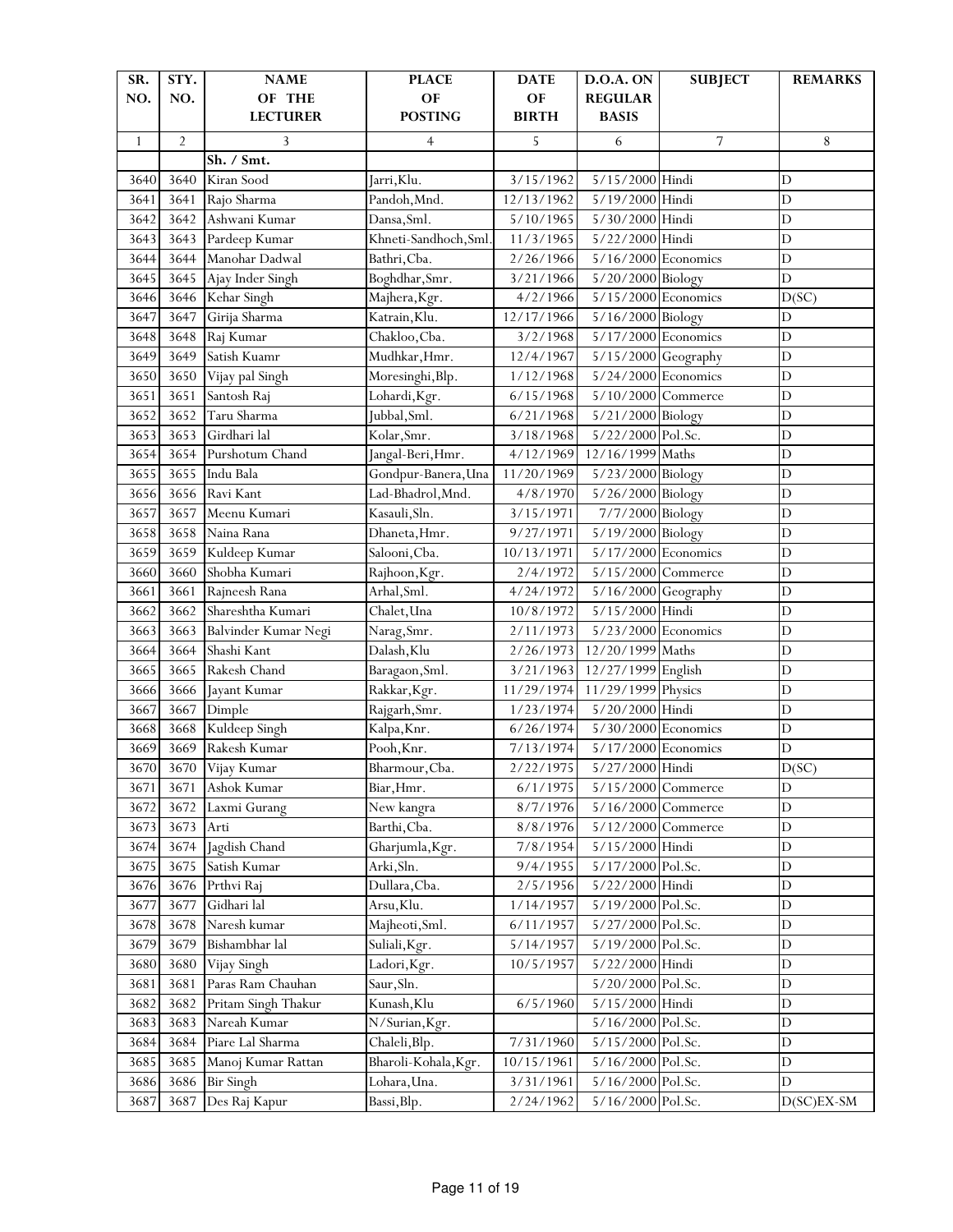| SR.          | STY.           | <b>NAME</b>                     | <b>PLACE</b>        | <b>DATE</b>  | <b>D.O.A. ON</b>      | <b>SUBJECT</b>     | <b>REMARKS</b>                |
|--------------|----------------|---------------------------------|---------------------|--------------|-----------------------|--------------------|-------------------------------|
| NO.          | NO.            | OF THE                          | OF                  | OF           | <b>REGULAR</b>        |                    |                               |
|              |                | <b>LECTURER</b>                 | <b>POSTING</b>      | <b>BIRTH</b> | <b>BASIS</b>          |                    |                               |
| $\mathbf{1}$ | $\overline{2}$ | 3                               | $\overline{4}$      | 5            | 6                     | 7                  | 8                             |
|              |                | Sh. / Smt.                      |                     |              |                       |                    |                               |
| 3688         | 3688           | <b>Balbir Singh</b>             | Ladauri, Kgr.       | 4/1/1962     | 5/15/2000 Pol.Sc.     |                    | D                             |
| 3689         | 3689           | Mast Ram                        | Bharari, Mnd.       | 9/22/1962    | 5/19/2000 Pol.Sc.     |                    | $\mathbf D$                   |
| 3690         | 3690           | Jatinder Rana                   | Tihra, Kgr.         | 2/7/1963     | 5/12/2000 Pol.Sc.     |                    | D                             |
| 3691         | 3691           | Purshottum Chand Rana           | Tabo, L&S           | 3/15/1963    | 12/20/1999 English    |                    | D                             |
| 3692         | 3692           | Dalip Singh Thakur              | Narla, Mnd.         | 6/14/1963    | 5/12/2000 Hindi       |                    | D                             |
| 3693         | 3693           | Rajinder Kumar Sharma           | Balakrupi, Kgr.     | 7/27/1963    | 5/22/2000 Hindi       |                    | $\mathbf D$                   |
| 3694         | 3694           | Anil Kumar Khata                | Gharana, Kgr.       | 1/6/1964     | 5/16/2000 Hindi       |                    | $\mathbf D$                   |
| 3695         | 3695           | Karam Singh                     | Samaila, Mnd.       | 3/6/1964     | 5/25/2000 Sanskrit    |                    | D                             |
| 3696         | 3696           | Tilak Raj                       | Sunara, Cba.        | 3/31/1964    | 5/15/2000 Hindi       |                    | D                             |
| 3697         | 3697           | Piar Chand                      | Lohara, Una.        | 10/15/1964   | 5/20/2000 Hindi       |                    | D                             |
| 3698         | 3698           | Gorakh Nath                     | Shillai, Smr.       | 10/15/1965   | 5/16/2000 Pol.Sc.     |                    | $\mathbf D$                   |
| 3699         | 3699           | Anita                           |                     | 10/25/1965   | 5/22/2000 Hindi       |                    | $\mathbf D$                   |
| 3700         | 3700           | Anita Katoch                    | Khera, Kgr.         | 6/15/1966    | 5/22/2000 Hindi       |                    | D                             |
| 3701         | 3701           | Sanjivina Bhandari              | Gallour, Kgr.       | 11/17/1966   | 7/12/2000 Biology     |                    | D                             |
| 3702         | 3702           | Kuldip Chand                    | Dhaneta, Hmr.       | 1/8/1967     | 5/22/2000 Hindi       |                    | D                             |
| 3703         | 3703           | Daya Ram                        |                     |              |                       | Geography          | D                             |
| 3704         | 3704           | Dharam Devi Negi                | Nichar, Knr.        | 1/15/1967    | 6/3/2000 Hindi        |                    | D                             |
| 3705         | 3705           | Sawroop Kumar Bhatia            | Renukothi, Cba.     | 5/25/1967    | 5/22/2000 Hindi       |                    | $\overline{D}$                |
| 3706         | 3706           | Neelam kumar                    | Mandhole, Sml.      | 8/3/1967     | $5/15/2000$ Economics |                    | $\overline{D}$                |
| 3707         | 3707           | Som Raj                         | Samaila.Mnd.        | 4/16/1968    | 5/17/2000 Economics   |                    | $\overline{D}$                |
| 3708         | 3708           | Pawam kumar                     | KrishanaNagar, Kgr. | 4/24/1971    | 4/15/1999 Maths       |                    | $\mathbf D$                   |
| 3709         | 3709           | Chander Kumar                   | BecharKaBagh, Smr.  | 11/3/1968    | $5/17/2000$ Economics |                    | $\mathbf D$                   |
| 3710         | 3710           | Rama Sharma                     | Shilai, Smr.        | 12/26/1968   | 5/19/2000 Geography   |                    | D                             |
| 3711         | 3711           | Surinder Mohan                  | Nirmound, Klu.      | 2/5/1969     | 12/15/1999 Maths      |                    | D                             |
| 3712         | 3712           |                                 | Bharwain, Una.      | 2/28/1969    | 11/19/1999 Chemistry  |                    | D                             |
| 3713         | 3713           | Surinder Singh<br>Suresh Sharma | Neethar, Klu.       | 3/12/1969    | 12/16/1999 Maths      |                    | $\mathbf D$                   |
|              | 3714           |                                 |                     |              | 7/24/2000 Hindi       |                    |                               |
| 3714         |                | Ram Krishan                     | Shimal(B)           | 4/15/1969    |                       |                    | $\mathbf D$<br>$\overline{D}$ |
| 3715         | 3715           | Parveen Kumar                   | Sanora, Smr.        | 4/29/1969    | 12/17/1999 English    |                    |                               |
| 3716         | 3716           | Jagdish Kumar                   | KhnetiSandoch, Sml. | 5/4/1969     | 5/19/2000 Commerce    |                    | D                             |
| 3717         | 3717           | Sunil Kumar                     | Dansa, Sml.         | 5/5/1969     | 12/22/1999 Maths      |                    | $\mathbf D$                   |
| 3718         | 3718           | Reeta Rani                      | Sadwan, Kgr.        | 5/20/1969    | 5/12/2000 Hindi       |                    | D                             |
| 3719         | 3719           | Sah Dev Negi                    | Gaura, Sml.         | 8/5/1969     | 5/19/2000 Pol.Sc.     |                    | $\mathbf D$                   |
| 3720         | 3720           | <b>Balak Ram</b>                | Salooni, Cba.       | 6/4/1969     | 5/25/2000 Hindi       |                    | $\mathbf D$                   |
| 3721         | 3721           | Parveen Kumar                   | Rail, Hmr.          | 7/3/1969     |                       | 5/15/2000 Commerce | $\mathbf D$                   |
| 3722         | 3722           | Ramesh Singh Bijalwan           | Chhatrari, Cba.     | 8/14/1963    | 5/12/2000 Pol.Sc.     |                    | $\mathbf D$                   |
| 3723         | 3723           | Dev Raj                         | Salooni, Cba.       | 8/28/1969    | 5/19/2000 Hindi       |                    | $\mathbf D$                   |
| 3724         | 3724           | Subhash Chand Sharma            | Bogdhar, Smr.       | 11/24/1969   | 5/19/2000 Economics   |                    | $\mathbf D$                   |
| 3725         | 3725           | Hoshiar Singh                   | Belhi, Mnd.         | 12/8/1969    | 5/16/2000 Hindi       |                    | D                             |
| 3726         | 3726           | Harbans lal                     | Dekra, Kgr.         | 1/7/1970     | 5/26/2000 Hindi       |                    | $\mathbf D$                   |
| 3727         | 3727           | Laxmi Jyoti                     | Kaliara, Kgr.       | 1/11/1970    | 7/17/2000 Biology     |                    | $\mathbf D$                   |
| 3728         | 3728           | Rajinder Parshad                | Kalbogh, Sml.       | 2/5/1970     | 12/22/1999 Maths      |                    | $\mathbf D$                   |
| 3729         | 3729           | Radha Kashyap                   | Nalagarh(B), Sln.   | 2/3/1970     | 5/17/2000 Hindi       |                    | D                             |
| 3730         | 3730           | Jai Singh                       | Sunni, Sml.         | 3/1/1970     | 5/20/2000 Pol.Sc.     |                    | $\mathbf D$                   |
| 3731         | 3731           | Bhupinder pal Singh             | Bharor-Baneri, Smr. | 3/4/1970     | 5/20/2000 Hindi       |                    | $\mathbf D$                   |
| 3732         | 3732           | Atma Ram                        | Tikkar, Sml.        | 3/13/1970    | 5/22/2000 Hindi       |                    | $\mathbf D$                   |
| 3733         | 3733           | Saif Ali                        | Killar, Cba.        |              |                       | Chemistry          | $\mathbf D$                   |
| 3734         | 3734           | Pardeep Singh                   | Baijnath, Kgr.      | 4/21/1970    | 5/17/2000 Pol.Sc.     |                    | D                             |
| 3735         | 3735           | <b>Bhupinder Singh</b>          | Salooni, Cba.       | 4/27/1970    |                       | 5/20/2000 Commerce | $\mathbf D$                   |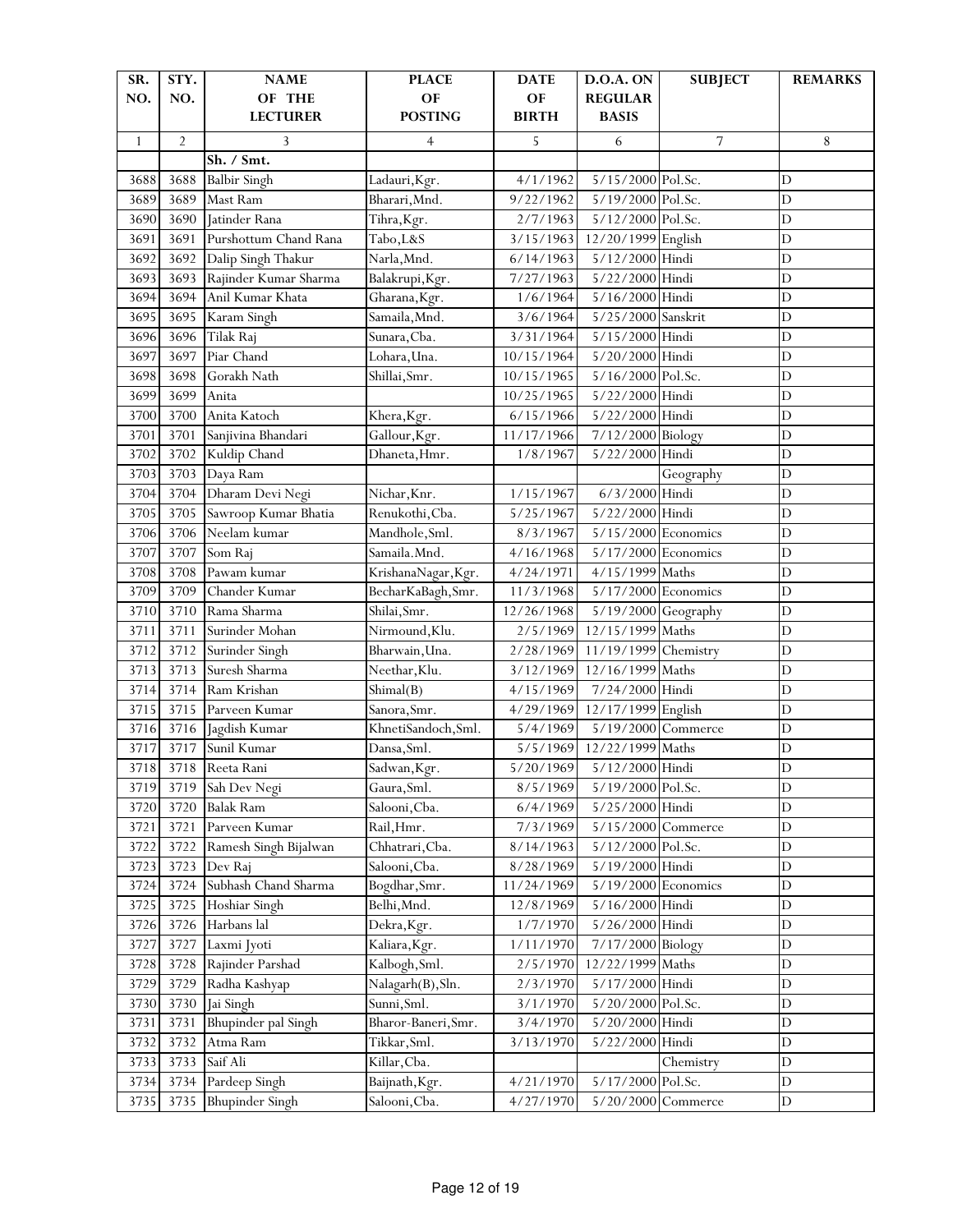| SR.          | STY.           | <b>NAME</b>               | <b>PLACE</b>                   | <b>DATE</b>  | D.O.A. ON            | <b>SUBJECT</b>     | <b>REMARKS</b> |
|--------------|----------------|---------------------------|--------------------------------|--------------|----------------------|--------------------|----------------|
| NO.          | NO.            | OF THE                    | OF                             | OF           | <b>REGULAR</b>       |                    |                |
|              |                | <b>LECTURER</b>           | <b>POSTING</b>                 | <b>BIRTH</b> | <b>BASIS</b>         |                    |                |
| $\mathbf{1}$ | $\overline{2}$ | 3                         | 4                              | 5            | 6                    | 7                  | 8              |
|              |                | Sh. / Smt.                |                                |              |                      |                    |                |
| 3736         | 3736           | Ram Krishan Negi          | Kalpa, Knr.                    | 5/2/1970     | 5/22/2000 Biology    |                    | $\mathbf D$    |
| 3737         | 3737           | Neelam Kumar              | Suliala,                       | 6/11/1970    | 5/15/2000 Commerce   |                    | D              |
| 3738         | 3738           | Harish Kumar Chauhan      | Majhoeti, Sml.                 | 7/25/1970    | 6/2/2000 Hindi       |                    | $\mathbf D$    |
| 3739         | 3739           | Satish Kumar              | Masroond, Cba.                 | 11/26/1970   | 5/12/2000 Economics  |                    | $\mathbf D$    |
| 3740         | 3740           | Sandeep Kumar             | Bamta, Sml.                    | 12/11/1970   | 12/21/1999 Maths     |                    | D              |
| 3741         | 3741           | Shashi Pal                | Amroh, Hmr.                    | 12/30/1970   | 5/15/2000 Commerce   |                    | D              |
| 3742         | 3742           | Partap Singh Negi         | Sarahan, Smr.                  | 1/1/1970     | 5/17/2000 Hindi      |                    | D              |
| 3743         | 3743           | <b>Baldev Singh</b>       | Dansa, Sml.                    | 4/11/1971    | 5/23/2000 Geography  |                    | $\mathbf D$    |
| 3744         | 3744           | Raj Kumar                 | Jolsapar, Hmr.                 | 4/25/1971    | 12/24/1999 English   |                    | $\overline{D}$ |
| 3745         | 3745           | Jarnail Singh             | Khalag, Sml.                   | 5/5/1971     | 5/17/2000 Commerce   |                    | $\mathbf D$    |
| 3746         | 3746           | Kuldip Singh              | Holi, Cba.                     | 5/18/1971    | 5/18/2000 Pol.Sc.    |                    | D              |
| 3747         | 3747           | Naresh Chand              | Kollar, Smr.                   | 5/19/1971    |                      | 5/17/2000 Commerce | $\mathbf D$    |
| 3748         | 3748           | Promila Thakur            | Kujha-Balh, Mnd.               | 6/14/1971    | 5/15/2000 Hindi      |                    | $\mathbf D$    |
| 3749         | 3749           | Rakesh Bhardwaj           | Banauna, Sml.                  | 8/21/1971    | 11/3/1999 Physics    |                    | D              |
| 3750         | 3750           | Dhani Ram                 | Bharla, Mnd.                   |              |                      | Hindi              | D              |
| 3751         | 3751           | Geeta Ram                 | Bechar Ka Bagh, Smr.           | 10/15/1971   | 5/23/2000 Hindi      |                    | D              |
| 3752         | 3752           | Ashok Kumar Negi          | Halog, Sml.                    | 11/21/1971   | 5/20/2000 Commerce   |                    | D              |
| 3753         | 3753           | Sushil Kumar              | Phagu, Smr.                    | 12/17/1971   | 5/24/2000 Economics  |                    | $\overline{D}$ |
| 3754         | 3754           | Vijay Singh Rana          | Thana-Kalan, Una.              | 3/30/1965    | 5/19/2000 Commerce   |                    | $\mathbf D$    |
| 3755         | 3755           | Sushma Singh              | Raison, Klu.                   | 12/24/1971   | 5/16/2000 Geography  |                    | D              |
| 3756         | 3756           | Raj pal                   | Bahali, Sml.                   | 2/19/1972    | 12/16/1999 English   |                    | $\overline{D}$ |
| 3757         | 3757           | Mamta Kumari              | Kaulla-Wala-Bhood, Sr          | 2/26/1972    | 5/16/2000 Hindi      |                    | D              |
| 3758         | 3758           | Sapna Bhararia            | Sihunta, Cba.                  | 3/10/1972    | 12/16/1999 English   |                    | $\overline{D}$ |
| 3759         | 3759           | Anjali Bagalwan           | Kiani, Cba.                    | 1/30/1973    | 5/12/2000 Commerce   |                    | $\mathbf D$    |
| 3760         | 3760           | Daler Singh               | Nahan(G), Smr.                 | 4/8/1972     | 5/16/2000 Hindi      |                    | D              |
| 3761         | 3761           | Surinder Singh            | Arsu, Klu                      | 5/11/1972    | 5/19/2000 Hindi      |                    | D              |
| 3762         | 3762           | Manju Bala                | Raja Ka Talab, Kgr.            | 5/11/1972    | 12/13/1999 English   |                    | D              |
| 3763         | 3763           | Suresh Kumar              | Ootpur, Mnd.                   | 6/7/1972     | 5/15/2000 Hindi      |                    | $\overline{D}$ |
| 3764         | 3764           | <b>Inder Singh Dadwal</b> | Arhal, Sml.                    | 6/8/1972     | 11/1/1999 Physics    |                    | $\overline{D}$ |
| 3765         | 3765           | Sat Pal                   | Gonthla, L&S                   | 7/20/1972    | 5/22/2000 Pol.Sc.    |                    | $\mathbf D$    |
| 3766         |                | 3766 Rekha                | Bankalan, Smr.                 | 8/28/1972    | 5/16/2000 Commerce   |                    |                |
| 3767         | 3767           | AnilJarial                | Shahpur Kgr.                   | 8/28/1972    | 5/15/2000 Biology    |                    | D<br>D         |
| 3768         | 3768           | Sajay Kumar               | Dah-Kulahara, Kgr.             |              |                      | 5/17/2000 Commerce | $\mathbf D$    |
| 3769         | 3769           | Fateh Singh               |                                | 9/22/1972    | 5/22/2000 Pol.Sc.    |                    | $\mathbf D$    |
| 3770         | 3770           | Nikku Ram                 | Moorang, Knr.<br>Kehnwal, Sln. | 9/25/1972    |                      | 5/12/2000 Commerce | $\mathbf D$    |
| 3771         | 3771           | Ram Lal                   | Jogan, Sln.                    | 9/25/1972    |                      | 5/16/2000 Commerce | $\mathbf D$    |
| 3772         | 3772           | Mohinder Pal              | Nand, Sln.                     | 10/7/1970    | 12/20/1999 Maths     |                    | D              |
|              |                |                           | Kakira, Cba.                   |              |                      |                    | $\mathbf D$    |
| 3773         | 3773           | Sukh Dev                  |                                | 11/13/1972   | 5/22/2000 Hindi      | 5/17/2000 Commerce |                |
| 3774         | 3774           | Vijay Kumar               | Sihunta, Cba.                  | 2/25/1975    |                      |                    | $\mathbf D$    |
| 3775         | 3775           | Veena Kumari              | Nalti, Hmr.                    | 2/18/1973    | 10/28/1999 Chemistry |                    | $\mathbf D$    |
| 3776         | 3776           | Kusam Lata                | Fatehpur, Kgr.                 | 2/23/1973    | 12/16/1999 Maths     |                    | D              |
| 3777         | 3777           | Surinder Kumar            | Chanauta, Cba.                 | 3/2/1973     | 12/16/1999 Maths     |                    | D              |
| 3778         | 3778           | Poonam Tomar              | Nahan(G), Smr.                 | 3/20/1973    | 5/15/2000 Economics  |                    | $\mathbf D$    |
| 3779         | 3779           | Bardu Ram                 | Naina-Tikkar, Smr.             | 3/25/1973    | 5/20/2000 Pol.Sc.    |                    | $\mathbf D$    |
| 3780         | 3780           | Sharmila Kumari           | Bhadpur, Kgr.                  | 4/14/1973    | 5/15/2000 Pol.Sc.    |                    | $\mathbf D$    |
| 3781         | 3781           | Vinod Kumar               | Jubbla, Sml.                   | 4/22/1973    |                      | 5/19/2000 Commerce | $\mathbf D$    |
| 3782         | 3782           | Jyoti Kumari              | Gaggal, Mnd.                   | 4/28/1973    | 6/19/2000 Biology    |                    | $\mathbf D$    |
| 3783         | 3783           | Ram Parkash               | Sansai, Kgr.                   | 5/23/1973    | 5/12/2000 Biology    |                    | $\mathbf D$    |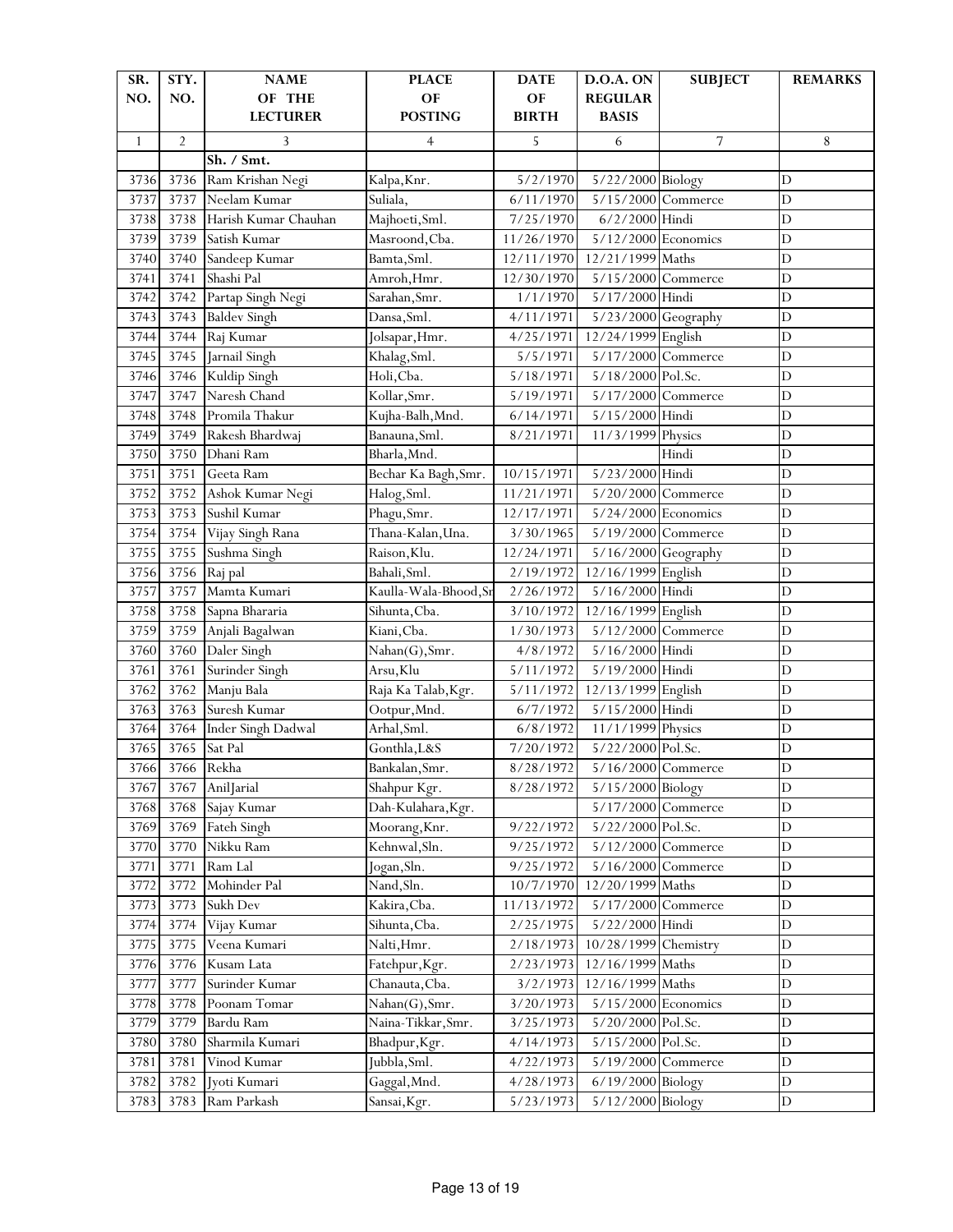| SR.<br>NO.   | STY.<br>NO.    | <b>NAME</b><br>OF THE         | <b>PLACE</b><br>OF              | <b>DATE</b><br>OF      | D.O.A. ON<br><b>REGULAR</b> | <b>SUBJECT</b>     | <b>REMARKS</b>             |
|--------------|----------------|-------------------------------|---------------------------------|------------------------|-----------------------------|--------------------|----------------------------|
|              |                | <b>LECTURER</b>               | <b>POSTING</b>                  | <b>BIRTH</b>           | <b>BASIS</b>                |                    |                            |
| $\mathbf{1}$ | $\overline{2}$ | 3                             | $\overline{4}$                  | 5                      | 6                           | 7                  | 8                          |
|              |                | Sh. / Smt.                    |                                 |                        |                             |                    |                            |
| 3784         | 3784           | Ravi Kumar                    | Sadwan, Kgr.                    | 7/3/1973               | 10/25/1999 Physics          |                    | D                          |
| 3785         | 3785           | Meena Sundla                  | Sunni, Sml.                     | 7/4/1973               | 5/12/2000 Biology           |                    | D                          |
| 3786         | 3786           | Ramesh Kumar                  | Kungash, Klu.                   | 7/8/1973               | 5/17/2000 Economics         |                    | D                          |
| 3787         | 3787           | Anamika Sharma                | Sihunta, Kgr.                   | 8/28/1973              | 5/15/2000 Hindi             |                    | D                          |
| 3788         | 3788           | Kanchan Bala                  | Khad, Una                       | 11/3/1973              | 5/19/2000 Hindi             |                    | D                          |
| 3789         | 3789           | Munshi Ram Verma              | Koti-Bounch, Smr.               | 12/5/1973              | 12/14/1999 English          |                    | D                          |
| 3790         | 3790           | Kuldeep Kumar                 | Virgarh, Sml.                   | 12/5/1973              | 12/15/1999 Maths            |                    | D                          |
| 3791         | 3791           | Nimisha Kumari                | Lambagaon, Kgr.                 | 9/25/1972              | 5/15/2000 Commerce          |                    | D                          |
| 3792         | 3792           | Kuldeep Chand                 | Tabao, L&S                      | 12/10/1973             | 5/19/2000 Commerce          |                    | $\mathbf D$                |
| 3793         | 3793           | Kirna Devi                    | Bathri, Cba.                    | 1/1/1974               | 5/20/2000 Hindi             |                    | $\mathbf D$                |
| 3794         | 3794           | Satish Kumar                  | Renukothi, Cba.                 | 1/11/1974              | 12/16/1999 Maths            |                    | D                          |
| 3795         | 3795           | Sanjeev Kumar                 | Dahousi, Cba.                   | 2/2/1974               | 5/20/2000 Biology           |                    | $\overline{D}$             |
| 3796         | 3796           | Manju Kumari                  | Karsog, Mnd.                    | 2/7/1974               | 10/29/1999 Chemistry        |                    | D                          |
| 3797         | 3797           | Dheeraj                       | Karsog, Mnd.                    | 2/17/1974              | $5/15/2000$ Pol.Sc.         |                    | D                          |
| 3798         | 3798           | Meena Rani                    | Khera, Kgr.                     | 3/28/1974              | 5/19/2000 Commerce          |                    | D                          |
| 3799         | 3799           | Ram Sarani                    | Urni, Knr.                      | 4/15/1974              | 5/29/2000 Hindi             |                    | D                          |
| 3800         | 3800           | Anjana Kumari                 | Jarol, Mnd.                     | 5/27/1974              | 5/16/2000 Commerce          |                    | D                          |
| 3801         | 3801           | Neeti                         | Kosarian, Blp.                  | 6/28/1974              | 5/19/2000 Hindi             |                    | D                          |
| 3802         | 3802           | Manhoar Lal                   | Tihra.Mnd.                      | 7/5/1974               | 10/28/1999 Chemistry        |                    | $\mathbf D$                |
| 3803         | 3803           | Desh Raj                      | Kalpa, Knr.                     | 7/12/1974              | 5/16/2000 Commerce          |                    | D(SC)                      |
| 3804         | 3804           | Sumriti Kashyap               | Pahal, Sml.                     | 7/13/1974              | 5/16/2000 Biology           |                    | $\mathbf D$                |
| 3805         | 3805           | Ashok Kumar                   | Rohanda, Mnd.                   | 7/24/1974              | 5/22/2000 Commerce          |                    | D                          |
| 3806         | 3806           | Harbhajan Singh               | Serathana, Kgr.                 | 8/12/1974              | 5/15/2000 Commerce          |                    | $\mathbf D$                |
| 3807         | 3807           | Anil Thakur                   | Karsog, Mnd.                    |                        | 10/23/1999 Physics          |                    | D                          |
| 3808         | 3808           | Vandna Dhiman                 | Garli, Kgr.                     | 9/29/1974              | 5/17/2000 Economics         |                    | $\overline{D}$             |
| 3809         | 3809           | Sanjeev Kumar                 | Matiana, Sml.                   | 10/10/1974             | 11/2/1999 Physics           |                    | D                          |
| 3810         | 3810           | Meenu Devi                    | Naggar, Klu.                    | 10/24/1974             | 5/15/2000 Hindi             |                    | D                          |
| 3811         | 3811           | Upender Jamwal                | Malang, L&S                     | 10/25/1974             |                             | 6/2/2000 Commerce  | $\mathbf D$                |
| 3812         | 3812           | Vandna Kumari                 | Jogon, Sln.                     | 11/19/1974             | 6/27/2000 Biology           |                    | $\mathbf D$                |
| 3813         | 3813           | Surinder Kumar                | Dalash, Klu.                    | 11/25/1974             | 10/27/1999 Chemistry        |                    | $\mathbf D$                |
| 3814         | 3814           | Rajeev Kumar                  | Kakkar, Hmr.                    | 12/15/1974             | $5/17/2000$ Economics       |                    | D                          |
| 3815         | 3815           | Bindu Bala                    | Khira, Kgr.                     | 1/23/1975              | 11/2/1999 Chemistry         |                    | D                          |
| 3816         | 3816<br>3817   | Bharti kapoor                 | JaiDevi, Mnd.                   | 3/6/1975               | 5/16/2000 Biology           |                    | $\mathbf D$<br>$\mathbf D$ |
| 3817         | 3818           | Dinesh Kumar<br>Kavita Sharma | Gharana, Kgr.                   | 3/10/1973              |                             | 5/16/2000 Commerce | $\mathbf D$                |
| 3818<br>3819 | 3819           | <b>Baldev Singh</b>           | Dalhousi, Cba.<br>Sathana, Kgr. | 4/10/1975<br>4/22/1975 | 5/16/2000 Economics         | 5/20/2000 Commerce | $\mathbf D$                |
| 3820         | 3820           | Neelam Kumari                 | Gherwin, Blp.                   | 5/20/1975              | 5/12/2000 Biology           |                    | $\mathbf D$                |
| 3821         | 3821           | Dheeraj Behal                 | Shiva-Badar, Mnd.               | 6/23/1975              | 12/13/1999 Maths            |                    | $\mathbf D$                |
| 3822         | 3822           | Pushpa Devi                   | Deha, Sml.                      | 6/25/1975              | 12/20/1999 Maths            |                    | D                          |
| 3823         | 3823           | Anita Thakur                  | Raison, Klu.                    | 8/18/1975              | 10/25/1999 Chemistry        |                    | D                          |
| 3824         | 3824           | Shachi                        | Junga, Sml.                     | 9/11/1975              | $5/15/2000$ Hindi           |                    | D(SC)                      |
| 3825         | 3825           | DurgaCharan                   | Thachi, Mnd.                    | 9/15/1975              | 5/31/2000 Economics         |                    | D                          |
| 3826         | 3826           | Manika                        | Dadau, Smr.                     | 10/28/1975             | 12/13/1999 Maths            |                    | D                          |
| 3827         | 3827           | Arti Kumari                   | Khaniara, Kgr.                  | 11/29/1975             |                             | 5/15/2000 Commerce | $\mathbf D$                |
| 3828         | 3828           | Surinder Kumar                | Nurpur, Kgr.                    | 12/13/1972             | 10/26/1999 Physics          |                    | $\mathbf D$                |
| 3829         | 3829           | Anil Kuamr Negi               | Ribba, Knr.                     | 2/16/1976              | $5/25/2000$ Economics       |                    | $\mathbf D$                |
| 3830         | 3830           | Hans Raj                      | Anni, Kullu                     | 3/4/1974               | 10/29/1999 Chemistry        |                    | $\mathbf D$                |
| 3831         | 3831           | Dharamvir Kaur                | Jaisinghpur, Kgr.               |                        | 5/20/2000 Biology           |                    | $\mathbf D$                |
|              |                |                               |                                 |                        |                             |                    |                            |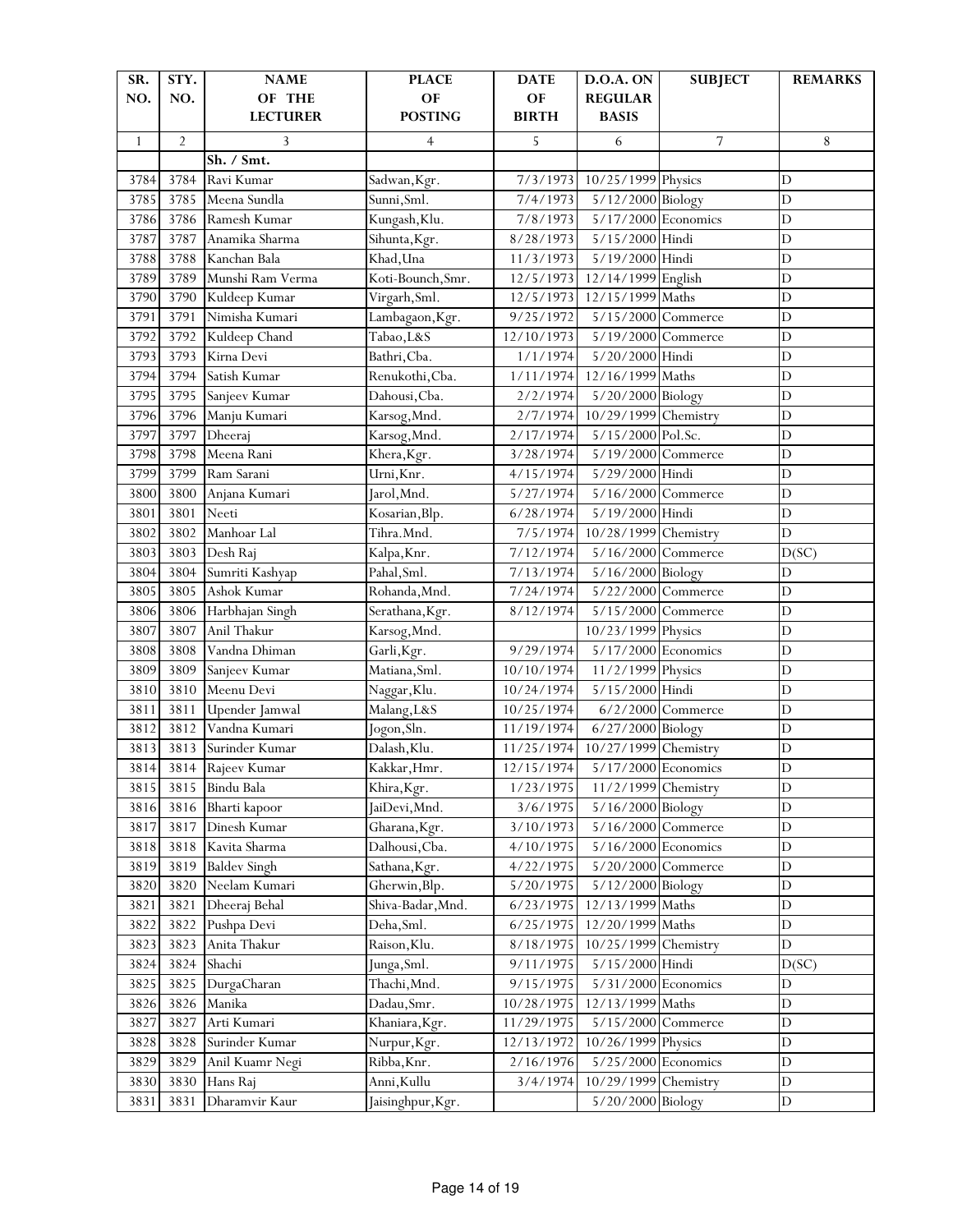| SR.          | STY.           | <b>NAME</b>            | <b>PLACE</b>                 | <b>DATE</b>  | D.O.A. ON             | <b>SUBJECT</b>       | <b>REMARKS</b> |
|--------------|----------------|------------------------|------------------------------|--------------|-----------------------|----------------------|----------------|
| NO.          | NO.            | OF THE                 | OF                           | OF           | <b>REGULAR</b>        |                      |                |
|              |                | <b>LECTURER</b>        | <b>POSTING</b>               | <b>BIRTH</b> | <b>BASIS</b>          |                      |                |
| $\mathbf{1}$ | $\overline{2}$ | 3                      | 4                            | 5            | 6                     | 7                    | 8              |
|              |                | Sh. / Smt.             |                              |              |                       |                      |                |
| 3832         | 3832           | Sunil Kumar Sharma     | Chail, Sln.                  | 7/18/1976    | 11/18/1999 Chemistry  |                      | $\mathbf D$    |
| 3833         | 3833           | Jaswant Singh Pathania | Garli, Hmr.                  | 12/24/1953   | 12/24/1999 English    |                      | $\mathbf D$    |
| 3834         | 3834           | Om Parkash Thakur      | Bhararu, Mnd.                |              | 12/9/1999 English     |                      | $\mathbf D$    |
| 3835         | 3835           | Roshan lal             | Bharog-Benheri, Smr.         | 3/8/1957     | 5/16/2000 Hindi       |                      | $\mathbf D$    |
| 3836         | 3836           | Satish Kumar Soni      | Seri-malog, Kgr.             | 3/13/1959    | 12/13/1999 English    |                      | $\mathbf D$    |
| 3837         | 3837           | Kashmir Singh Verma    | Nehri, Mnd.                  | 4/24/1959    | 5/15/2000 Hindi       |                      | $\overline{D}$ |
| 3838         | 3838           | Madan Gopal Patial     | Thanakalan, Una              | 4/15/1960    | 12/20/1999 English    |                      | $\mathbf D$    |
| 3839         | 3839           | Jagdish Chand Verma    | Patlander, Hmr.              | 4/12/1961    | 12/20/1999 English    |                      | $\mathbf D$    |
| 3840         | 3840           | Daya Gilchhan Negi     | Moorang, Knr.                | 2/24/1962    | 5/19/2000 Hindi       |                      | $\mathbf D$    |
| 3841         | 3841           | lal Singh              | Rohroo(B), Sml.              | 4/25/1962    | 5/19/2000 Pol.Sc.     |                      | $\mathbf D$    |
| 3842         | 3842           | Anuradha Chawdhery     | Amb, Una                     | 5/31/1962    | 5/16/2000 Sanskrit    |                      | $\overline{D}$ |
| 3843         | 3843           | Shanti Sawroop Singh   | Saloh, Una.                  | 4/5/1963     | 5/15/2000 Hindi       |                      | $\mathbf D$    |
| 3844         | 3844           | <b>Gopal Dass</b>      | Jassai, Kgr.                 | 12/25/1963   | 5/15/2000 Commerce    |                      | $\mathbf D$    |
| 3845         | 3845           | Indu pal               | Kahanwala-Bhood, Smi         | 5/26/1964    | 5/17/2000 Pol.Sc.     |                      | $\mathbf D$    |
| 3846         | 3846           | Amar Singh             | Jaisinghpur, Kgr.            |              | 5/20/2000 Pol.Sc.     |                      | $\overline{D}$ |
| 3847         | 3847           | Gian Chand             | Gehrwin, Blp.                | 10/3/1969    | 5/22/2000 Pol.Sc.     |                      | $\overline{D}$ |
| 3848         | 3848           | Khem Raj               | Sundla, Cba.                 | 12/21/1964   | 5/17/2000 Economics   |                      | $\mathbf D$    |
| 3849         | 3849           | Prem Chand             | Urni, Knr.                   | 5/6/1965     | 5/30/2000 Hindi       |                      | $\mathbf D$    |
| 3850         | 3850           | Kamal Dev              | Kakkar, Kmr.                 | 3/25/1965    | 5/19/2000 Commerce    |                      | $\mathbf D$    |
| 3851         | 3851           | Darshan Kumar          | Kufri, Mnd.                  | 6/1/1965     | 5/19/2000 Hindi       |                      | $\overline{D}$ |
| 3852         | 3852           | Vijay kumar            | Chanju,cba.                  | 10/15/1965   | 5/22/2000 Economics   |                      | $\mathbf D$    |
| 3853         | 3853           | Rajinder Singh         | Udaypur, L&S                 | 1/15/1966    | 5/22/2000 Hindi       |                      | D(ST)          |
| 3854         | 3854           | Sohan lal              | Jagatkhana, Blp.             | 3/1/1966     | 5/22/2000 Hindi       |                      | $\mathbf D$    |
| 3855         | 3855           | Tilak Raj              | Mahri, Mnd.                  | 4/24/1966    | 5/16/2000 Commerce    |                      | $\mathbf D$    |
| 3856         | 3856           | Surinder Kumar Parshar | Darubbal, Mnd.               | 8/20/1966    | 5/15/2000             | Commerce             | $\overline{D}$ |
| 3857         | 3857           | Sangat Singh           | Satuan-Baner, Smr.           | 8/31/1966    | 5/15/2000 Commerce    |                      | $\mathbf D$    |
| 3858         | 3858           | Chitter Dev            | Ootpur, Mnd.                 | 11/28/1966   |                       | $6/5/2000$ Economics | $\mathbf D$    |
| 3859         | 3859           | Suman Lata             | Daulatpur, Kgr.              | 3/14/1967    | 5/22/2000 Hindi       |                      | $\mathbf D$    |
| 3860         | 3860           | Subh Kiran             | Guglara, Kgr.                | 3/17/1967    | 5/15/2000 Pol.Sc.     |                      | $\overline{D}$ |
| 3861         | 3861           | Krishan Gopal          | Rampur(B), Sml.              | 6/1/1967     | 5/16/2000 Commerce    |                      | $\mathbf D$    |
| 3862         | 3862           | Jai Karan              | Maraog, Sml.                 | 6/11/1969    | 5/22/2000 Hindi       |                      | D              |
| 3863         | 3863           | Suresh Kumar           | Bharmour, Cba.               | 12/11/1967   | $5/24/2000$ Economics |                      | D(SC)          |
| 3864         | 3864           | Ramesh Chand           | Maroag, Sml.                 | 12/12/1967   | 5/11/2000 Economics   |                      | $\mathbf D$    |
| 3865         | 3865           | Harish Kumar           | Jawalamukhi, Kgr.            | 1/13/1968    | 10/28/1999 Chemistry  |                      | $\mathbf D$    |
| 3866         | 3866           | Prem Lal               | Gonthla, L&S                 | 1/15/1968    | 5/20/2000 Hindi       |                      | $\mathbf D$    |
| 3867         | 3867           | Geetanjali Kashyap     | Sanjauli, Sml.               | 8/12/1968    | 12/7/1999 Psychology  |                      | $\mathbf D$    |
| 3868         | 3868           | Mulakh Raj             | Gharjarot, Kgr.              | 3/5/1968     | 12/14/1999 English    |                      | $\mathbf D$    |
| 3869         | 3869           | <b>Baljinder Singh</b> | Karoo, Kgr.                  | 3/15/1968    | 5/17/2000 Commerce    |                      | $\overline{D}$ |
| 3870         | 3870           | Surinder Kumar         | Raipur, Cba.                 | 6/15/1968    | 12/15/1999 English    |                      | $\mathbf D$    |
| 3871         | 3871           | Suman                  | Ramshehar, Sln.              | 8/7/1968     | 12/28/1999            | Chemistry            | $\mathbf D$    |
| 3872         | 3872           | Sushil Kuamr Katoch    | Suliani, Kgr.                | 10/2/1968    | 5/16/2000             | Commerce             | $\mathbf D$    |
| 3873         | 3873           | Kamlesh Kumar          | Telka, Cba.                  | 10/8/1968    | 5/27/2000 Economics   |                      | $\mathbf D$    |
| 3874         | 3874           | Yash Paul Narotra      | Dulihara, Una                | 2/20/1969    | 12/14/1999 English    |                      | $\mathbf D$    |
| 3875         | 3875           | Prithvi Devi           | Sunara, Cba.                 | 3/25/1969    | 5/20/2000 Economics   |                      | $\mathbf D$    |
| 3876         | 3876           | Vijay Kumar            |                              | 4/3/1969     | 5/15/2000 Hindi       |                      | $\mathbf D$    |
| 3877         | 3877           | Surinder Kumar         | Guglara, Kgr.<br>Lohara, Una | 12/30/1969   | 5/19/2000             | Hindi                | $\mathbf D$    |
|              |                |                        | Mehla, Cba.                  |              | 5/17/2000             | Hindio               | $\mathbf D$    |
| 3878         | 3878           | Sunil Kumar            |                              | 1/3/1970     |                       |                      |                |
| 3879         | 3879           | <b>Uttam Chand</b>     | Tissa, Cba.                  | 2/11/1970    | 5/19/2000 Hindi       |                      | $\mathbf D$    |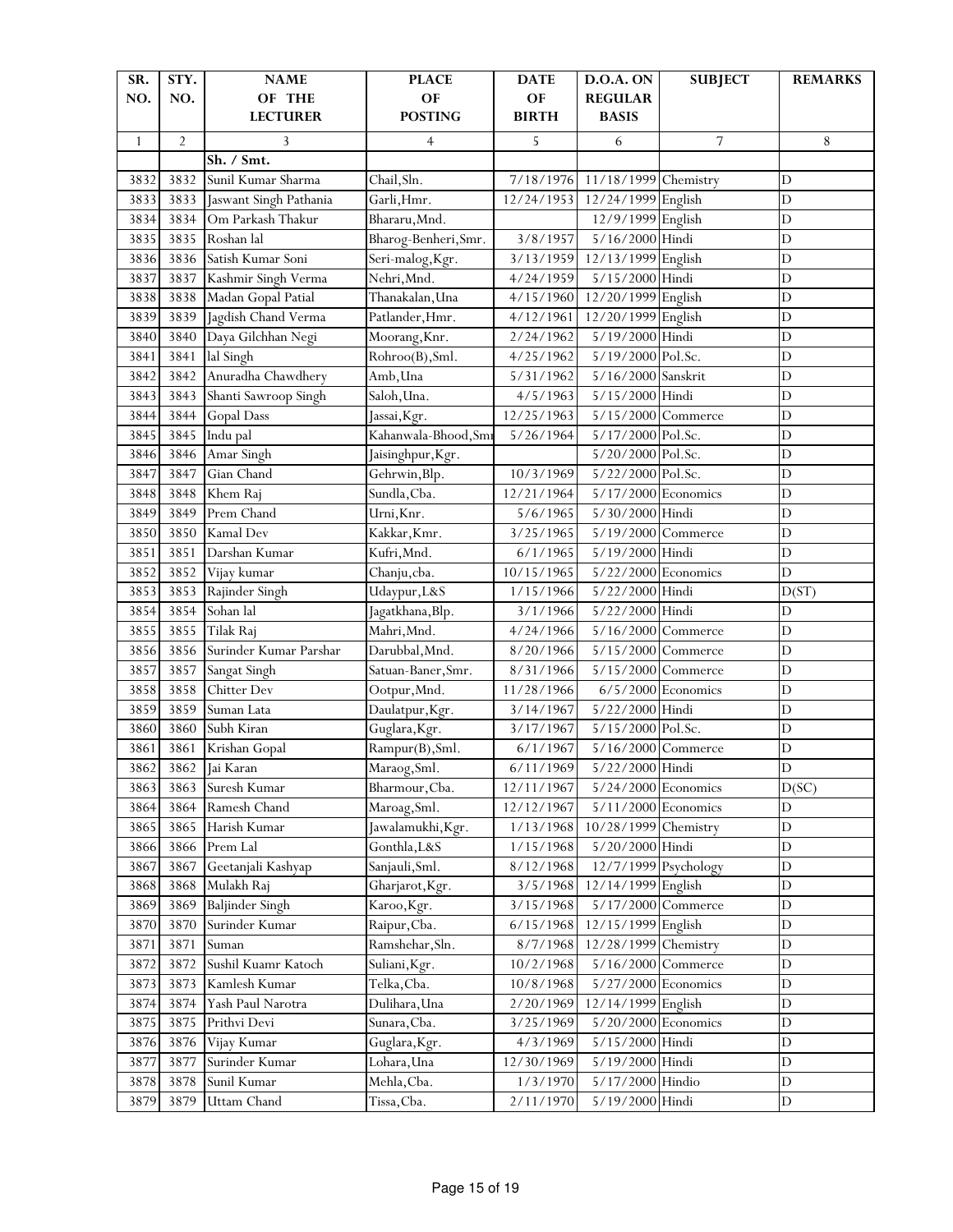| SR.          | STY.           | <b>NAME</b>            | <b>PLACE</b>         | <b>DATE</b>  | D.O.A. ON             | <b>SUBJECT</b> | <b>REMARKS</b> |
|--------------|----------------|------------------------|----------------------|--------------|-----------------------|----------------|----------------|
| NO.          | NO.            | OF THE                 | OF                   | OF           | <b>REGULAR</b>        |                |                |
|              |                | <b>LECTURER</b>        | <b>POSTING</b>       | <b>BIRTH</b> | <b>BASIS</b>          |                |                |
| $\mathbf{1}$ | $\overline{2}$ | 3                      | 4                    | 5            | 6                     | 7              | 8              |
|              |                | Sh. / Smt.             |                      |              |                       |                |                |
| 3880         | 3880           | Tilak Raj              | Chanhauta, Cba.      | 3/28/1970    | 5/16/2000 Commerce    |                | (OBC)          |
| 3881         | 3881           | Rajni Kumari           | Baghani, Smr.        | 4/17/1970    | 5/19/2000 Commerce    |                | D              |
| 3882         | 3882           | Tapinder Singh Chauhan | Sanghrah, Smr.       | 5/5/1970     | 5/20/2000 Hindi       |                | $\mathbf D$    |
| 3883         | 3883           | Vijay Kumar Chauhan    | Kafota, Smr.         | 9/6/1970     | 12/15/1999 Maths      |                | D              |
| 3884         | 3884           | Santosh Kumar          | Mohal, Kgr.          | 9/12/1970    | 5/25/2000 Economics   |                | $\overline{D}$ |
| 3885         | 3885           | Sonam Dolma            | Kaylong, L&S         | 9/25/1970    | 5/23/2000 Pol.Sc.     |                | D(ST)          |
| 3886         | 3886           | Suneeta                | Jawali, Kgr.         |              | 5/22/2000 English     |                | D              |
| 3887         | 3887           | Anil Kumar             | Takoli, Una          | 11/28/1970   | 5/12/2000 Hindi       |                | $\mathbf D$    |
| 3888         | 3888           | Gopi Chand             | Sagnum, L&S          | 4/24/1971    | 5/15/2000 Geography   |                | D(SC)          |
| 3889         | 3889           | Sonum Ringchin         | Deothi, Sml.         | 5/9/1971     | 12/19/1999 English    |                | $\mathbf D$    |
| 3890         | 3890           | Bansi lal              | Cholthara, Mnd.      | 5/24/1971    | 5/26/2000 Hindi       |                | $\overline{D}$ |
| 3891         | 3891           | Som Raj                | Churag, Mnd.         | 5/24/1971    | 5/17/2000 Pol.Sc.     |                | $\mathbf D$    |
| 3892         | 3892           | Alka Joshi             | Kotkhai, Sml.        | 6/1/1971     | 5/22/2000 Hindi       |                | $\mathbf D$    |
| 3893         | 3893           | Sandhya Devi           | Barotiwala, Sln.     | 7/11/1971    | 5/23/2000 Hindi       |                | $\mathbf D$    |
| 3894         | 3894           | Pardeep Kumar          | Rey, Kgr.            | 9/5/1971     | 5/5/2000 Pol.Sc.      |                | $\overline{D}$ |
| 3895         | 3895           | Kamlesh Kumari         | Bassi, Blp.          | 9/14/1971    | 5/15/2000 Commerce    |                | $\overline{D}$ |
| 3896         | 3896           | Anish Kumar Sharma     | Lakkar-Bazar, Sml.   | 10/26/1971   | 11/16/1999 Physics    |                | $\mathbf D$    |
| 3897         | 3897           | Jagdish Chand          | Renu-Kothi, Cba.     | 1/17/1972    | 5/17/2000 Commerce    |                | $\mathbf D$    |
| 3898         | 3898           | Rajesh Kashyap         | Arki(B), Sln.        | 2/6/1972     | 5/17/2000 Commerce    |                | D              |
| 3899         | 3899           | Sunil Kumar            | Summarkot, Sml.      | 3/8/1972     | 5/15/2000 Economics   |                | $\mathbf D$    |
| 3900         | 3900           | Viveka                 | Badal-Thore, Kgr.    | 3/22/1972    | 12/20/1999 Maths      |                | D              |
| 3901         | 3901           | Anjana Kumari          | Junga, Sml.          | 4/1/1972     | 5/16/2000 Geography   |                | $\mathbf D$    |
| 3902         | 3902           | Reetu Summan           | R-K-Peo, Knr.        | 4/10/1972    | 12/14/1999 English    |                | D              |
| 3903         | 3903           | Ram Sawroop            | Jijwin, Blp.         | 5/12/1972    | 11/2/1999 Physics     |                | D              |
| 3904         | 3904           | Kamna                  | Dusara, Una          | 5/23/1972    | 5/23/2000 Sanskrit    |                | $\overline{D}$ |
| 3905         | 3905           | Rajesh Kumar           |                      |              |                       | Chemistry      | $\overline{D}$ |
| 3906         | 3906           | Sanju Devi             | Karsog, Mnd.         | 7/8/1972     | 12/16/1999 English    |                | $\mathbf D$    |
| 3907         | 3907           | Parveen Kumar          | Neethar, Klu.        | 2/9/1972     | 10/30/1999 Physics    |                | $\overline{D}$ |
| 3908         | 3908           | Vinod kumar            | Khera, Kgr.          | 9/12/1972    | 5/15/2000 Pol.Sc.     |                | $\mathbf D$    |
| 3909         | 3909           | Husan Singh            | Ponta Sahib, Smr.    | 10/5/1972    | 5/19/2000 Commerce    |                | $\mathbf D$    |
| 3910.        |                | 3910 Raj Kumar         | Gopalpur, Mnd.       | 1/8/1973     | $5/26/2000$ Commerce  |                | D              |
| 3911         | 3911           | Rekha Kumari           | Hatli, Una           | 1/23/1973    | 5/17/2000 Hindi       |                | D              |
| 3912         | 3912           | Jagdish Chand          | Chakloo, Cba.        | 3/14/1973    | 5/26/2000 Commerce    |                | $\mathbf D$    |
| 3913         | 3913           | Anupam                 | Bhumpti, Sln.        | 4/10/1973    | 5/16/2000 Commerce    |                | $\mathbf D$    |
| 3914         | 3914           | Santokh Singh          | Gangath, Kgr.        | 5/4/1973     | 10/29/1999 Chemistry  |                | $\mathbf D$    |
| 3915         | 3915           | Tara Chand             | B.C. Thach, Mnd.     | 5/25/1973    | 5/22/2000 Pol.Sc.     |                | $\mathbf D$    |
| 3916         | 3916           | Raj pal                | Bhakhra, Blp.        | 6/1/1973     | 12/23/1999 English    |                | $\mathbf D$    |
| 3917         | 3917           | Arun Kumar             | Virgarh, Sml.        | 7/18/1973    | 10/30/1999 Physics    |                | $\mathbf D$    |
| 3918         | 3918           | Munish Kumar Kamal     | Sadhwan, Kgr.        | 8/28/1973    | 6/1/2000 Pol.Sc.      |                | $\mathbf D$    |
| 3919         | 3919           | Priya                  | Kullu(B), Klu.       | 9/26/1973    | 10/25/1999 Chemistry  |                | $\mathbf D$    |
| 3920         | 3920           | Dhirinder Pathania     | Diggal, Sln.         | 10/13/1973   | 5/22/2000 Biology     |                | $\mathbf D$    |
| 3921         | 3921           | Satish Kumar Sharma    | Korag, Smr.          | 10/15/1973   | $5/22/2000$ Economics |                | $\mathbf D$    |
| 3922         | 3922           | Mamta Bhardwaj         | Talyana, Klu.        | 11/18/1973   | 7/3/2000 Biology      |                | $\mathbf D$    |
| 3923         | 3923           | Dheeraj Vyas           | Rajgarh, Smr.        | 12/12/1973   | 12/20/1999 Maths      |                | $\mathbf D$    |
| 3924         | 3924           | Ravi Kumar Sharma      | Dhameta, Kgr.        | 12/16/1973   | 10/28/1999 Chemistry  |                | $\mathbf D$    |
| 3925         | 3925           | Nisha Rokha            | Saraswatinagar, Sml. | 1/19/1974    | 12/14/1999 English    |                | $\mathbf D$    |
| 3926         | 3926           | <b>Uttam Singh</b>     | Bariyal, Kgr.        | 3/1/1974     | 5/23/2000 Pol.Sc.     |                | D              |
| 3927         | 3927           | Nirmala Devi           |                      |              |                       | Commerce       | D              |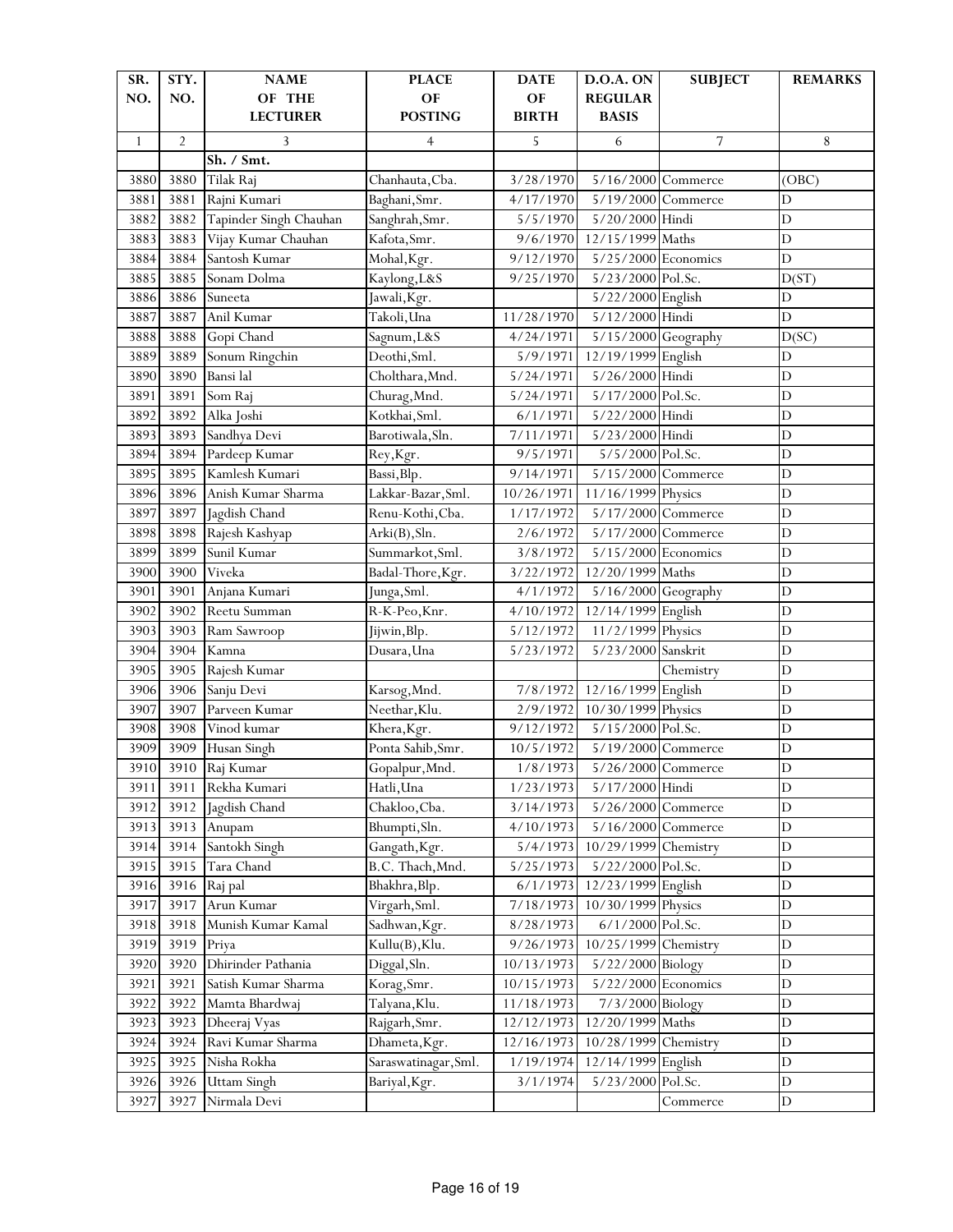| SR.<br>NO.   | STY.<br>NO.    | <b>NAME</b><br>OF THE | <b>PLACE</b><br>OF     | <b>DATE</b><br>OF | D.O.A. ON<br><b>REGULAR</b> | <b>SUBJECT</b> | <b>REMARKS</b> |
|--------------|----------------|-----------------------|------------------------|-------------------|-----------------------------|----------------|----------------|
|              |                | <b>LECTURER</b>       | <b>POSTING</b>         | <b>BIRTH</b>      | <b>BASIS</b>                |                |                |
| $\mathbf{1}$ | $\overline{2}$ | 3                     | $\overline{4}$         | 5                 | 6                           | 7              | 8              |
|              |                | Sh. / Smt.            |                        |                   |                             |                |                |
| 3928         | 3928           | <b>Bhag Singh</b>     | Killar, Cba.           | 8/10/1974         | $5/22/2000$ Economics       |                | D(ST)          |
| 3929         | 3929           | Anand Dev Sharma      | Kuthar, Sln.           | 9/30/1974         | 11/1/1999 Physics           |                | $\mathbf D$    |
| 3930         | 3930           | Ram krishan           | Rekongpeo, Knr.        | 10/11/1974        | 5/20/2000 Commerce          |                | $\mathbf D$    |
| 3931         | 3931           | Ranjeet Singh         | Pooh, Knr.             | 10/29/1974        | 5/25/2000 Biology           |                | $\overline{D}$ |
| 3932         | 3932           | Vandna Minhas         | Bhadwar, Kgr.          | 11/2/1974         | 12/10/1999 English          |                | D              |
| 3933         | 3933           | Narinder Balyani      | Dharampur. Mnd.        | 11/26/1974        | 12/15/1999 Chemistry        |                | $\mathbf D$    |
| 3934         | 3934           | Ajay Chandel          | Mandhole, Sml.         | 3/9/1975          | 10/30/1999 Physics          |                | $\overline{D}$ |
| 3935         | 3935           | Puran Chand           | Kaylong, L&S           | 4/25/1975         | 5/17/2000 Commerce          |                | $\overline{D}$ |
| 3936         | 3936           | Ashok Kumar           | Malang, L&S            | 5/20/1974         | 5/20/2000 Economics         |                | $\mathbf D$    |
| 3937         | 3937           | Brahamu ram           | Pujarli, Sml.          | 6/7/1965          | 11/1/1999 Physics           |                | $\mathbf D$    |
| 3938         | 3938           | Vikram Singh          | Pahal, Sml.            | 10/2/1975         | 12/16/1999 Maths            |                | $\mathbf D$    |
| 3939         | 3939           | Manoj Om Parkash      | Gharjumla, Kgr.        | 11/8/1975         | 10/30/1999                  | Chemistry      | $\overline{D}$ |
| 3940         | 3940           | Parkash Singh         | Renukothi, Cba.        | 6/29/1952         | $5/26/2000$ Economics       |                | $\overline{D}$ |
| 3941         | 3941           | Kuldip Chand Saini    | Thural, Kgr.           | 8/10/1960         | 5/17/2000 Hindi             |                | $\mathbf D$    |
| 3942         | 3942           | Ram Sawroop Sharma    | Sunni, Kgr.            | 10/14/1961        | 5/22/2000 Hindi             |                | $\mathbf D$    |
| 3943         | 3943           | Narayan Singh         | Pahal, Sml.            | 3/23/1962         | $5/15/2000$ Pol.Sc.         |                | $\mathbf D$    |
| 3944         | 3944           | Subash Chander        | Moorang, Knr.          | 12/25/1962        | 5/17/2000                   | Commerce       | $\overline{D}$ |
| 3945         | 3945           | Anita bansal          | Dalhousi, Cba.         | 4/7/1965          | 5/31/2000 Hindi             |                | $\overline{D}$ |
| 3946         | 3946           | Kulwant Singh         | Moorang, Knr.          | 2/5/1967          | 11/22/1999 Maths            |                | $\mathbf D$    |
| 3947         | 3947           | Rakesh Kumar          | Majheoti, Sml.         | 5/4/1967          | 12/18/1999                  | Maths          | $\mathbf D$    |
| 3948         | 3948           | Chet Ram              |                        | 5/8/1967          | 5/15/2000 Commerce          |                | $\mathbf D$    |
| 3949         | 3949           | Jay Singh             | Kanam, Knr.            | 3/1/1970          | 5/20/2000                   | Pol.Sc.        | $\mathbf D$    |
| 3950         | 3950           | Karan lal             | Sach, Cba.             | 10/16/1968        | 12/24/1999 English          |                | $\overline{D}$ |
| 3951         | 3951           | Karam Singh           | Sunara, Cba.           | 2/6/1969          | 12/24/1999 English          |                | $\overline{D}$ |
| 3952         | 3952           | Ajay Maohan Sharma    | Gehrwin, Blp.          | 2/15/1969         | 12/14/1999 English          |                | D              |
| 3953         | 3953           | Subhash Chand         | Sahu, Cba.             |                   | 12/24/1999 English          |                | $\mathbf D$    |
| 3954         | 3954           | Vidya Singh Negi      | Kanam, Knr.            | 8/8/1969          | 10/26/1999 Chemistry        |                | $\overline{D}$ |
| 3955         | 3955           | Gian Singh Thakur     | Renukothi, Cba.        | 12/6/1969         | 5/19/2000 Hindi             |                | $\overline{D}$ |
| 3956         | 3956           | Kuldip Singh          | Raipur, Cba.           | 4/9/1970          | 5/16/2000                   | Hindi          | $\overline{D}$ |
| 3957         | 3957           | Yash Pal Singh        |                        |                   |                             | Commerce       | $\mathbf D$    |
| 3958         | 3958           | Sanjeev Mankotia      | Kaliara, Kgr.          | 12/5/1970         | $5/23/2000$ Economics       |                | D              |
| 3959         | 3959           | Dilla Ram             | Sunni, Sml.            | 12/6/1970         | 10/30/1999                  | Chemistry      | $\mathbf D$    |
| 3960         | 3960           | Devki Nandan          | Rampur(G), Sml.        | 4/22/1971         | 11/5/1999 Physics           |                | $\mathbf D$    |
| 3961         | 3961           | Deepak Kuamr          | Khanni, Cba.           | 12/18/1970        | 5/11/2000 Biology           |                | $\mathbf D$    |
| 3962         | 3962           | Neelam Kumari         | Jogon, Sln.            | 12/20/1970        | 12/17/1999                  | Maths          | D              |
| 3963         | 3963           | Lal Hussain           | Rehan, Kgr.            | 1/15/1972         | 11/1/1999                   | Chemistry      | D(SC)          |
| 3964         | 3964           | Ram Gopal Sharma      | Bhaghani, Smr.         | 8/1/1972          | 12/15/1999                  | Maths          | D              |
| 3965         | 3965           | Suresh kuamr Sharma   | Nichar, Knr.           | 8/9/1972          | 10/27/1999                  | Chemistry      | $\mathbf D$    |
| 3966         | 3966           | Satnam Kaur           | Bathu-Tiprri, Kgr.     | 8/16/1972         | 12/24/1999                  | Maths          | $\mathbf D$    |
| 3967         | 3967           | Hans Raj              | Thatal, Una            | 4/8/1973          | 12/14/1999 English          |                | D              |
| 3968         | 3968           | Kuntla                | Lakkar-Bazar Shimla, S | 4/12/1973         | 1/12/1999 English           |                | D              |
| 3969         | 3969           | Rajesh Kumar          | Melthi, Sml.           | 4/12/1973         | 12/23/1999 Maths            |                | $\mathbf D$    |
| 3970         | 3970           | Nihal Chand           | Nirmound, Klu.         | 8/13/1973         | 5/15/2000                   | Biology        | $\mathbf D$    |
| 3971         | 3971           | Neena Katoch          | Rey, Kgr.              | 11/11/1973        | 12/17/1999                  | Chemistry      | $\mathbf D$    |
| 3972         | 3972           | Kamal Jeet Singh      | Nerwa, Sml.            | 10/30/1973        | 7/5/2000                    | Geography      | D              |
| 3973         | 3973           | Ranjana               | Rey, Kgr.              | 5/11/1974         | 12/17/1999 Maths            |                | D(SC)          |
| 3974         | 3974           | Jaswant Singh         | Thural, Kgr.           | 8/22/1974         | 7/5/2000                    | Biology        | $\mathbf D$    |
| 3975         | 3975           | Pardeep kumar         | Shakra, Mnd.           | 11/30/1974        | 12/17/1999 English          |                | $\mathbf D$    |
|              |                |                       |                        |                   |                             |                |                |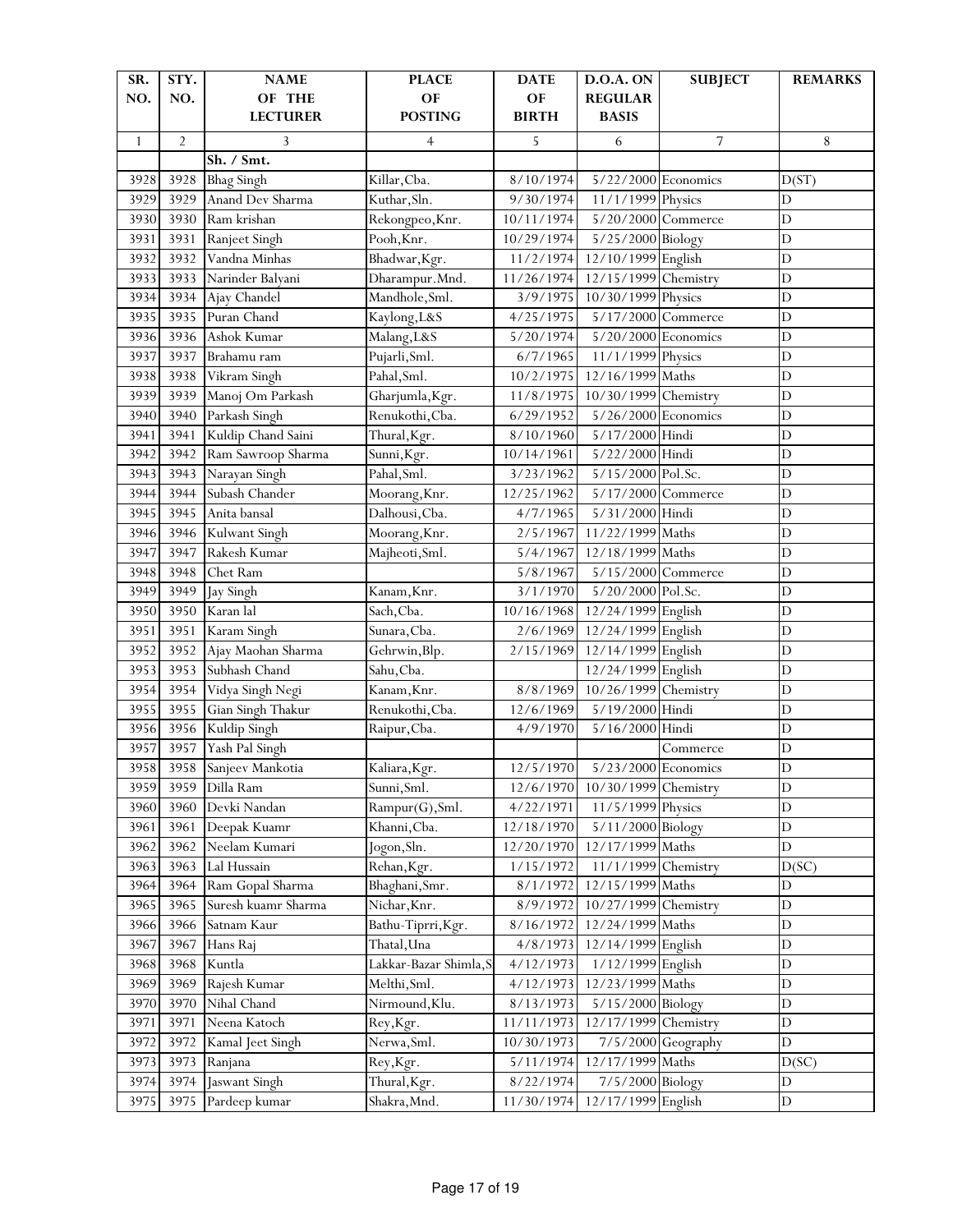| SR.          | STY.           | <b>NAME</b>            | <b>PLACE</b>          | <b>DATE</b>  | D.O.A. ON                       | <b>SUBJECT</b> | <b>REMARKS</b> |
|--------------|----------------|------------------------|-----------------------|--------------|---------------------------------|----------------|----------------|
| NO.          | NO.            | OF THE                 | OF                    | OF           | <b>REGULAR</b>                  |                |                |
|              |                | <b>LECTURER</b>        | <b>POSTING</b>        | <b>BIRTH</b> | <b>BASIS</b>                    |                |                |
| $\mathbf{1}$ | $\overline{2}$ | 3                      | 4                     | 5            | 6                               | 7              | 8              |
|              |                | Sh. / Smt.             |                       |              |                                 |                |                |
| 3976         | 3976           | Anju Sharma            | Narla,Mnd.            | 4/5/1975     | $6/23/2000$ Economics           |                | $\mathbf D$    |
| 3977         | 3977           | Hoshiar Singh          | Dhaliara, Kgr.        | 11/24/1951   | $5/16/2000$ Economics           |                | $\mathbf D$    |
| 3978         | 3978           | Atma Singh Kaushal     | Dharampur-Madan, Sn   | 6/11/1954    | 5/22/2000 Economics             |                | $\mathbf D$    |
| 3979         | 3979           | Ravinderparkash Sharma | Bagsaid, Mnd.         | 3/31/1960    | 5/24/2000 Hindi                 |                | $\mathbf D$    |
| 3980         | 3980           | Kartar Singh           | Dhungota, Una         |              | 12/14/1999 English              |                | D              |
| 3981         | 3981           | Satish Kumar Bhardwaj  | Kashmir, Hmr.         | 9/15/1962    | 5/16/2000 Commerce              |                | $\overline{D}$ |
| 3982         | 3982           | Raj Kishan             | Kalpa, Knr.           | 2/7/1964     | 12/16/1999 English              |                | $\mathbf D$    |
| 3983         | 3983           | Raj Kumar              | Karkoh, Mnd.          | 5/11/1965    | 12/20/1999 English              |                | $\mathbf D$    |
| 3984         | 3984           | Rekha Rani Kohli       | Chalet, Una.          | 10/8/1968    | $\frac{11}{4}$ /4/1999 Music(V) |                | $\mathbf D$    |
| 3985         | 3985           | Amar Nath              | Shiva-Badar, Mnd.     | 2/25/1969    | 10/26/1999 Sociology            |                | $\mathbf D$    |
| 3986         | 3986           | Jagir Singh            | Balichawki, Mnd.      | 4/2/1969     | 12/17/1999 Maths                |                | D(SC)          |
| 3987         | 3987           | Raj Kumar              | Rekongpeo, Knr.       | 3/30/1971    | $10/27/1999$ Music(I)           |                | $\mathbf D$    |
| 3988         | 3988           | Chhering Jangchu       | Kanam, Knr.           | 5/23/1972    | 5/15/2000 Biology               |                | $\mathbf D$    |
| 3989         | 3989           | Sunita                 | Gondhla, L&S          | 4/25/1973    | 12/14/1999 English              |                | $\mathbf D$    |
| 3990         | 3990           | Sangeeta Dogra         | Baroh, Kgr.           | 4/9/1974     | 5/22/2000 Biology               |                | $\overline{D}$ |
| 3991         | 3991           | Nirmala Devi           | Namhol, Blp.          | 6/6/1974     | 10/26/1999 Chemistry            |                | $\overline{D}$ |
| 3992         | 3992           | Kajal                  | Chhatrari, Cba.       | 6/13/1974    | 11/1/1999                       | Chemistry      | $\mathbf D$    |
| 3993         | 3993           | Suraj Kumar            | Arsu, Klu.            | 9/2/1974     | 5/24/2000 Biology               |                | $\mathbf D$    |
| 3994         | 3994           | Pawan kumar Kashyap    | Shillai, Smr.         | 10/10/1974   | 11/3/1999 Physics               |                | $\mathbf D$    |
| 3995         | 3995           | Aruna                  | Bharmour, Cba.        | 8/29/1975    | 10/25/1999 Physics              |                | D(ST)          |
| 3996         | 3996           | Mast Ram               | Dabhota, Sln.         | 2/14/1958    | 5/16/2000                       | Hindi          | $\mathbf D$    |
| 3997         | 3997           | Kavita Sharma          | Raipur-Madan, Una.    | 9/29/1964    | 11/2/1999 Sociology             |                | $\mathbf D$    |
| 3998         | 3998           | Rekha Chaudhry         | Jai Singh Pur, Kgr.   |              | 11/20/1999 Chemistry            |                | $\mathbf D$    |
| 3999         | 3999           | <b>Baldev Chand</b>    | Nichar, Knr.          | 5/30/1972    | 12/17/1999 English              |                | $\mathbf D$    |
| 4000         | 4000           | Ravi Kant              | Nichar, Knr.          | 4/9/1973     | 5/22/2000 Biology               |                | $\overline{D}$ |
| 4001         | 4001           | Pawan Singh Sharma     | Chamba                | 11/29/1973   | 11/27/1999 Physics              |                | $\mathbf D$    |
| 4002         | 4002           | Krishan Lal            | Malang, L&S           | 1/10/1974    | 12/13/1999 English              |                | $\mathbf D$    |
| 4003         | 4003           | Sanjay Chaudhry        | Korag, Smr.           | 10/31/1974   | 11/1/1999 Physics               |                | $\mathbf D$    |
| 4004         | 4004           | Anita Chaudhry         | Rakkar, Kgr.          | 5/1/1974     | 5/29/2000 Biology               |                | $\mathbf D$    |
| 4005         | 4005           | Bihari lal             | Kkunni, Sml.          | 5/17/1971    | 12/20/1999 Maths                |                | $\mathbf D$    |
| 4006         | 4006           | Pankaj Kumar           | Holi, Chamba          | 4/14/1976    | 11/6/1999 Physics               |                | D              |
| 4007         | 4007           | Neel Kanth             | Basdehra, Una         | 1/2/1962     | 5/15/2000 Hindi                 |                | $\mathbf D$    |
| 4008         | 4008           | Sarita Kumari          | Jai Devi, Mnd.        | 2/27/1970    | 12/13/1999 Maths                |                | $\mathbf D$    |
| 4009         | 4009           | Harvinder Singh        | Khaneti-Sandhoch, Sml | 3/8/1971     | 12/23/1999 Maths                |                | D              |
| 4010         | 4010           | Ranjeet Singh          | Jhagriani, Hmr.       | 4/1/1971     | 11/5/1999 Chemistry             |                | $\mathbf D$    |
| 4011         | 4011           | Rajesh Kumar           | Jubbal, Sml.          | 12/8/1972    | 10/30/1999 Physics              |                | D              |
| 4012         | 4012           | Suresh Chand           | Udaypur, L&S          | 7/13/1973    | 5/23/2000                       | Biology        | D(ST)          |
| 4013         | 4013           | Vishal Saval           | Raison, Klu.          | 4/4/1975     | 10/29/1999                      | Physics        | D              |
| 4014         | 4014           | Sandeep Angra          | Jangla, Sml.          | 9/12/1974    | 5/23/2000 Biology               |                | $\mathbf D$    |
| 4015         | 4015           | Om Parkash Heer        | Badal-Thore, Kgr.     |              |                                 | English        | $\mathbf D$    |
| 4016         | 4016           | Rup lal                | Marhi, Mnd.           | 1/5/1969     | 11/6/1999 Physics               |                | $\mathbf D$    |
| 4017         | 4017           | Ratten Deep Kaur       | Thural, Kgr.          | 10/22/1973   | 2/29/2000                       | Chemistry      | $\mathbf D$    |
| 4018         | 4018           | Jeevan lal Kashyap     | Pujarli, Sml.         | 10/12/1969   | 5/25/2000                       | Biology        | $\mathbf D$    |
| 4019         | 4019           | Hiteshi                | Sultanpur, Sln.       | 1/4/1972     | 5/15/2000                       | Biology        | $\mathbf D$    |
| 4020         | 4020           | Raj Kumar Mastana      | Sera-Thana, Kgr.      | 10/25/1974   | 10/29/1999                      | Chemistry      | $\mathbf D$    |
| 4021         | 4021           | Ravi Kumar             |                       |              |                                 | Physics        | $\mathbf D$    |
| 4022         | 4022           | Karam Chand            | Dadau, Smr.           | 4/9/1971     | 10/28/1999 Physics              |                | D              |
| 4023         | 4023           | Sher Singh             | Theog, Sml.           | 1/6/1966     | 4/1/1999 Pol.Sc.                |                | D(VTR)         |